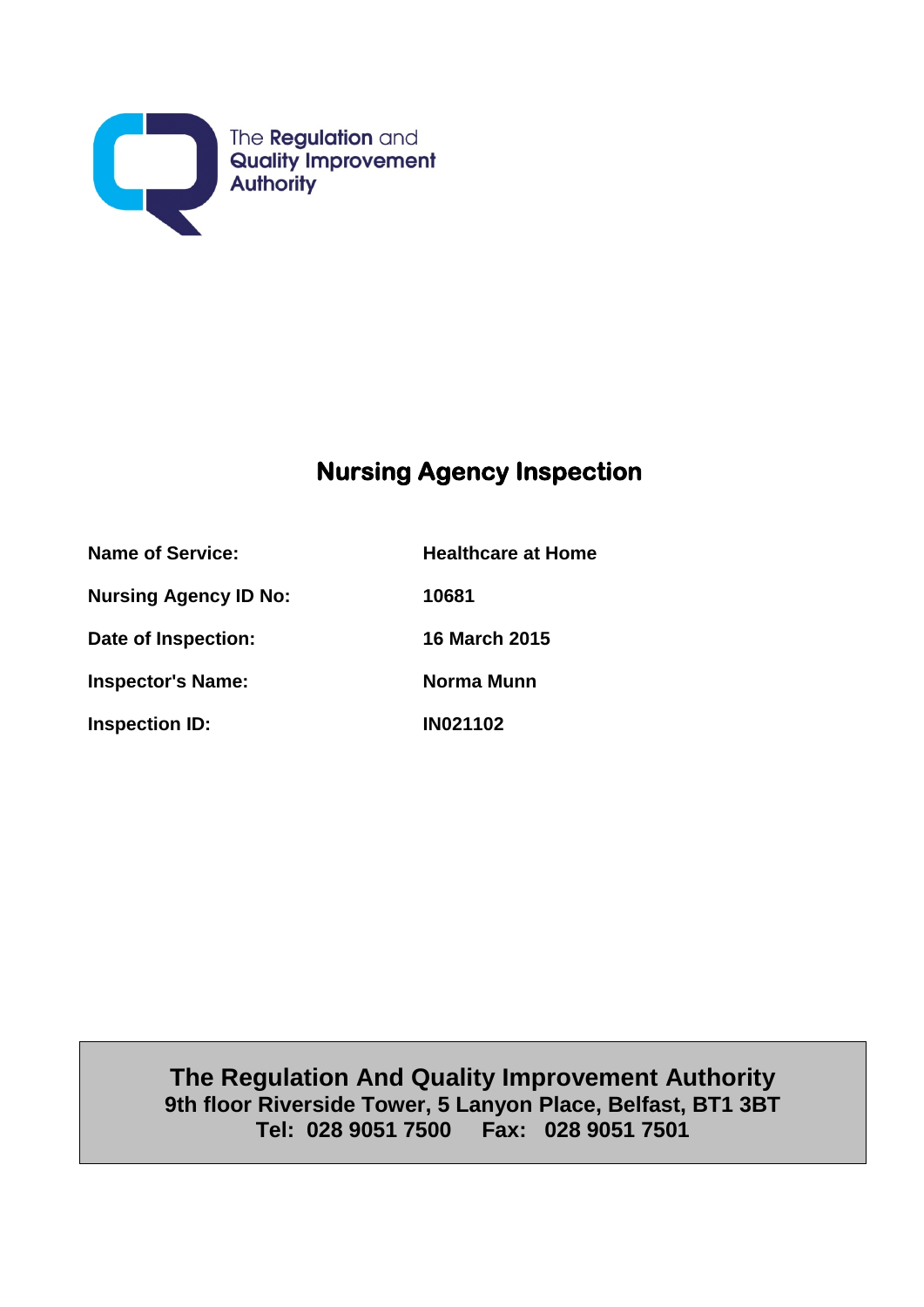# **General Information**

| Name of agency:                                              | Healthcare at Home (10681)                                                                              |
|--------------------------------------------------------------|---------------------------------------------------------------------------------------------------------|
| <b>Address:</b>                                              | Units 7 & 15, Holly Business Park<br>Kennedy Way Industrial Estate<br><b>Belfast</b><br><b>BT11 9DT</b> |
| <b>Telephone number:</b>                                     | (028) 9060 4675                                                                                         |
| E mail address:                                              | heatherm@hah.co.uk                                                                                      |
| <b>Registered organisation/</b>                              | <b>Healthcare at Home</b>                                                                               |
| <b>Registered provider:</b>                                  | Mr Nicholas Conway (Acting)                                                                             |
| <b>Registered manager:</b>                                   | <b>Ms Heather McNeely</b>                                                                               |
| Person in Charge of the agency at the<br>time of inspection: | Ms Heather McNeely                                                                                      |
| <b>Categories of care:</b>                                   | <b>Nursing Agency</b>                                                                                   |
| <b>Number of registered nurses:</b>                          | 18                                                                                                      |
| Date and type of previous inspection:                        | 4 March 2014<br><b>Primary Announced Inspection</b>                                                     |
| Date and time of inspection:                                 | 16 March 2015<br>11.45-15.30                                                                            |
| Name of inspector:                                           | Norma Munn                                                                                              |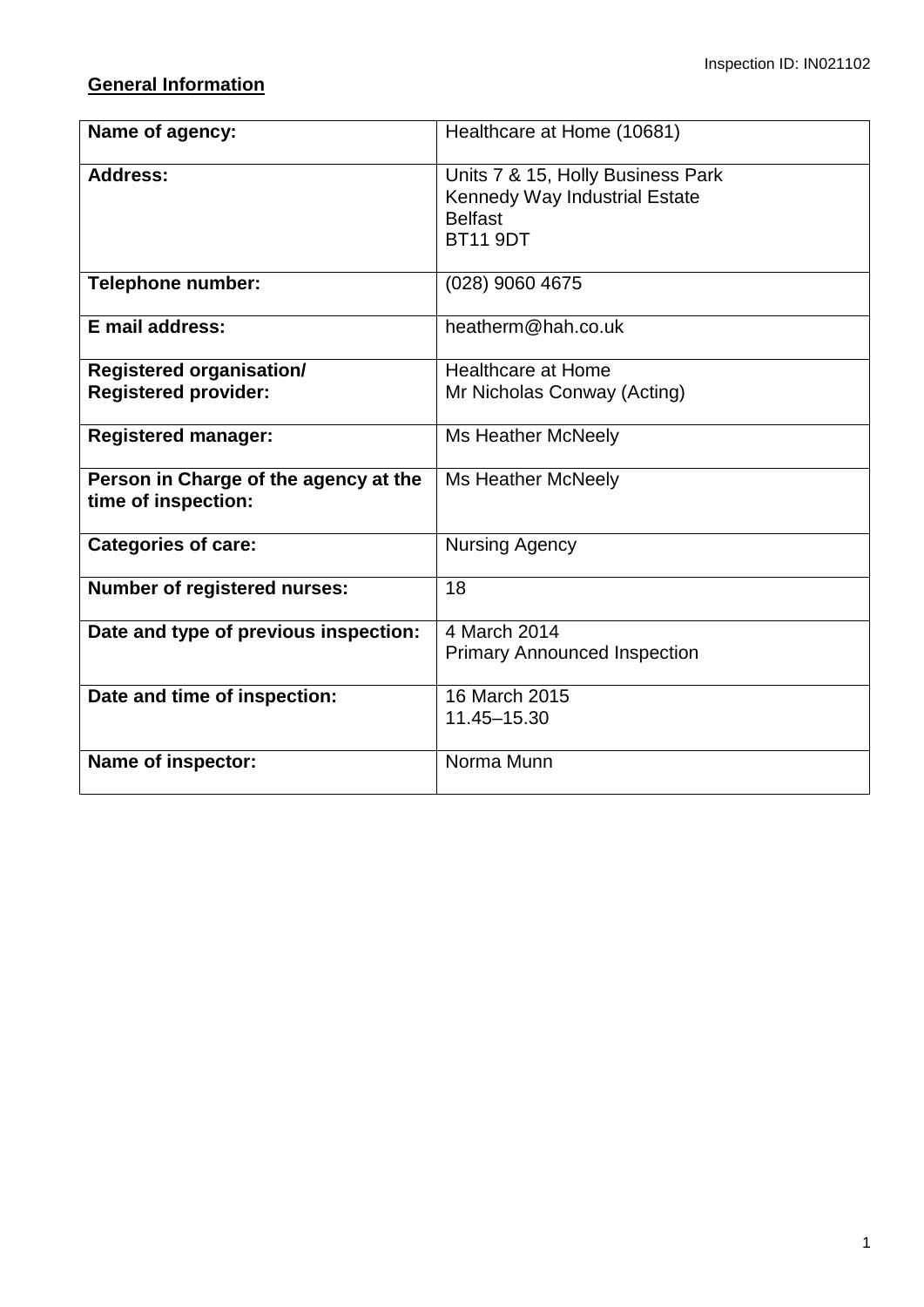#### **Introduction**

The Regulation and Quality Improvement Authority (RQIA) is empowered under The Health and Personal Social Services (Quality, Improvement and Regulation) (Northern Ireland) Order 2003 to inspect nursing agencies. A minimum of one inspection per year is required.

This is a report of an inspection to assess the quality of services being provided. The report details the extent to which the standards measured during the inspection were met.

#### **Purpose of the Inspection**

The purpose of this inspection was to ensure that the service is compliant with relevant regulations and minimum standards. This was achieved through a process of analysis and evaluation of available evidence.

RQIA not only seeks to ensure that compliance with regulations and standards is met but also aims to use inspection to support providers in improving the quality of services. For this reason, inspection involves in-depth examination of an identified number of aspects of service provision.

The aims of the inspection were to examine the policies, procedures, practices and monitoring arrangements for the provision of the nursing agency's service, and to determine the provider's compliance with the following:

- The HPSS (Quality, Improvement and Regulation) (Northern Ireland) Order 2003
- The Nursing Agencies Regulations (Northern Ireland) 2005
- The Department of Health, Social Services and Public Safety's (DHSSPS) Nursing Agency Minimum Standards Minimum Standards (July 2008)

Other published standards which guide best practice may also be referenced during the inspection process.

#### **Methods/Process**

Specific methods/processes used in this inspection include the following:

- Discussion with the registered manager
- Discussion with the clinical team manager
- Examination of records
- File audit
- Evaluation and feedback.

Any other information received by RQIA about this registered provider and its service delivery has also been considered by the inspector in preparing for this inspection.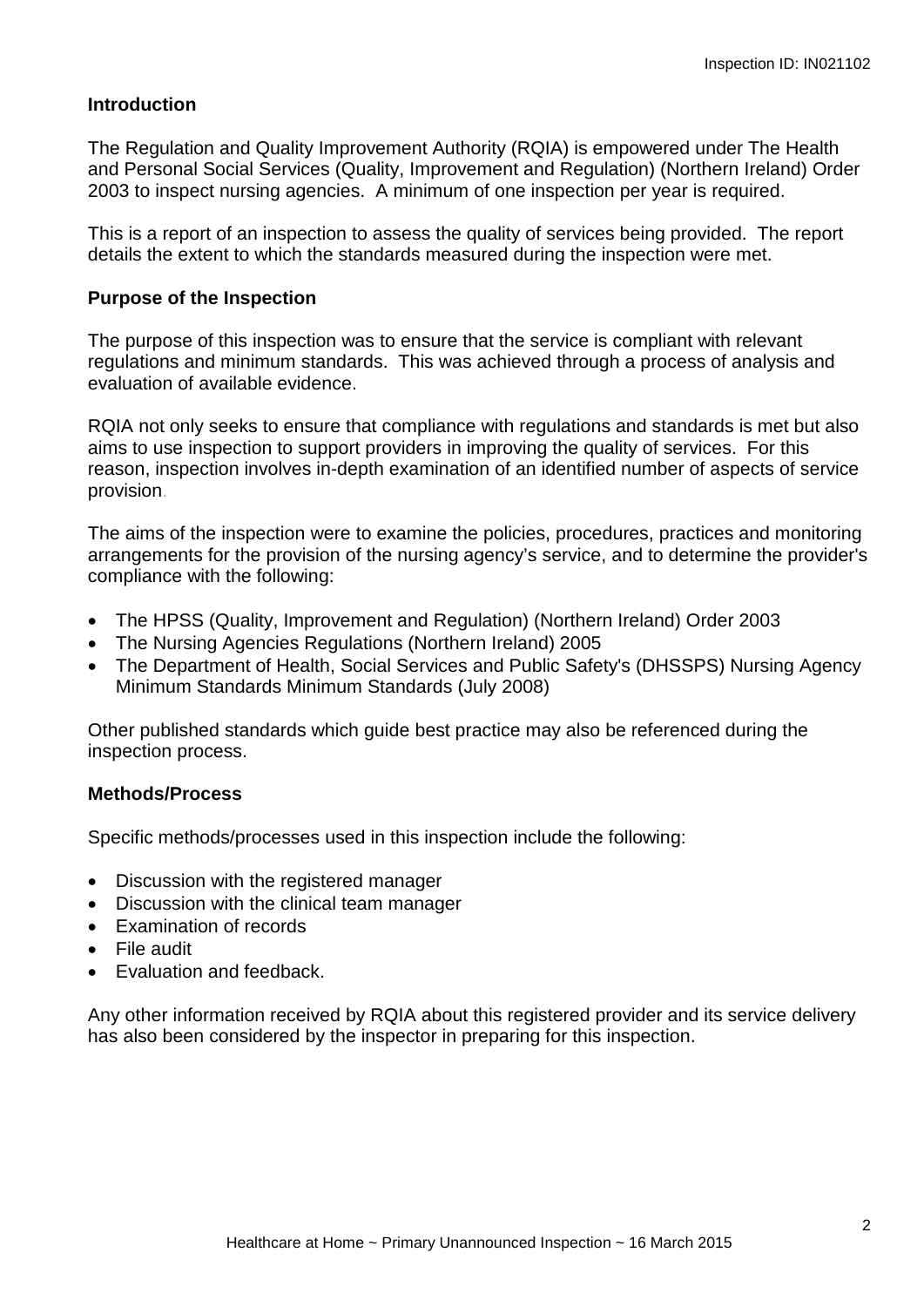#### **Inspection Focus**

The inspection sought to assess progress with the issues raised during and since the previous inspection and to establish the level of compliance achieved with respect to the following DHSSPS Nursing Agencies Minimum Standards:

• **Standard 2:** 

**There are policies and procedures in place that direct the quality of services provided by the nursing agency.** 

• **Standard 3:**

**Clear, documented systems are in place for the management of records in accordance with legislative requirements.**

• **Standard 11:**

**There are arrangements in place to respond promptly to requests for private nursing care.**

• **Standard 12:**

**Safe effective nursing care, that is based on continuous assessment, is planned and agreed with the patient, is accurately recorded in care plans and is regularly reviewed.** 

• **Standard 13:**

**There are accurate and up to date case records for private patients who receive care in their own homes by nurses supplied by the nursing agency.**

• **Standard 14:**

**Consent to treatment and care is obtained from private patients who receive care in their own home.** 

• **Standard 15:**

**There are arrangements in place to ensure that agency nurses manage medicines safely and securely in private patients' own homes.**

The inspector rated the centre's compliance level against each criterion.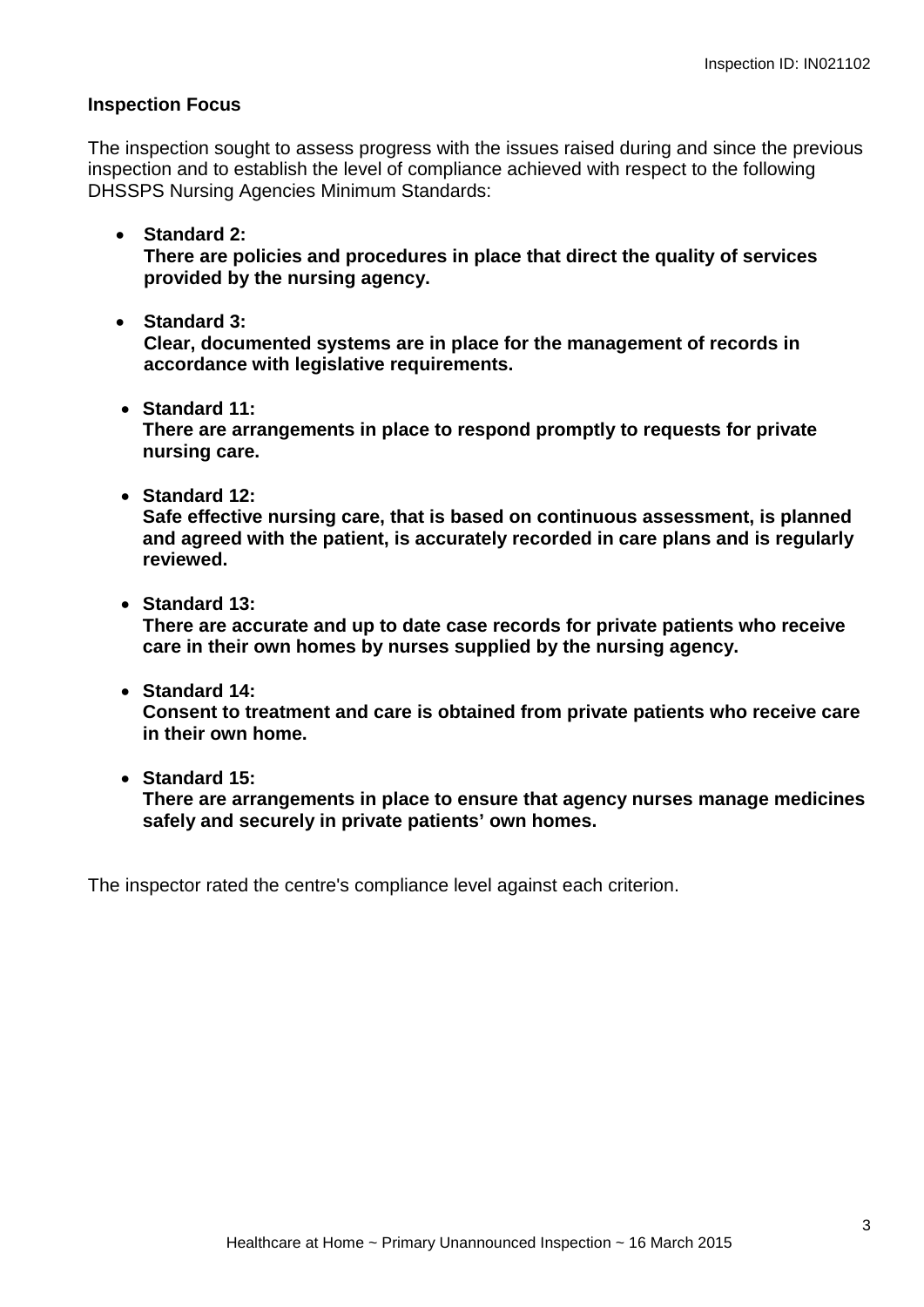The table below sets out the definitions that RQIA has used to categorise the service's performance:

| <b>Guidance - Compliance Statements</b> |                                                                                                                                                                                                            |                                                                                                                                                       |
|-----------------------------------------|------------------------------------------------------------------------------------------------------------------------------------------------------------------------------------------------------------|-------------------------------------------------------------------------------------------------------------------------------------------------------|
| <b>Compliance statement</b>             | <b>Definition</b>                                                                                                                                                                                          | <b>Resulting Action in</b><br><b>Inspection Report</b>                                                                                                |
| 0 - Not applicable                      |                                                                                                                                                                                                            | A reason must be clearly stated<br>in the assessment contained<br>within the inspection report.                                                       |
| 1 - Unlikely to become<br>compliant     |                                                                                                                                                                                                            | A reason must be clearly stated<br>in the assessment contained<br>within the inspection report.                                                       |
| 2 - Not compliant                       | Compliance could not be<br>demonstrated by the date of the<br>inspection.                                                                                                                                  | In most situations this will result<br>in a requirement or<br>recommendation being made<br>within the inspection report.                              |
| 3 - Moving towards<br>compliance        | Compliance could not be<br>demonstrated by the date of the<br>inspection. However, the service<br>could demonstrate a convincing<br>plan for full compliance by the<br>end of the Inspection year.         | In most situations this will result<br>in a requirement or<br>recommendation being made<br>within the inspection report.                              |
| 4 - Substantially<br><b>Compliant</b>   | Arrangements for compliance<br>were demonstrated during the<br>inspection. However, appropriate<br>systems for regular monitoring,<br>review and revision are not yet in<br>place.                         | In most situations this will result<br>in a recommendation, or in some<br>circumstances a requirement,<br>being made within the inspection<br>report. |
| 5 - Compliant                           | Arrangements for compliance<br>were demonstrated during the<br>inspection. There are appropriate<br>systems in place for regular<br>monitoring, review and any<br>necessary revisions to be<br>undertaken. | In most situations this will result<br>in an area of good practice being<br>identified and comment being<br>made within the inspection<br>report.     |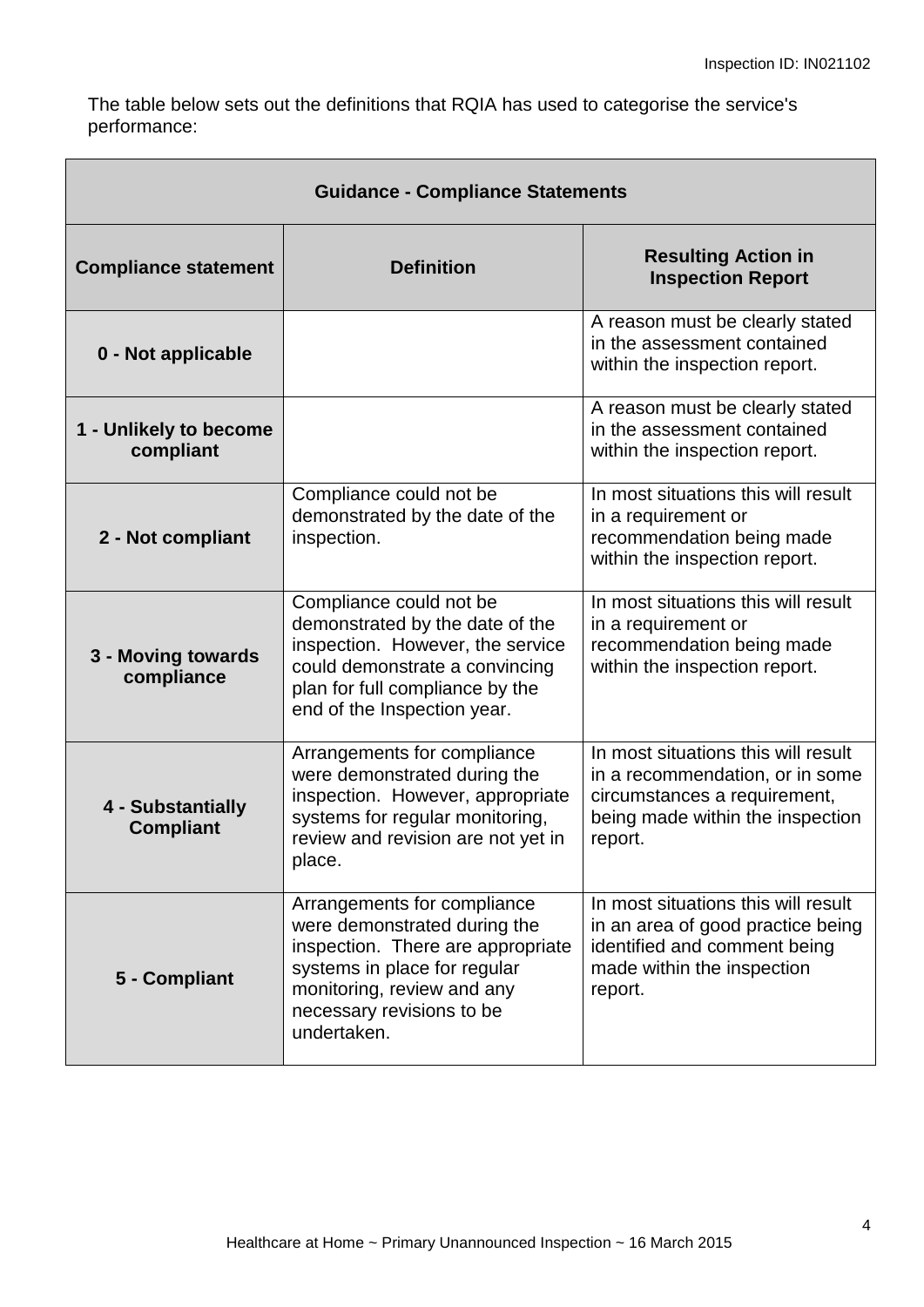#### **Profile of Service**

Healthcare at Home is a provider of specialist homecare nursing services which facilitates early discharge programmes, specialist outpatient treatment services, outreach chemotherapy and a broad range of clinical services within the NHS and private sector. The agency has premises in Holly Business Park, Kennedy Way Industrial Estate, Belfast.

Eighteen nurses are directly employed by the agency. They provide treatment regimes for patients and are supervised as appropriate by the patient's responsible consultant.

#### **Summary of Inspection**

This is the annual announced inspection report for Healthcare at Home which was undertaken on 16 March 2015 by Norma Munn, inspector from the Regulation and Quality Improvement Authority (RQIA) starting at 11.45 hours and finishing at 15.30 hours.

The inspection sought to establish the compliance being achieved with respect of: The Nursing Agencies Regulations (Northern Ireland) 2005, the DHSSPS Minimum Standards for Nursing Agencies (2008).

Ms Heather McNeely, registered manager and Ms Caroline Irwin, clinical team manager were in attendance throughout the inspection.

The previous inspection occurred on 4 March 2014 and resulted in no requirement and no recommendations.

The focus for this inspection was to examine a selected number of criteria from standards extracted from DHSSPS Nursing Agencies Minimum Standards document (2008).

To validate compliance levels for seven of the above standards, the inspector had a lengthy discussion with the registered manager and clinical team manager and undertook a review of relevant documentation held at the nursing agency. Feedback was provided at the end of the inspection to the registered manager and clinical team manager.

The certificates of registration and indemnity insurance were clearly displayed within the premises.

Robust systems were in place to recruit staff as outlined in the recruitment policy and procedures. Two personnel files reviewed were found to be fully compliant with the legislation and systems were in place to check the registration status of nurses with the NMC.

The registered manager is actively involved in the recruitment, assessment and placement of all nurses. Records are held regarding placement of nurses and the decision making process in this regard.

A number of policies and procedures were reviewed, which included; Recruitment, Safeguarding of Vulnerable Adults, Management of Records, Record Keeping, Whistleblowing, Absence of Registered Manager and Clinical Supervision.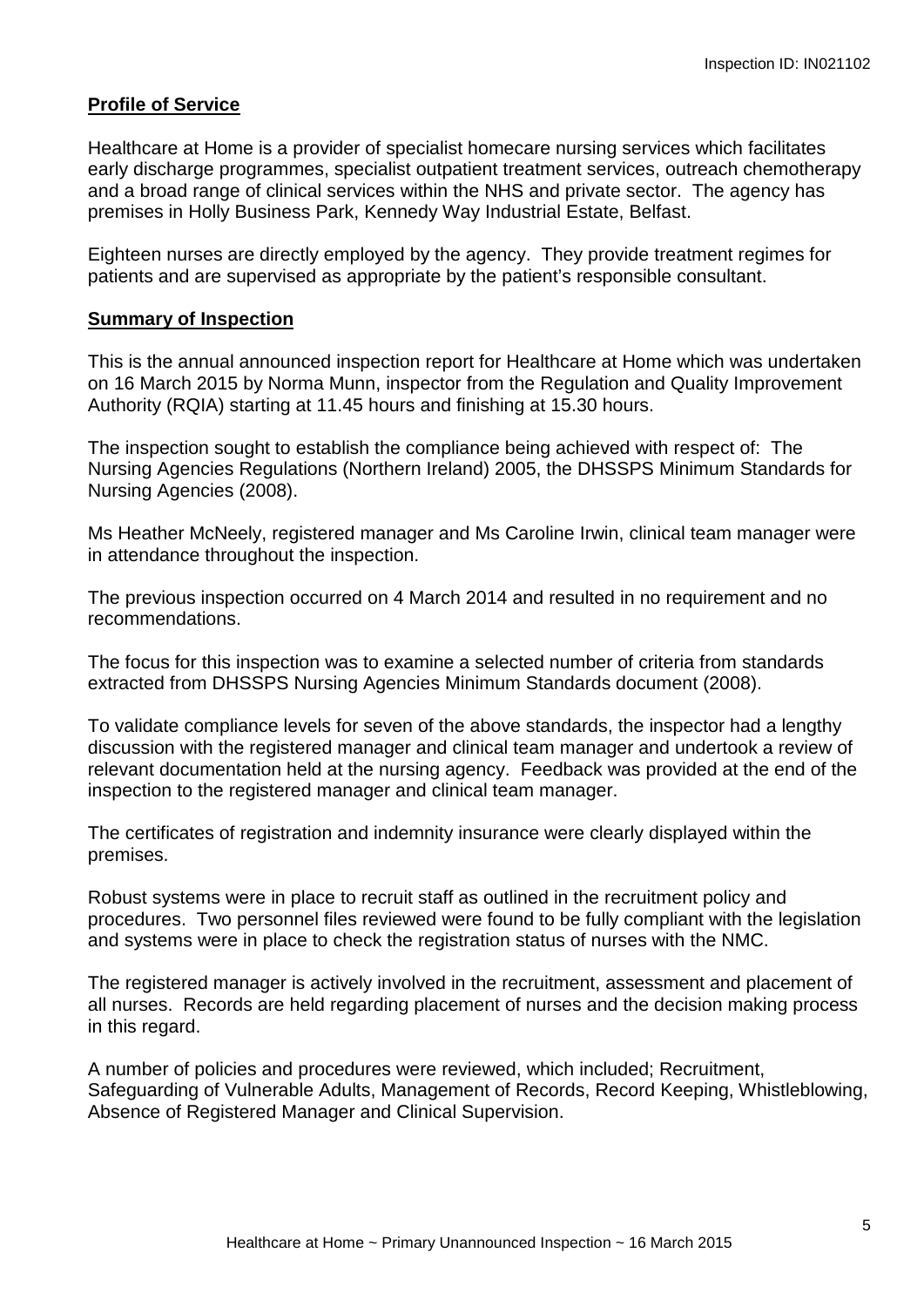#### **Standard 2: There are policies and procedures in place that direct the quality of services provided by the nursing agency.**

A review of five criteria for this standard evidenced that there were policies and procedures in place in accordance with Appendix 3: The Department of Health, Social Services and Public Safety's (DHSSPS) Nursing Agency Minimum Standards Minimum Standards (2008). However, the registered manager informed the inspector that the policy for Safeguarding of Children had not been developed and was not available for inspection.

Policies were centrally indexed, dated and signed. Seven policies were viewed on the day of inspection. The majority of policies had been subject to at least a three yearly review by the registered manager and specialist senior managers. However, the Absence of Registered Manager policy had not been reviewed since 2010.

The Safeguarding Vulnerable Adults policy and Whistleblowing policy were not in line with current legislation.

The registered manager discussed how feedback from nurses and clients would help inform policy and procedure.

The agency was judged to be 'substantially compliant' with this standard.

#### **Standard 3: Clear, documented systems are in place for the management of records in accordance with legislative requirements.**

A review of seven criteria for this standard evidenced that systems were generally in place for the management of records in accordance with legislative requirements. The agency has a Management of Records and Information policy which sets out arrangements for the creation, use and storage of records**.** 

Two personnel files reviewed electronically were found to be fully compliant with the legislation and systems were in place to check the registration status of nurses with the NMC. The registered manager informed the inspector that one nurse had a Criminal Records Bureau (CRB) check completed instead of an Access NI check. At the time of the inspection the Access NI check had been applied for and the nurse had ceased to practice until the Access NI check had been returned. Following the inspection the registered manager confirmed that the Access NI check had been obtained.

The agency was judged to be 'substantially compliant' with this standard

#### **Standard 11: There are arrangements in place to respond promptly to requests for private nursing care.**

The agency has clear referral systems in place for responding to requests to provide nursing care within a patient's own home. Following referral, all patients are assessed by a member of the nursing team and an information booklet, treatment record and care plan is developed with the patient. A copy of the information booklet and treatment record is provided to all new patients.

The agency was judged to be 'compliant' with this standard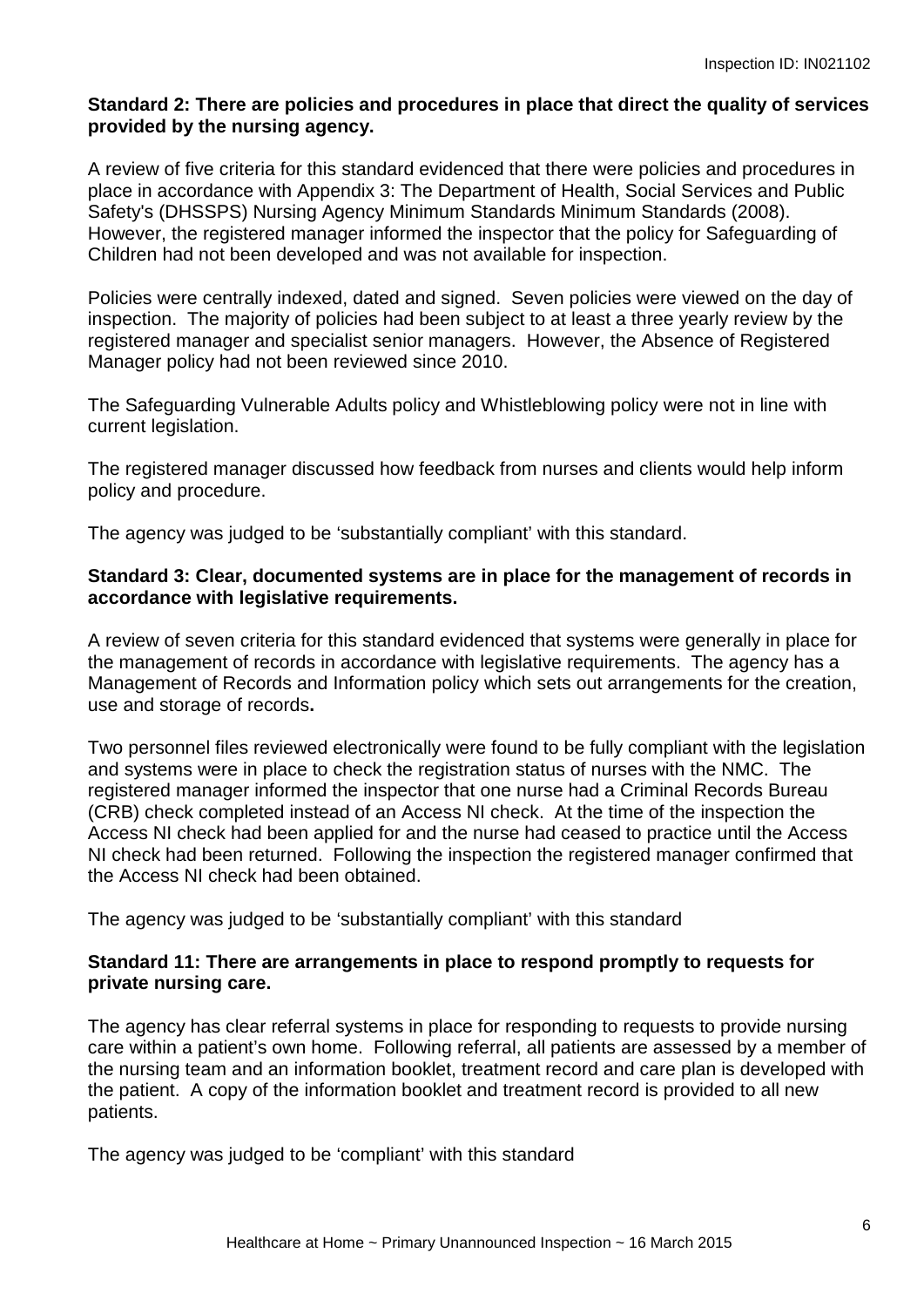#### **Standard 12: Safe effective nursing care, that is based on continuous assessment, is planned and agreed with the patient, is accurately recorded in care plans and is regularly reviewed.**

All patients have an assessment undertaken by the nurse who develops a person centred care plan. The provision of nursing care and re-assessment of the patient's ongoing care needs, are agreed with the patient and/or their representative and recorded at each visit. A copy of records is held in the patient's home and maintained electronically with the nurse.

Systems are in place to provide ongoing clinical supervision, annual competency assessments and appraisals for all nurses.

Patients are encouraged to participate in their care and have the opportunity to provide feedback on the service provided.

. The agency was judged to be 'compliant' with this standard.

#### **Standard 13: There are accurate and up to date case records for private patients who receive care in their own homes by nurses supplied by the nursing agency.**

The agency has guidelines for records, record keeping and access to patient records which is used in conjunction with the management of records policy. Two patients' electronic care records reviewed evidenced that entries were accurate and up to date.

The agency was judged to be 'compliant' with this standard.

#### **Standard 14: Consent to treatment and care is obtained from private patients who receive care in their own home.**

The agency has a policy and procedure in place for obtaining consent to treatment.

Following referral and assessment, the nurse provides patients with information regarding their treatments, possible side effects and expected outcomes prior to obtaining consent to treatment. Two patients' care records reviewed electronically evidenced consent obtained and recorded.

The agency was judged to be 'compliant' with this standard.

#### **Standard 15: There are arrangements in place to ensure that agency nurses manage medicines safely and securely in private patients' own homes.**

The agency has policies and procedures in place for the management and administration of medication in the patient's own home. Nurses are issued with relevant information regarding the medication to be administered and any specific treatment protocols. This information is included in the patient information leaflet. The registered manager ensures compliance with the medications policy and procedure.

The agency was judged to be 'compliant' with this standard.

The inspector was informed that the agency did not receive any complaints since the previous inspection on 4 March 2014. The complaints record was not reviewed during this inspection.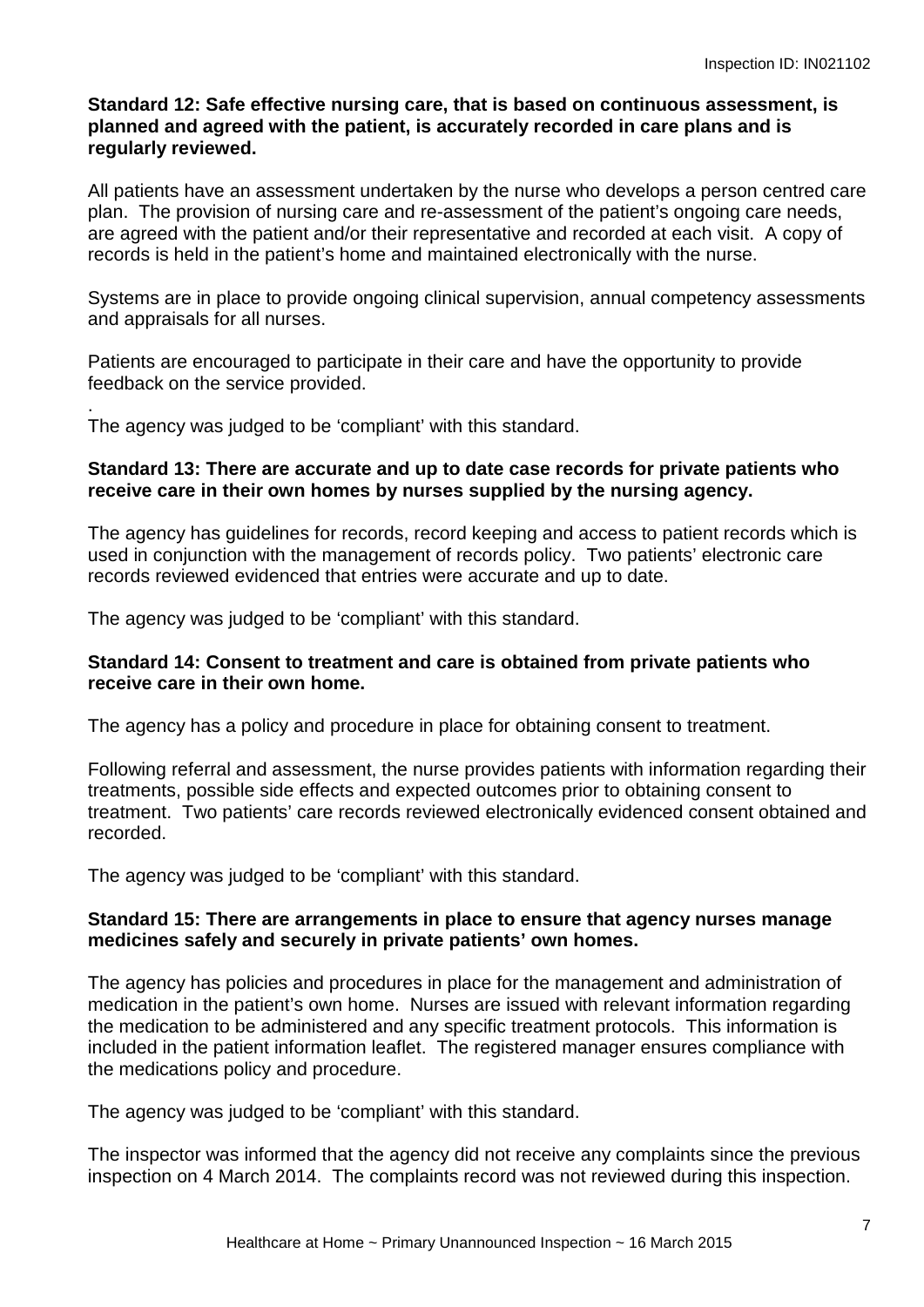Four recommendations have been made relating to policies and procedures and recruitment. These are discussed fully in the main body of the report and in the appended Quality Improvement Plan.

The overall outcome of the inspection would indicate that the agency is providing a high quality service with safe and effective patient care.

The inspector would like to extend their gratitude to Ms Heather McNeely, registered manager and Ms Caroline Irwin, clinical team manager for their hospitality and contribution to the inspection process.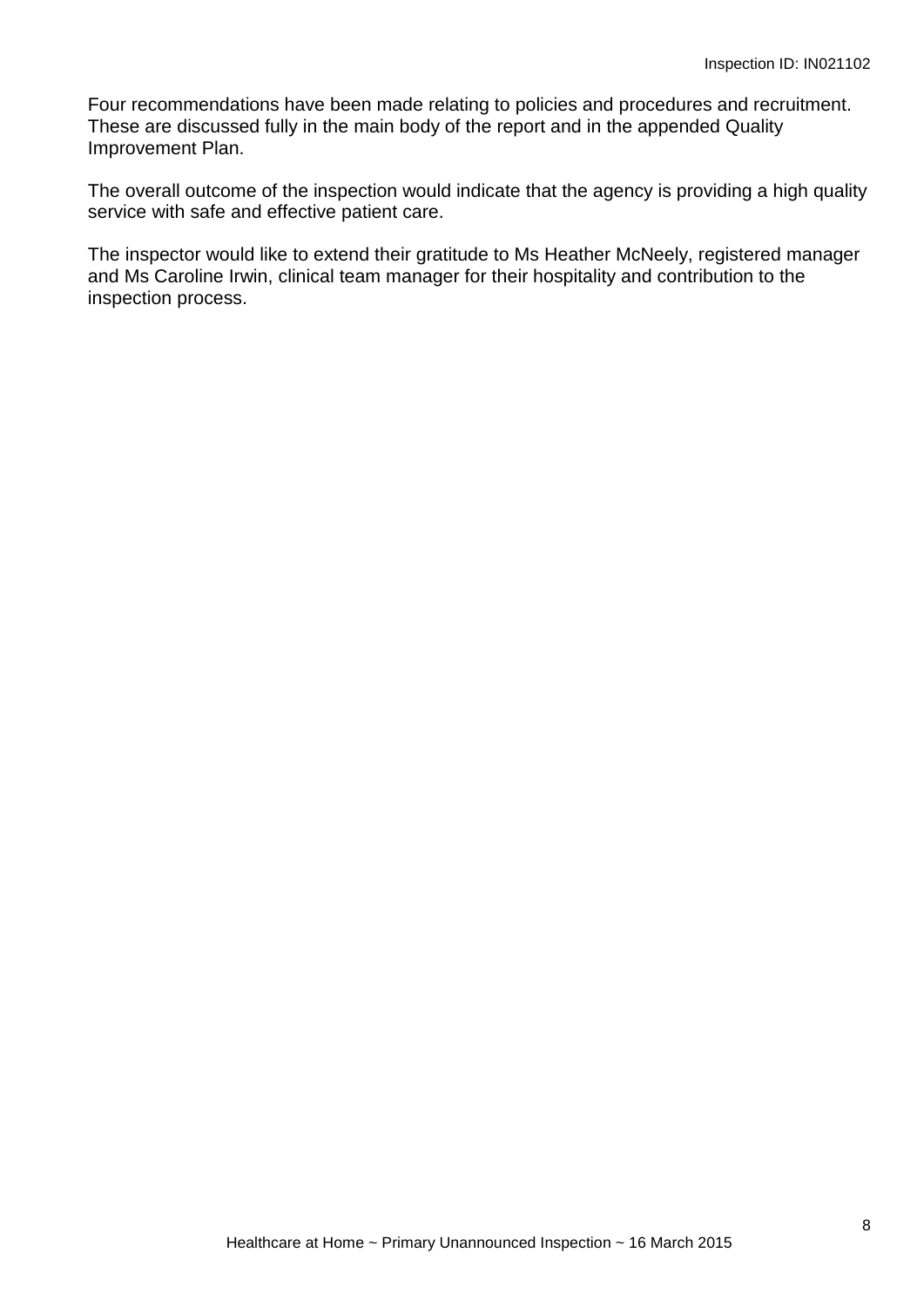# **Follow-Up on Previous Issues from Pre-Registration Inspection**

No previous requirements or recommendations were made.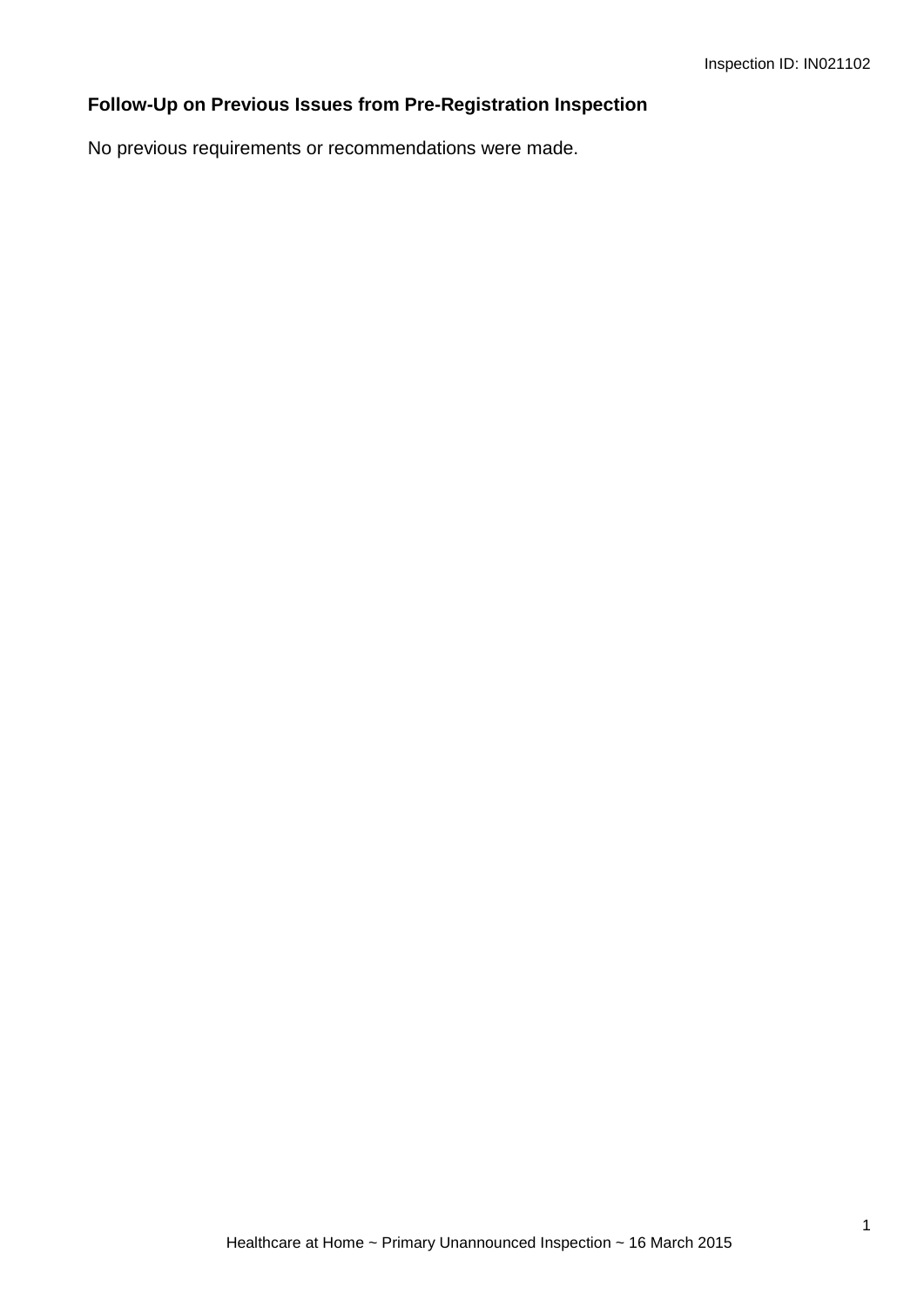| <b>Standard 2:</b> |  |
|--------------------|--|
|--------------------|--|

| <b>Criterion Assessed:</b><br>2.1 Policies and procedures as identified in Appendix 3 for the management of the nursing agency<br>and supply of nurses are in accordance with statutory requirements.                                                                        | <b>Compliance Level</b> |
|------------------------------------------------------------------------------------------------------------------------------------------------------------------------------------------------------------------------------------------------------------------------------|-------------------------|
| <b>Provider's Self Assessment:</b>                                                                                                                                                                                                                                           |                         |
| All policies and proceedures are in place to support the field based nurses in their role as community nurses.<br>. Any task a nurses is required to perform will have a protocol to support and guide her.                                                                  | Compliant               |
| Policies are also in place and are currently being updated for the business. They are all available for<br>inspection.                                                                                                                                                       |                         |
| <b>Inspection Findings:</b>                                                                                                                                                                                                                                                  |                         |
| Policies and procedures were in place that directs the quality of services provided by the nursing agency.<br>The following policies reviewed were in line with statutory requirements:<br><b>Recruitment Policy</b><br><b>Record Keeping</b><br><b>Clinical Supervision</b> | Substantially compliant |
| The following policies reviewed were not in line with current legislation and require to be reviewed:<br>Whistleblowing<br>Safeguarding of Vulnerable Adults<br>A recommendation has been made.                                                                              |                         |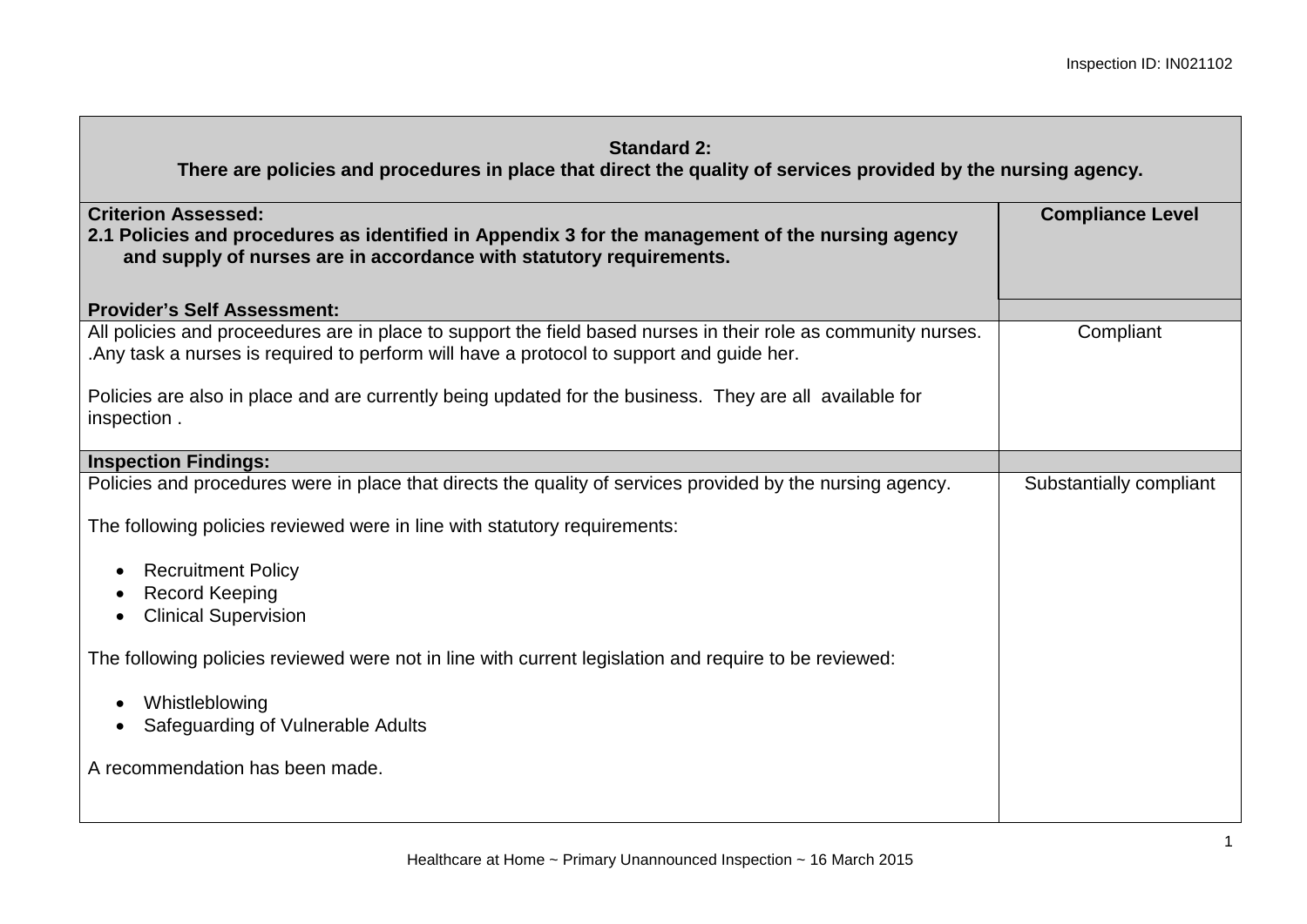| The registered manager informed the inspector that there was no policy on file for the Safeguarding of  |  |
|---------------------------------------------------------------------------------------------------------|--|
| Children. The agency provides care for children therefore a policy must be developed and implemented. A |  |
| recommendation has been made.                                                                           |  |
|                                                                                                         |  |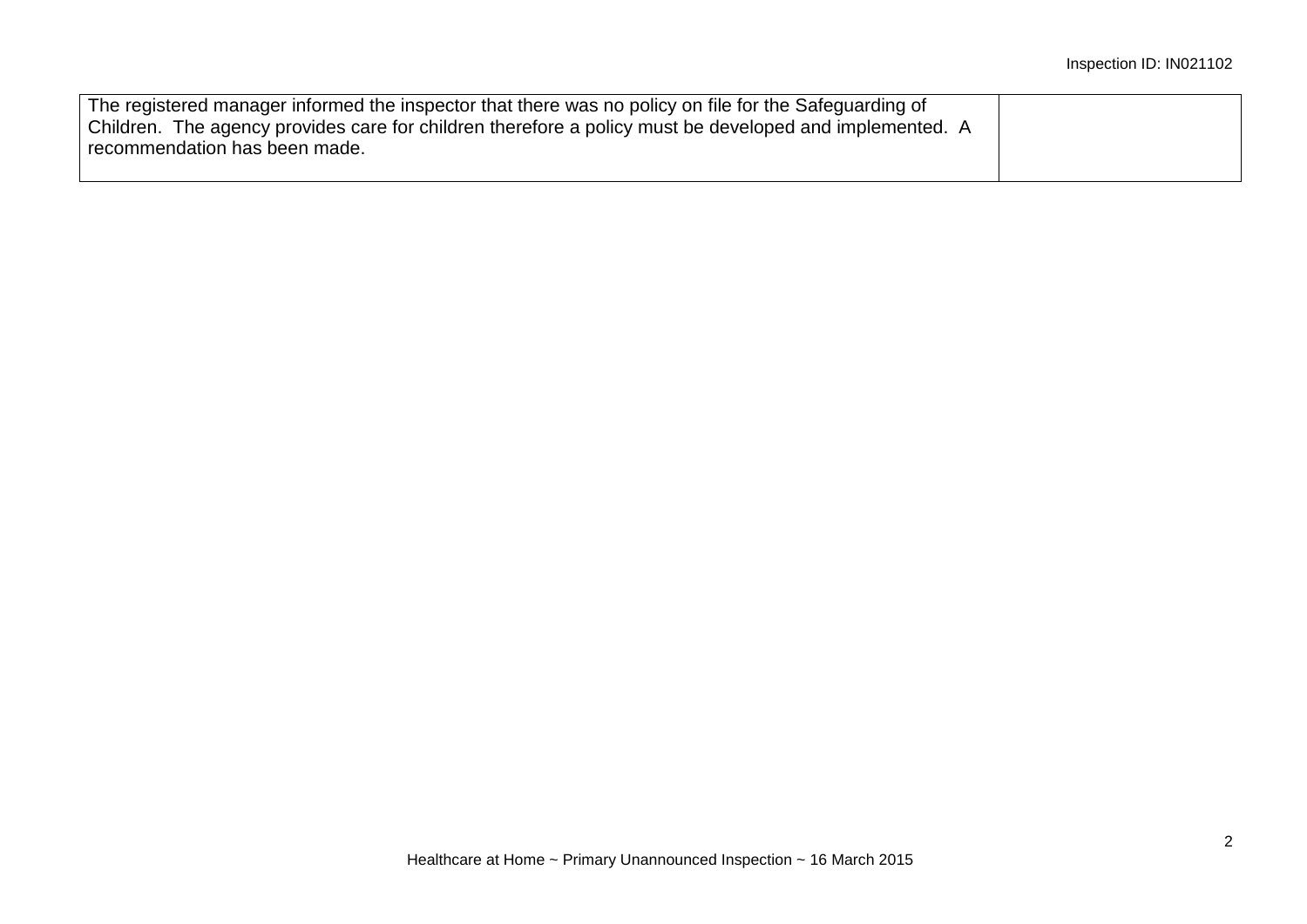| <b>Criterion Assessed:</b><br>2.2 There are arrangements to ensure that policies and procedures are developed with input from<br>staff, private patients who receive care in their own homes and managers from the settings where<br>nurses are placed. | <b>Compliance Level</b> |
|---------------------------------------------------------------------------------------------------------------------------------------------------------------------------------------------------------------------------------------------------------|-------------------------|
| <b>Provider's Self Assessment:</b>                                                                                                                                                                                                                      |                         |
| Staff at all levels have an inpuit to the HCAH policies. There are also specialist nurses within the business<br>who also offer their knowledge to the policies, The HCAH policies are all being reviewed and updated<br>presenly.                      | Compliant               |
| <b>Inspection Findings:</b>                                                                                                                                                                                                                             |                         |
| The registered manager discussed the importance of involving staff and clients in the development of<br>policies. Feedback is obtained from clients and staff and is used to ensure service improvement.                                                | Compliant               |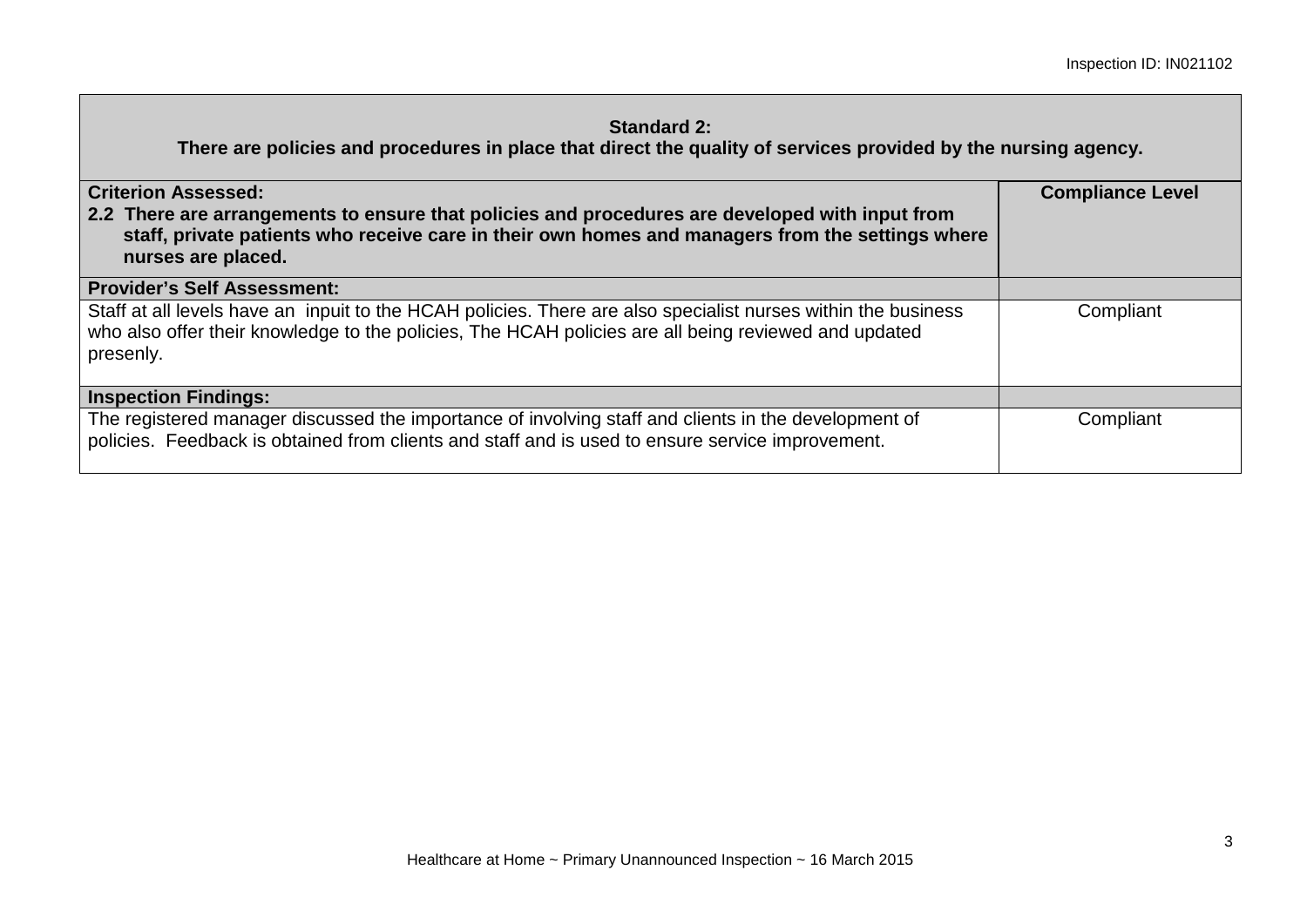| <b>Criterion Assessed:</b><br>2.3 Policies and procedures are centrally indexed and compiled into a policy manual.                                                                                                                                                                                                                            | <b>Compliance Level</b> |
|-----------------------------------------------------------------------------------------------------------------------------------------------------------------------------------------------------------------------------------------------------------------------------------------------------------------------------------------------|-------------------------|
| <b>Provider's Self Assessment:</b>                                                                                                                                                                                                                                                                                                            |                         |
| Healthcare at Home policies and procedures are electronic and centrally located in the Healthcare at Home<br>system.                                                                                                                                                                                                                          | Compliant               |
| All employees who are office based have access to these policies and procedures on the system                                                                                                                                                                                                                                                 |                         |
| The nurses in the field are supplied with a tablet to access the policies and procedures and have access at<br>all times.                                                                                                                                                                                                                     |                         |
| <b>Inspection Findings:</b>                                                                                                                                                                                                                                                                                                                   |                         |
| On the day of the inspection policies and procedures reviewed were centrally indexed and available in a<br>policy manual in accordance with Appendix 3. Discussion with the registered manager and clinical team<br>manager confirmed that policies and procedures are also located electronically and are easily accessible to<br>all staff. | Compliant               |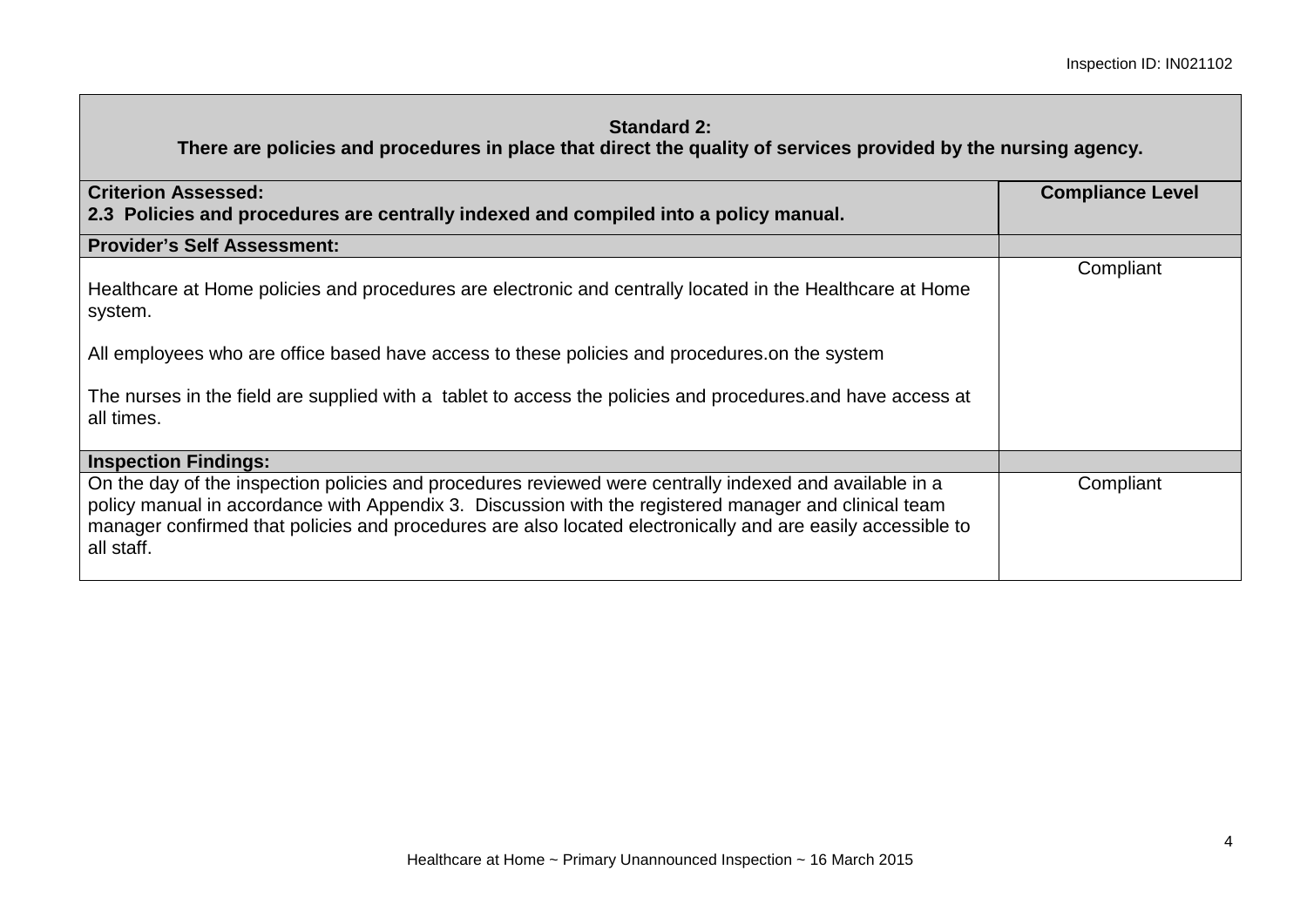| <b>Criterion Assessed:</b><br>2.4 Policies and procedures are dated when issued, reviewed or revised.                                                                                                                                                                                                                                               | <b>Compliance Level</b> |
|-----------------------------------------------------------------------------------------------------------------------------------------------------------------------------------------------------------------------------------------------------------------------------------------------------------------------------------------------------|-------------------------|
| <b>Provider's Self Assessment:</b>                                                                                                                                                                                                                                                                                                                  |                         |
| Once a policy or procedure is written it is dated, signed and review date. recorded by the approver. This is<br>recorded on the front of the document These documents are controlled, reviewed and amended accordingly if<br>any changes take place. The policies and procedures are reviewed every two years or if required at an earlier<br>date. | Compliant               |
| <b>Inspection Findings:</b>                                                                                                                                                                                                                                                                                                                         |                         |
| Policies and procedures reviewed were dated when first issued and any reviews or revisions were also dated<br>and signed.                                                                                                                                                                                                                           | Compliant               |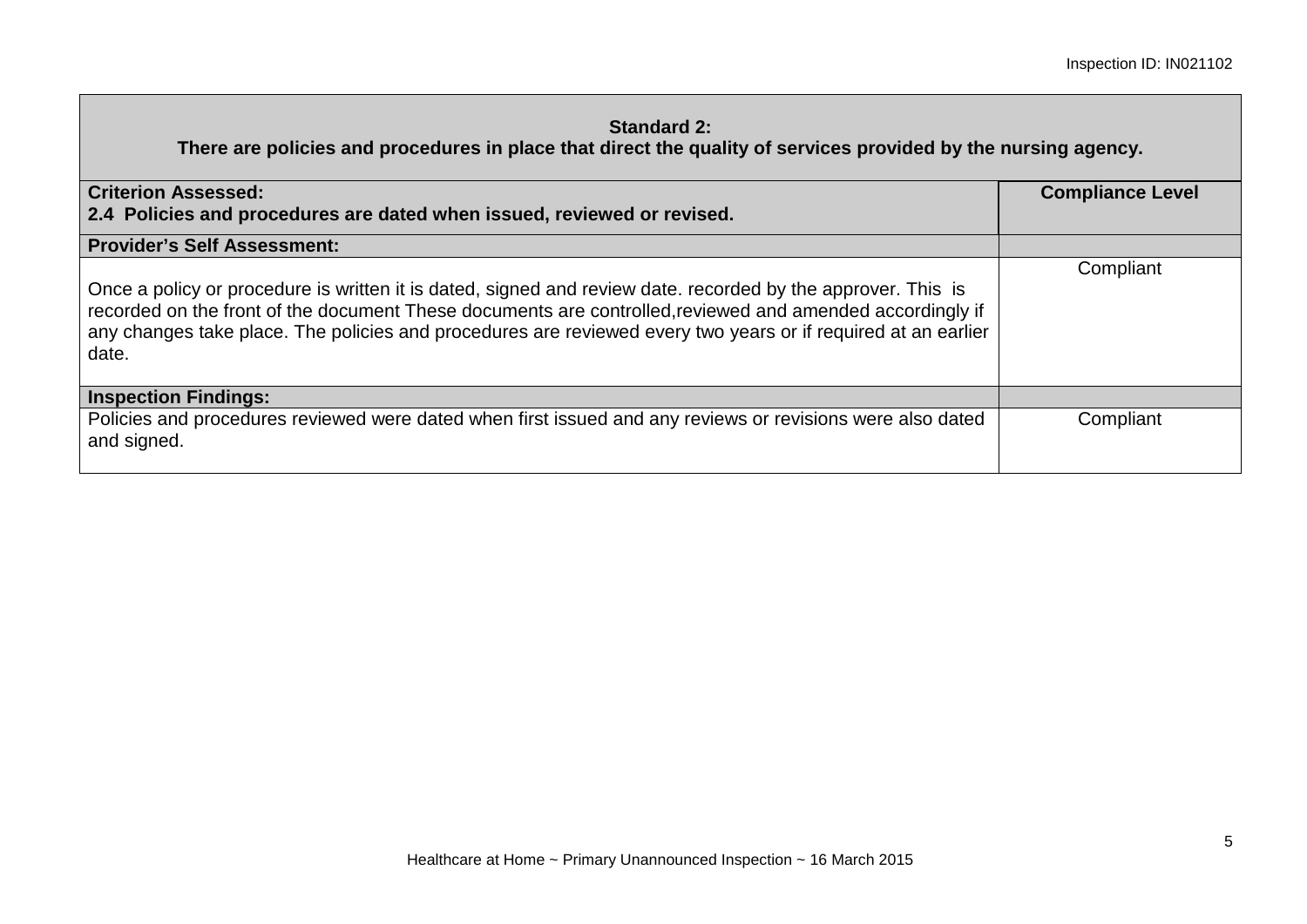| <b>Criterion Assessed:</b><br>2.5 Policies and procedures are subject to a systematic three yearly review, and the registered<br>person ratifies any revision to or introduction of new policies and procedures.                                     | <b>Compliance Level</b>        |
|------------------------------------------------------------------------------------------------------------------------------------------------------------------------------------------------------------------------------------------------------|--------------------------------|
| <b>Provider's Self Assessment:</b>                                                                                                                                                                                                                   |                                |
| HCAH policies and procedures are reviewd by individual Specialist nurses and Senior Managers within the<br>business and reveiwed.                                                                                                                    | Compliant                      |
| Healthcare at Home operates through a number of committees and working groups that develop policies,<br>procedures and other guidance documents to ensure consistent and safe practice in all areas of its activities.                               |                                |
| The policies are<br>Version controlled<br>Kept up to date and evidence based<br>Reviewed for fitness of purpose and approved by an appropriate committee/or person<br>Made available in a controlled manner through the organisation's intranet.     |                                |
| Reference number HHCG, 1 POLICY: DEVELOPMENT AND APPROVAL OF POLICY AND<br>PROCEDURE DOCUMENT: POLICY AND CORPORATE APPROVAL PROCESS                                                                                                                 |                                |
| <b>Inspection Findings:</b>                                                                                                                                                                                                                          |                                |
| Six out of seven policies had been reviewed at least three yearly. The absence of registered manager policy<br>was dated 2010 and had not been recently reviewed. This was discussed with the registered manager. A<br>recommendation has been made. | <b>Substantially Compliant</b> |
| The registered manager and a number of specialist senior managers are involved in reviewing policies and<br>procedures.                                                                                                                              |                                |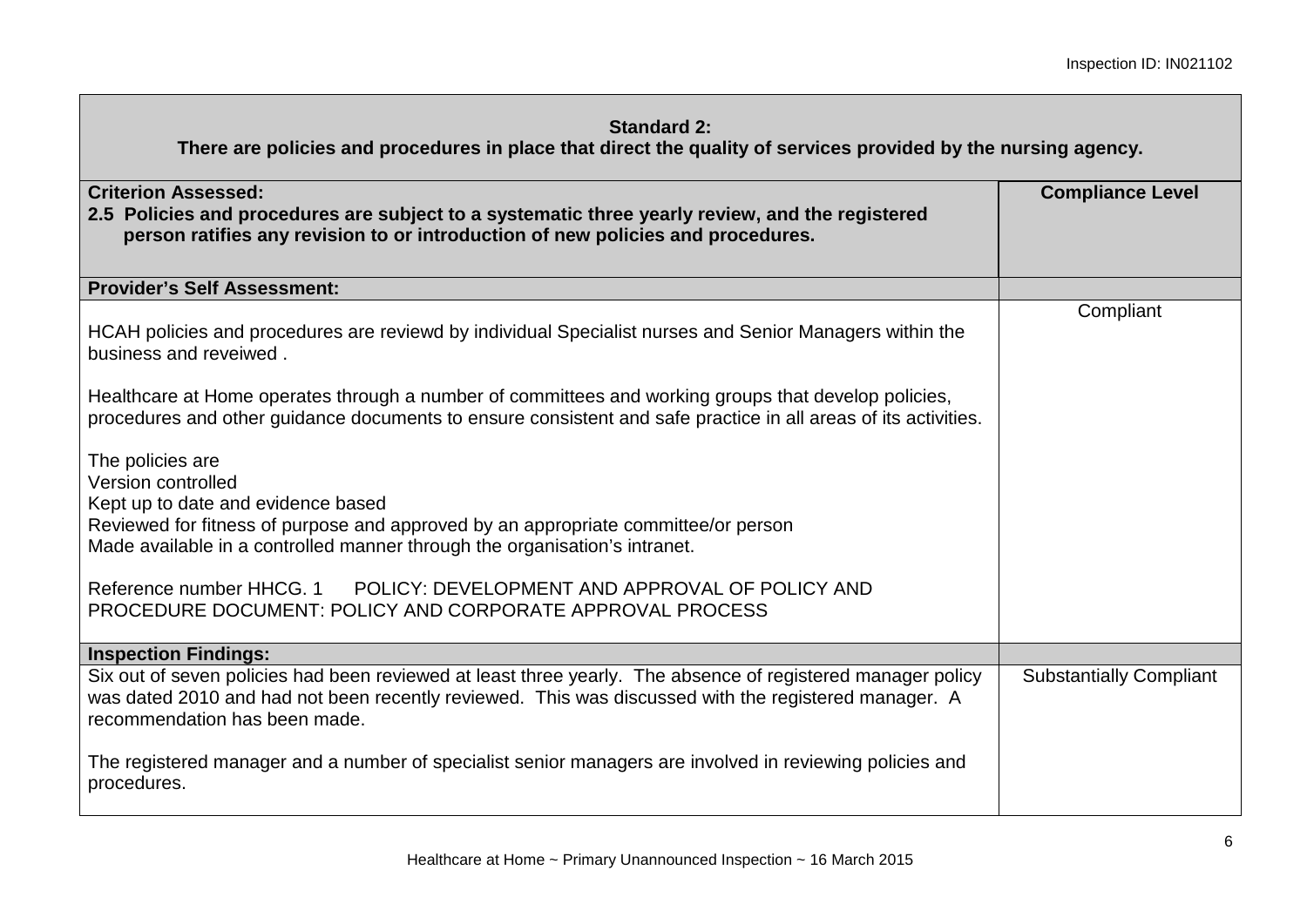| <b>Standard 3:</b> |  |
|--------------------|--|
|--------------------|--|

| <b>Criterion Assessed:</b><br>3.1 Where agency nurses are supplied to provide nursing care to private patients in their own homes<br>those patients have access to their records in accordance with the Data Protection Act 1998.<br><b>Provider's Self Assessment:</b><br>all patients are supplied with a patient record booklet where all their information is recorded during each<br>nurse visit/treatment Attached to this booklet is the patient's care plan which is completed during the first<br>visit by the nurse alongside the patient. The care plans are reviewed/amended when required or on a yearly<br>basis.<br>During the visit the nurses also complete an electronic clinicial evaluation form. This is stored within the<br>HCAH system, and a copy will also be forwarded securly to the refering Consultant.<br>Reference number - HHCG.2 is the policy for rules for completing a clinical evaluation form | <b>Compliance Level</b><br>Compliant |
|--------------------------------------------------------------------------------------------------------------------------------------------------------------------------------------------------------------------------------------------------------------------------------------------------------------------------------------------------------------------------------------------------------------------------------------------------------------------------------------------------------------------------------------------------------------------------------------------------------------------------------------------------------------------------------------------------------------------------------------------------------------------------------------------------------------------------------------------------------------------------------------------------------------------------------------|--------------------------------------|
| electronic/paper verson                                                                                                                                                                                                                                                                                                                                                                                                                                                                                                                                                                                                                                                                                                                                                                                                                                                                                                              |                                      |
| <b>Inspection Findings:</b>                                                                                                                                                                                                                                                                                                                                                                                                                                                                                                                                                                                                                                                                                                                                                                                                                                                                                                          |                                      |
| Discussion with the registered manager and clinical team manager confirmed that each patient is supplied<br>with a copy of their plan of care which is kept in their own home. The contents of the care plan are discussed<br>with each patient during the first visit and at regular intervals at their request.                                                                                                                                                                                                                                                                                                                                                                                                                                                                                                                                                                                                                    | Compliant                            |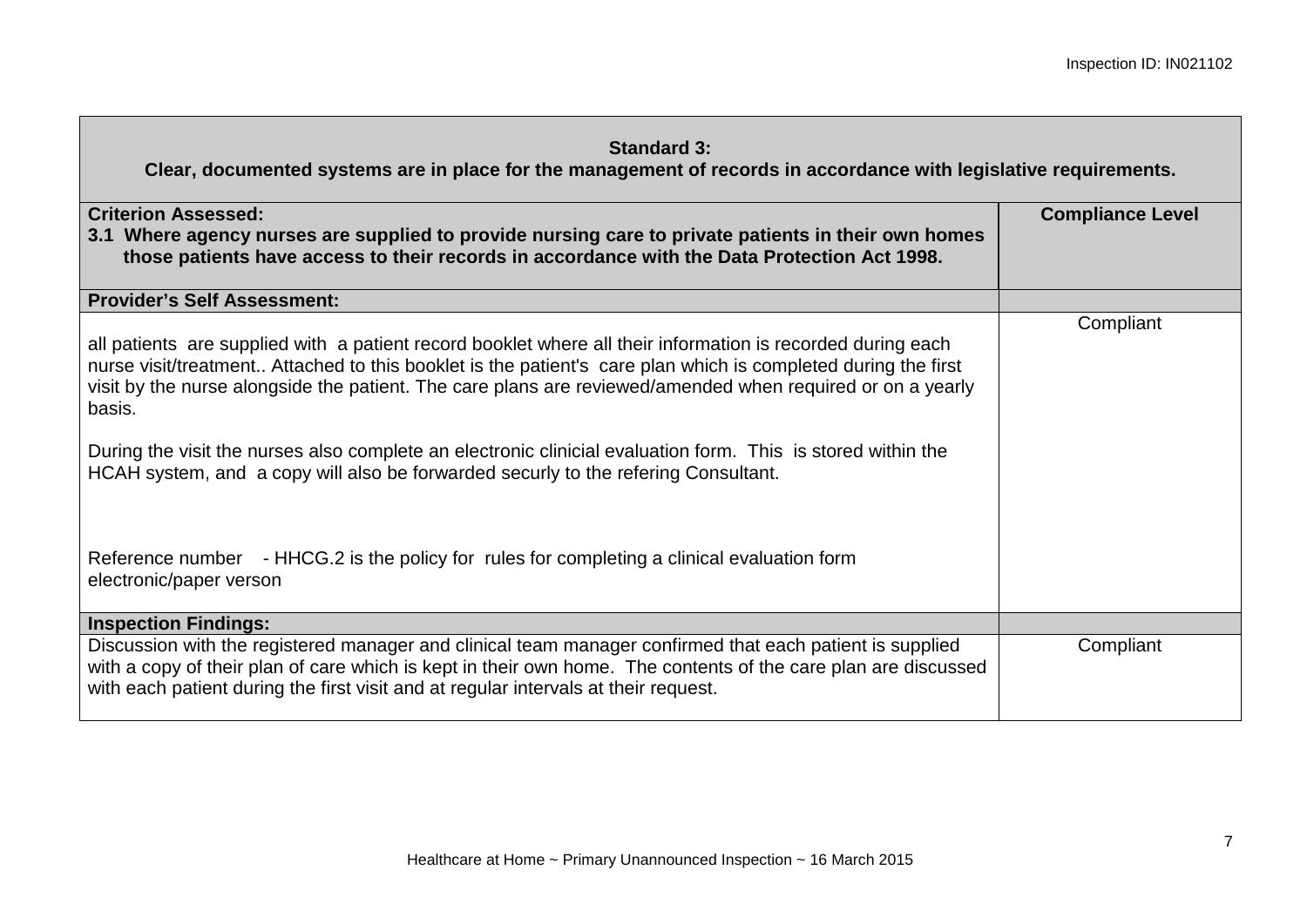| <b>Criterion Assessed:</b><br>3.2 The policy and written procedures for the management of records detail arrangements for the<br>creation, use, retention, storage, transfer, disposal of and access to records.                                                                                                                                                                                                                      | <b>Compliance Level</b> |
|---------------------------------------------------------------------------------------------------------------------------------------------------------------------------------------------------------------------------------------------------------------------------------------------------------------------------------------------------------------------------------------------------------------------------------------|-------------------------|
| <b>Provider's Self Assessment:</b>                                                                                                                                                                                                                                                                                                                                                                                                    |                         |
| All professionally registered staff have the responsibility for meeting the obligations set out within this policy<br>and procedure and participating in audits.<br>They are responsible for any record that they create or use. This responsibility is incorporated into                                                                                                                                                             | Compliant               |
| Professional Code of Conduct e.g. Nursing and Midwifery Council (NMC) Record Keeping Guidance for<br>nurses and midwives 2009<br>Under the Public Records Act 1958 the responsibility of the Chief Executive and senior managers for the safe<br>keeping of records is extended to all staff for all records they either create, use or handle. There is a policy in<br>place for retention and archiving of patient's health records |                         |
| Reference :- POLICY FOR PROFESSIONAL CLINICAL RECORD KEEPING                                                                                                                                                                                                                                                                                                                                                                          |                         |
| <b>Inspection Findings:</b>                                                                                                                                                                                                                                                                                                                                                                                                           |                         |
| Review of the Records Policy evidenced details for the creation, use, retention, storage, transfer, disposal of<br>and access to records.                                                                                                                                                                                                                                                                                             | Compliant               |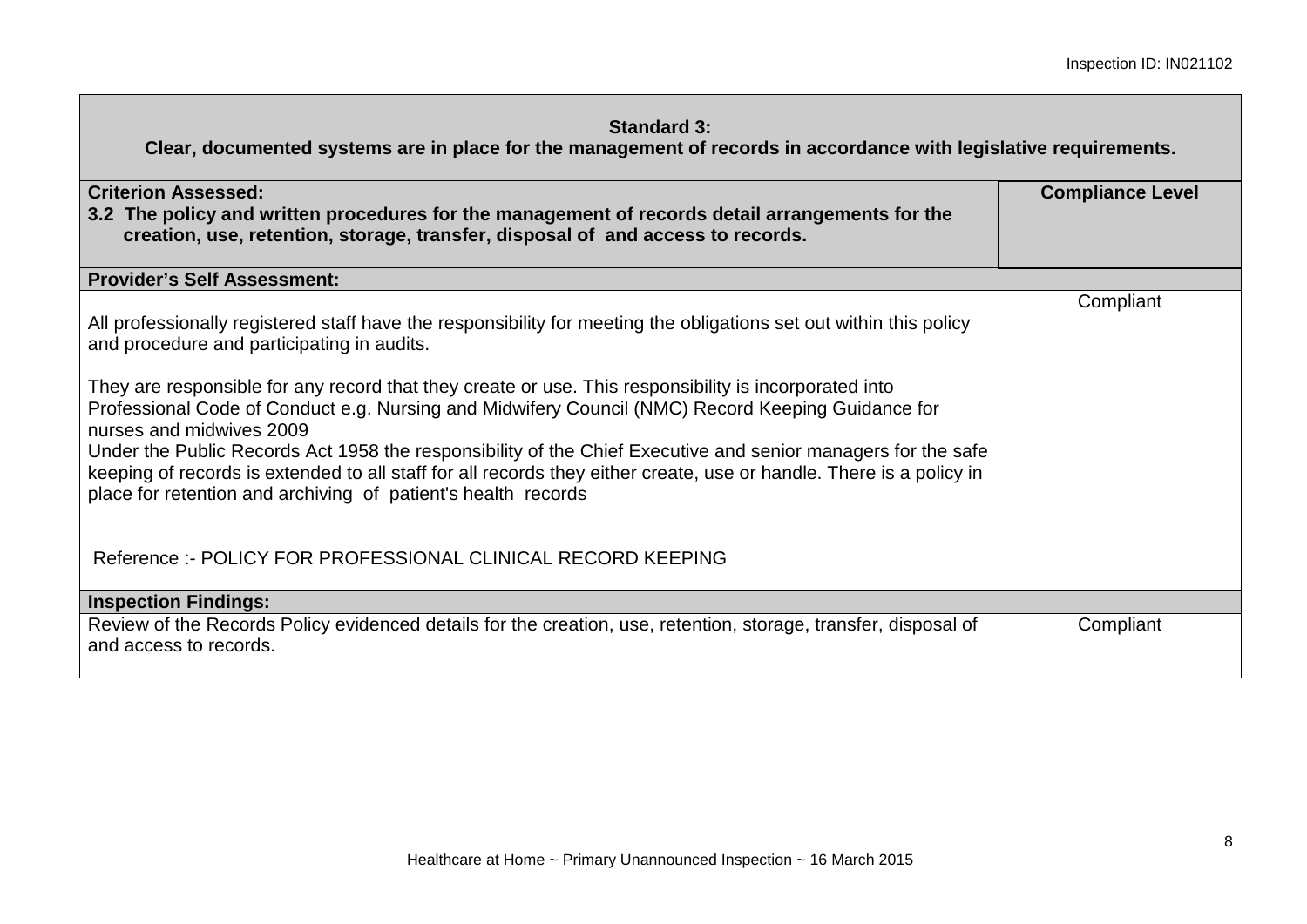| <b>Criterion Assessed:</b><br>3.3 Records required under The HPSS (Quality Improvement and Regulation)(NI) Order 2003<br>(Regulations) are available in the nursing agency for inspection at all times.                                                                                                                                                                                                                                                                                                                                                                                                                                                                                                                                                                                                                                                                                                                                                                                                                                 | <b>Compliance Level</b>        |
|-----------------------------------------------------------------------------------------------------------------------------------------------------------------------------------------------------------------------------------------------------------------------------------------------------------------------------------------------------------------------------------------------------------------------------------------------------------------------------------------------------------------------------------------------------------------------------------------------------------------------------------------------------------------------------------------------------------------------------------------------------------------------------------------------------------------------------------------------------------------------------------------------------------------------------------------------------------------------------------------------------------------------------------------|--------------------------------|
| <b>Provider's Self Assessment:</b>                                                                                                                                                                                                                                                                                                                                                                                                                                                                                                                                                                                                                                                                                                                                                                                                                                                                                                                                                                                                      |                                |
| IPatient's records are electronic and are available for inspection                                                                                                                                                                                                                                                                                                                                                                                                                                                                                                                                                                                                                                                                                                                                                                                                                                                                                                                                                                      | Compliant                      |
| <b>Inspection Findings:</b>                                                                                                                                                                                                                                                                                                                                                                                                                                                                                                                                                                                                                                                                                                                                                                                                                                                                                                                                                                                                             |                                |
| On the day of inspection records were well organised, easy to reference and available for inspection.<br>Records were examined relating to the recruitment of nurses. Two personnel files accessible electronically<br>were found to be fully compliant with the legislation and systems were in place to check the registration status<br>of nurses with the NMC. However, following the inspection the registered manager informed the inspector<br>that one nurse employed did not have an Access NI check carried out. At the time of the inspection the<br>Criminal Records Bureau (CRB) check was in place and the Access NI check had been applied for. The<br>registered manager had informed the inspector that the nurse would not practice until the Access NI check<br>had been returned. Following the inspection RQIA received confirmation that the Access NI check had been<br>obtained. A recommendation has been made to ensure that Access NI checks for nurses are received prior<br>to commencement of employment. | <b>Substantially Compliant</b> |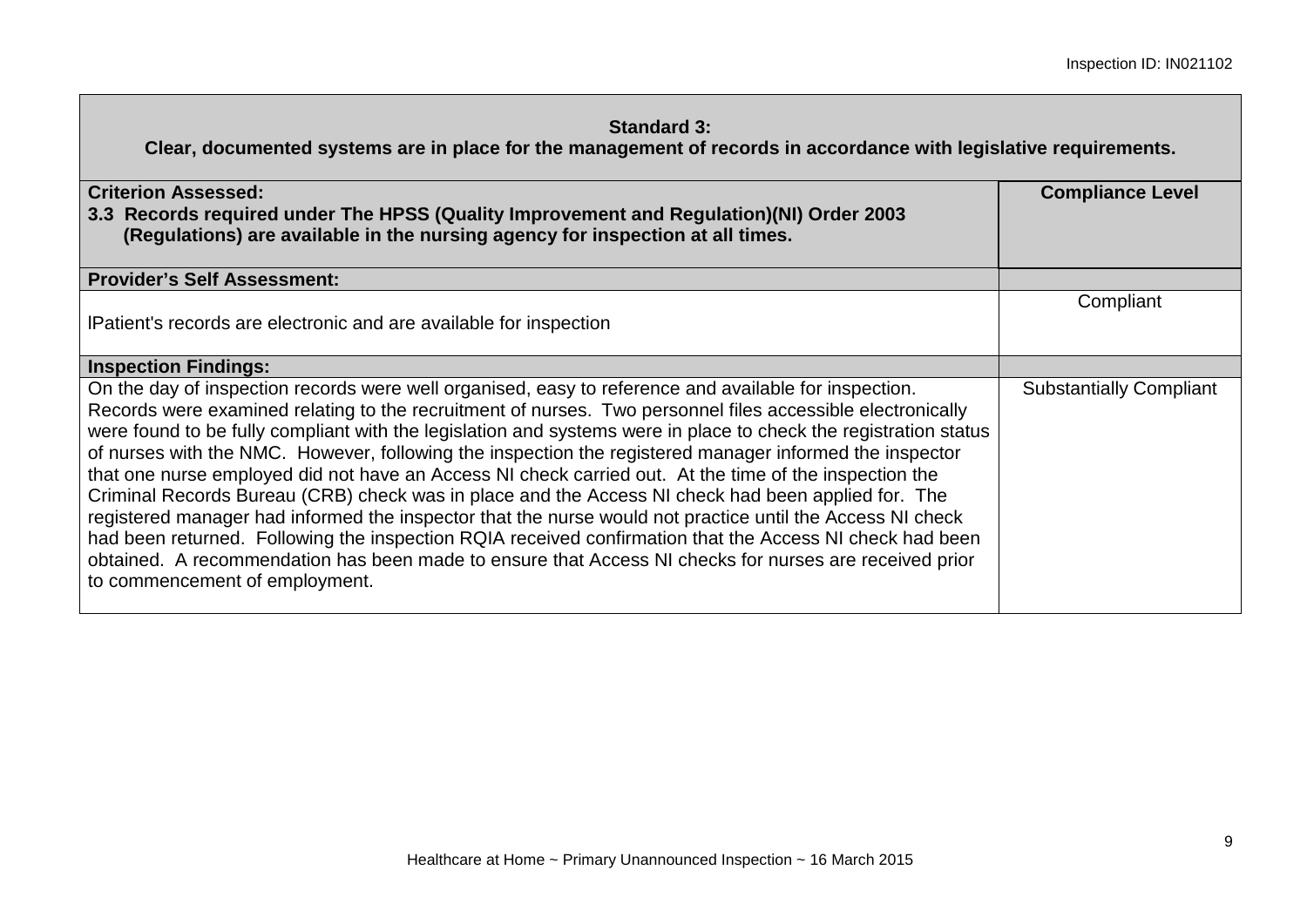| <b>Criterion Assessed:</b><br>3.4 The information held on record is accurate, up to date and necessary.                                                                                                                                                                                                                                                                         | <b>Compliance Level</b> |
|---------------------------------------------------------------------------------------------------------------------------------------------------------------------------------------------------------------------------------------------------------------------------------------------------------------------------------------------------------------------------------|-------------------------|
| <b>Provider's Self Assessment:</b>                                                                                                                                                                                                                                                                                                                                              |                         |
| The Healthcare at home ploicy states all patient information is accurate and up to date. This is also in<br>compliance with the NMC guidelines, code of conduct and Record Keeping,<br>The patient notes are audited by the Clinicial Team Manager monthly using an audit tool and any actions are<br>fed back to the team<br>Reference Wi/CL/063 Procedure for clinicial audit | Compliant               |
| <b>Inspection Findings:</b>                                                                                                                                                                                                                                                                                                                                                     |                         |
| Records reviewed were confirmed by the registered manager as accurate and up to date.                                                                                                                                                                                                                                                                                           | Compliant               |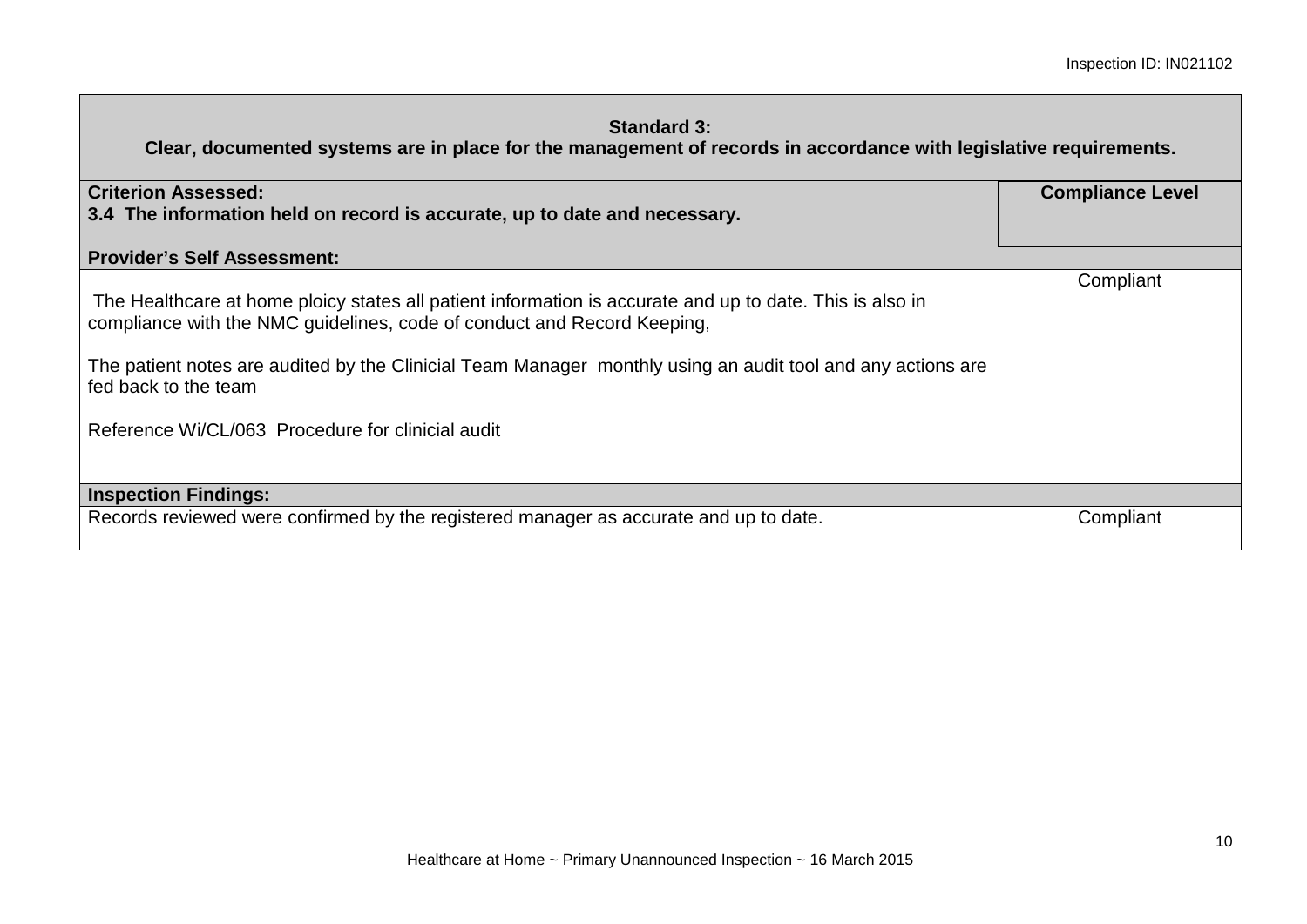| <b>Criterion Assessed:</b><br>3.5 Nursing care records are written and maintained in accordance with NMC guidelines.                                                                                           | <b>Compliance Level</b> |
|----------------------------------------------------------------------------------------------------------------------------------------------------------------------------------------------------------------|-------------------------|
| <b>Provider's Self Assessment:</b>                                                                                                                                                                             |                         |
| all nurses adhere to the code of conduct and NMC Record keeping (Guidance for nurses and midwives).<br>The Clinicial Team Manager completes monthly audits on<br>patients notes<br>clinicial evaulation forms. | Compliant               |
| This information is cascaded to the clinicial Director and is used at team meetings as a learning excerise.<br>Reference Policy Number HHCG.17 Professional Clinical Record Keeping                            |                         |
| <b>Inspection Findings:</b>                                                                                                                                                                                    |                         |
| Review of two patients' electronic records evidenced that entries were made in accordance with the NMC<br>guidelines on record keeping.                                                                        | Compliant               |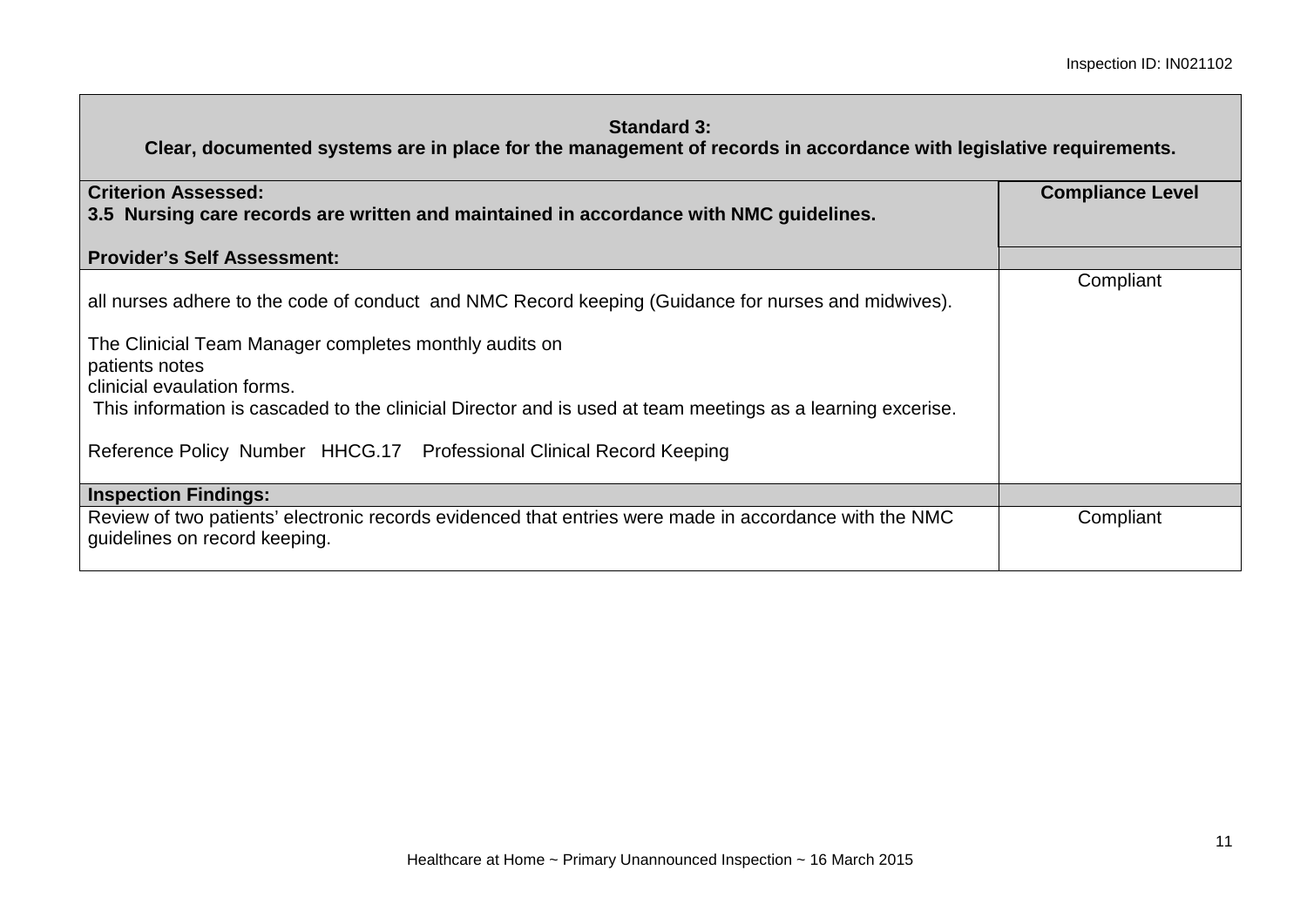| <b>Criterion Assessed:</b><br>3.6 Agency staff are trained to create, use, manage and dispose of records in line with good practice<br>and legislative requirements.                                                                                                                                                                                                          | <b>Compliance Level</b> |
|-------------------------------------------------------------------------------------------------------------------------------------------------------------------------------------------------------------------------------------------------------------------------------------------------------------------------------------------------------------------------------|-------------------------|
| <b>Provider's Self Assessment:</b>                                                                                                                                                                                                                                                                                                                                            |                         |
| all staff adhere to the policy for creating, managing and archiving patient records. All staff are aware of the<br>duration of keeping records following the completion of a patients treatment.<br>This training is incoroporated during their induction programme.                                                                                                          | Compliant               |
| <b>Inspection Findings:</b>                                                                                                                                                                                                                                                                                                                                                   |                         |
| The registered manager informed the inspector that training on record keeping had taken place for all staff.<br>Review of the care records examined during the inspection evidenced that the registered manager and<br>clinical team manager had a good knowledge of the management of records. Records reviewed were<br>managed in accordance with legislative requirements. | Compliant               |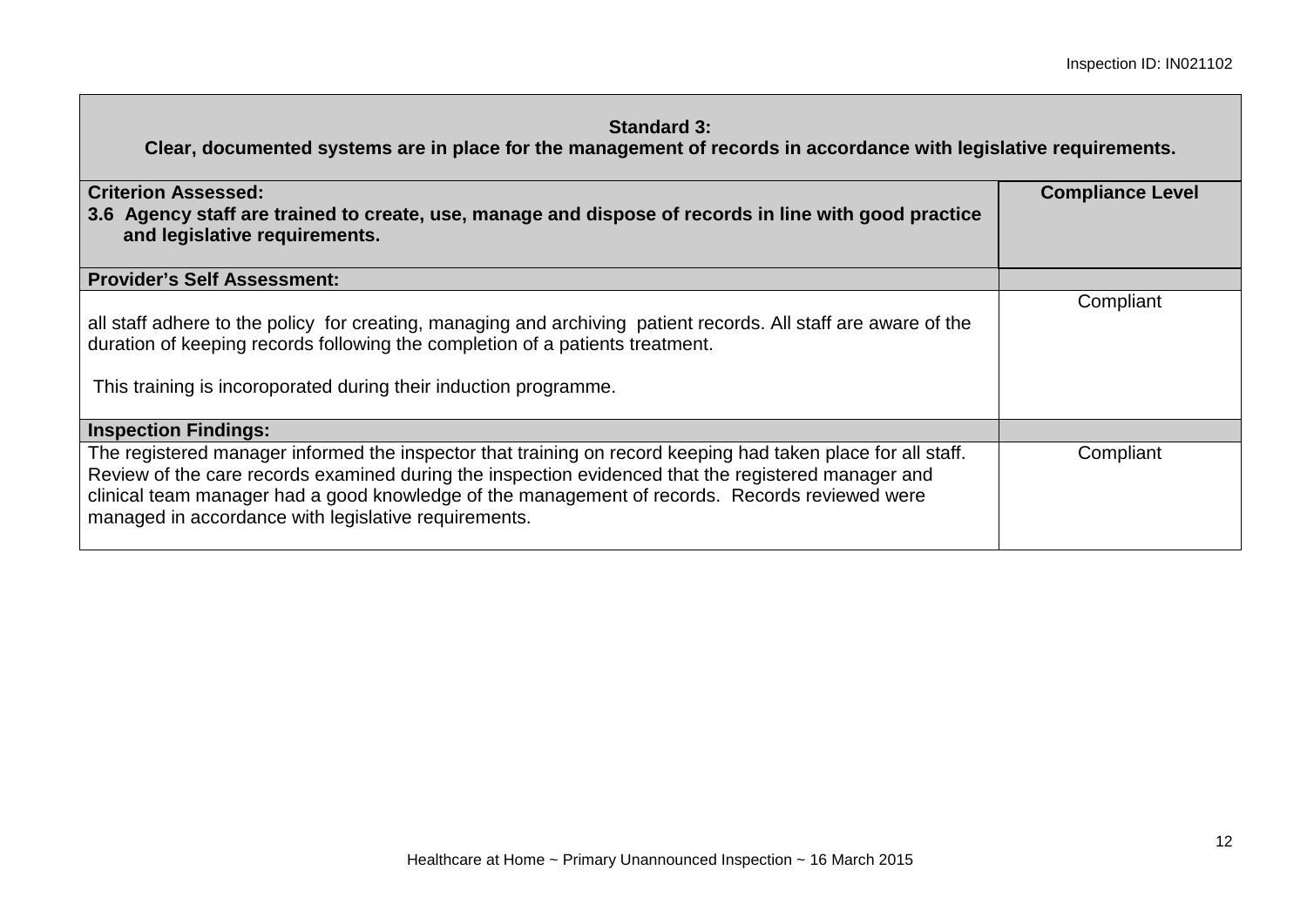| <b>Criterion Assessed:</b><br>3.7 Records are held securely for the period of time as specified in DHSSPS guidelines and disposed<br>of in accordance with legislation.                                                                                                                                                    | <b>Compliance Level</b> |
|----------------------------------------------------------------------------------------------------------------------------------------------------------------------------------------------------------------------------------------------------------------------------------------------------------------------------|-------------------------|
| Provider's Self Assessment:                                                                                                                                                                                                                                                                                                |                         |
| HCAH staff are all aware of the specific time period records are required to be held following the completion<br>of treatment. The records are archieved within the electronic system of HCAH.<br>Only clinicial persons authorised to access patients notes will receive permission to view and document on<br>the notes, | Compliant               |
| <b>Inspection Findings:</b>                                                                                                                                                                                                                                                                                                |                         |
| Discussion with the registered manager and a review of the management of records policy confirmed that<br>records are stored securely and as specified in DHSSPS guidelines.                                                                                                                                               | Compliant               |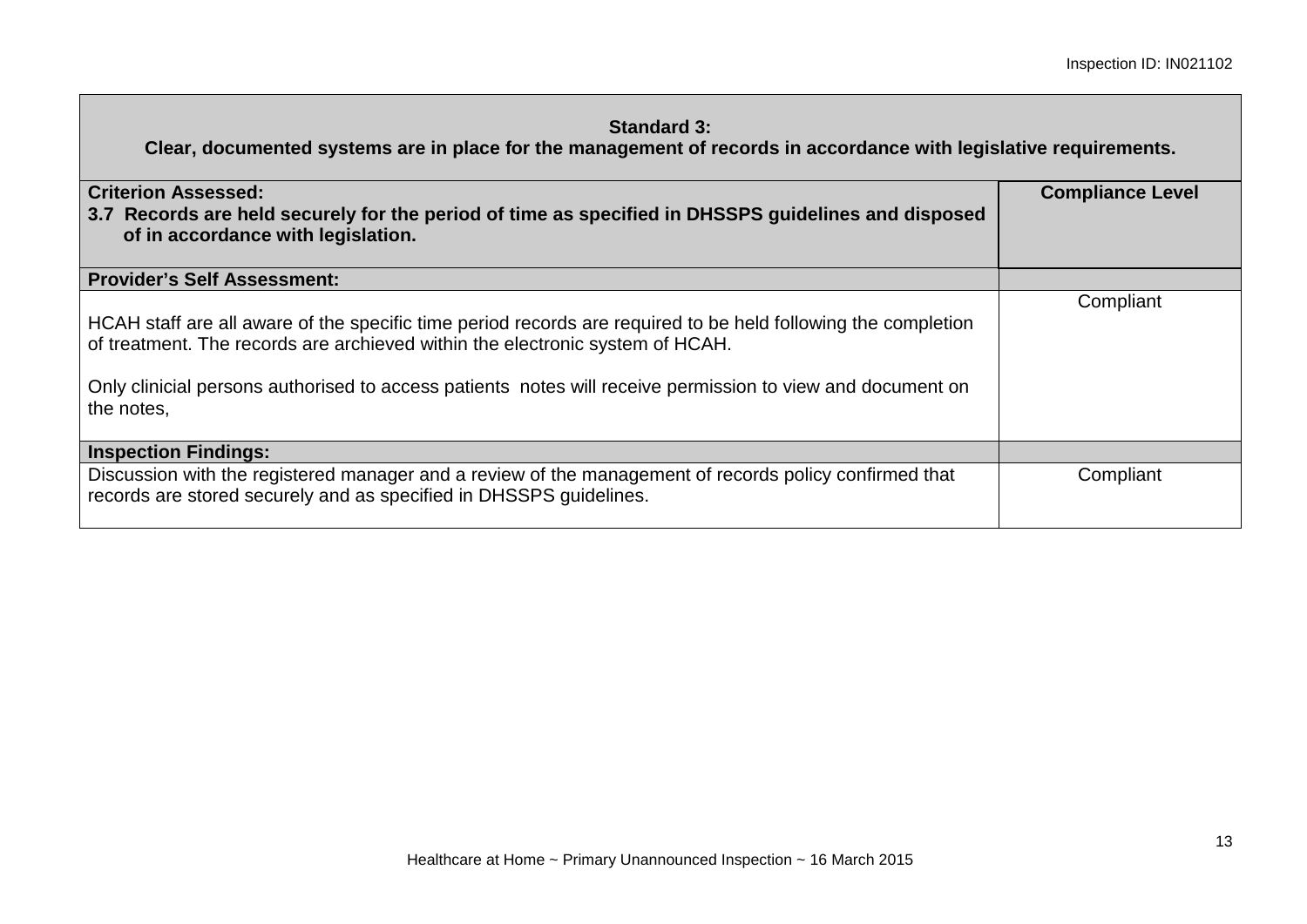**There are arrangements in place to respond promptly to requests for private nursing care.**

| <b>Criterion Assessed:</b><br>11.1 The policy and procedures detail the arrangements for dealing with requests from people who<br>are seeking agency nurses to provide private nursing care in their own homes.                                                                                                                                                                                                                                                                                                                                                                                                                                                                                                                                                                                                                                                                                                                               | <b>Compliance Level</b> |
|-----------------------------------------------------------------------------------------------------------------------------------------------------------------------------------------------------------------------------------------------------------------------------------------------------------------------------------------------------------------------------------------------------------------------------------------------------------------------------------------------------------------------------------------------------------------------------------------------------------------------------------------------------------------------------------------------------------------------------------------------------------------------------------------------------------------------------------------------------------------------------------------------------------------------------------------------|-------------------------|
| <b>Provider's Self Assessment:</b>                                                                                                                                                                                                                                                                                                                                                                                                                                                                                                                                                                                                                                                                                                                                                                                                                                                                                                            |                         |
| The process for accepting a new referral in HCAH is a s follows.<br>A referral is faxed through to the Belfast HCAH office from the referrer. This is usually a<br>Consultant/Specialist nurse or a clinic nurse. The HCAH administrator picks up the referral and forwards it<br>through to customer service department in England. The Customer Services Department apply for<br>authorisation from the Private Medicial Insurance company. A HCAH number will be allocated to the patient.<br>Once approval has been received the patient;'s details will be uploaded onto the system and a, llocated a<br>HCAH identification number. The local scheduler will allocate the patient visit to the skilled nurse. This is<br>carried out by location of patient/nurse. Skills of the nurse and treatment required.<br>Policy reference number WI/CL/108 which refers to scheduling clinical visits and allocating the required<br>resources | Compliant               |
| <b>Inspection Findings:</b>                                                                                                                                                                                                                                                                                                                                                                                                                                                                                                                                                                                                                                                                                                                                                                                                                                                                                                                   |                         |
| Discussion with the registered manager confirmed that the agency have a referral system in place. The<br>referral is usually made by a member of the multi-disciplinary team. The patient is allocated a nurse who has<br>the appropriate skills and competence to provide the treatment required.                                                                                                                                                                                                                                                                                                                                                                                                                                                                                                                                                                                                                                            | Compliant               |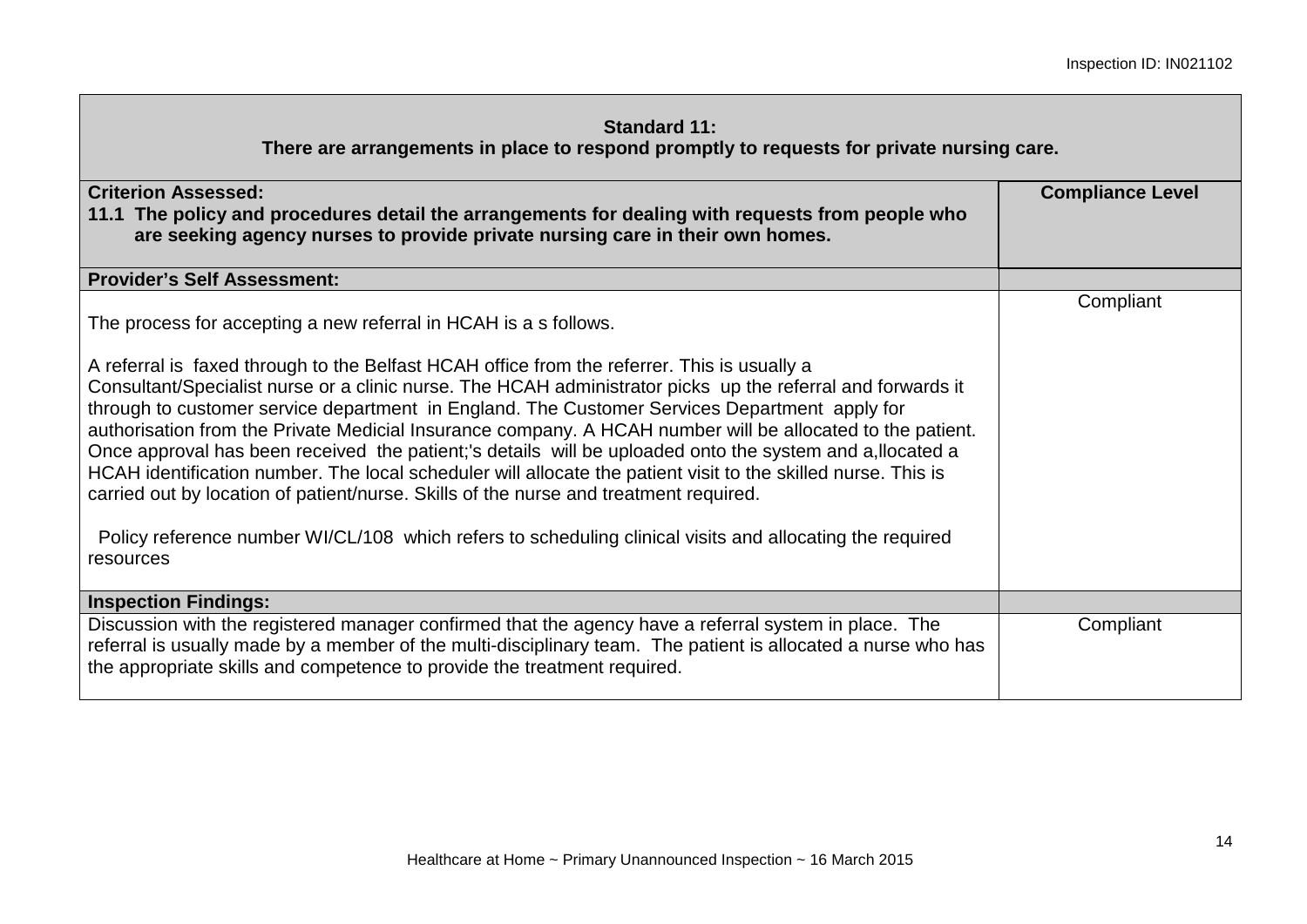**There are arrangements in place to respond promptly to requests for private nursing care.**

| <b>Criterion Assessed:</b><br>11.2 An identified nurse employed by the nursing agency visits patients in their own homes, carries<br>out and records an assessment of nursing care needs using validated assessment tools, prior<br>to supplying a nurse. Information received from other care providers, if appropriate, is used in<br>this assessment. Any associated factors or risks are documented.                                                                                                                                                                                                                                                                                                                                                                                                                                                                                              | <b>Compliance Level</b> |
|-------------------------------------------------------------------------------------------------------------------------------------------------------------------------------------------------------------------------------------------------------------------------------------------------------------------------------------------------------------------------------------------------------------------------------------------------------------------------------------------------------------------------------------------------------------------------------------------------------------------------------------------------------------------------------------------------------------------------------------------------------------------------------------------------------------------------------------------------------------------------------------------------------|-------------------------|
| <b>Provider's Self Assessment:</b>                                                                                                                                                                                                                                                                                                                                                                                                                                                                                                                                                                                                                                                                                                                                                                                                                                                                    |                         |
| Clinical record keeping is an integral part of professional practice, designed to inform all aspects of the care<br>process. The use of patient information is an essential aspect of any health care organisation and is a key<br>element in supporting the everyday aspects of the delivery of high quality evidence based health care.<br>Accurate and effective clinical record keeping is fundamental to high quality patient care. It also enables<br>effective communication with other professionals involved in patient care and expresses individual<br>professional accountability and responsibility. It is important that these records are accurate, up to date and<br>easily accessible to those who need to use them.<br>An assessment is carried out by a skilled nurse during the initial patient visit. This assessment will be<br>ongoing and take place at every patient visits. | Compliant               |
| <b>Inspection Findings:</b>                                                                                                                                                                                                                                                                                                                                                                                                                                                                                                                                                                                                                                                                                                                                                                                                                                                                           |                         |
| Discussion with the registered manager confirmed that either the registered manager or the clinical team<br>manager visits the patient to carry out a detailed assessment of the patient's needs. This assessment<br>involves input from other members of the multi-disciplinary team. Risks are identified and documented using<br>validated assessment tools. Following the assessment, a treatment record and care plan is developed with<br>the patient and a copy of the information booklet and treatment record is given to the patient.                                                                                                                                                                                                                                                                                                                                                       | Compliant               |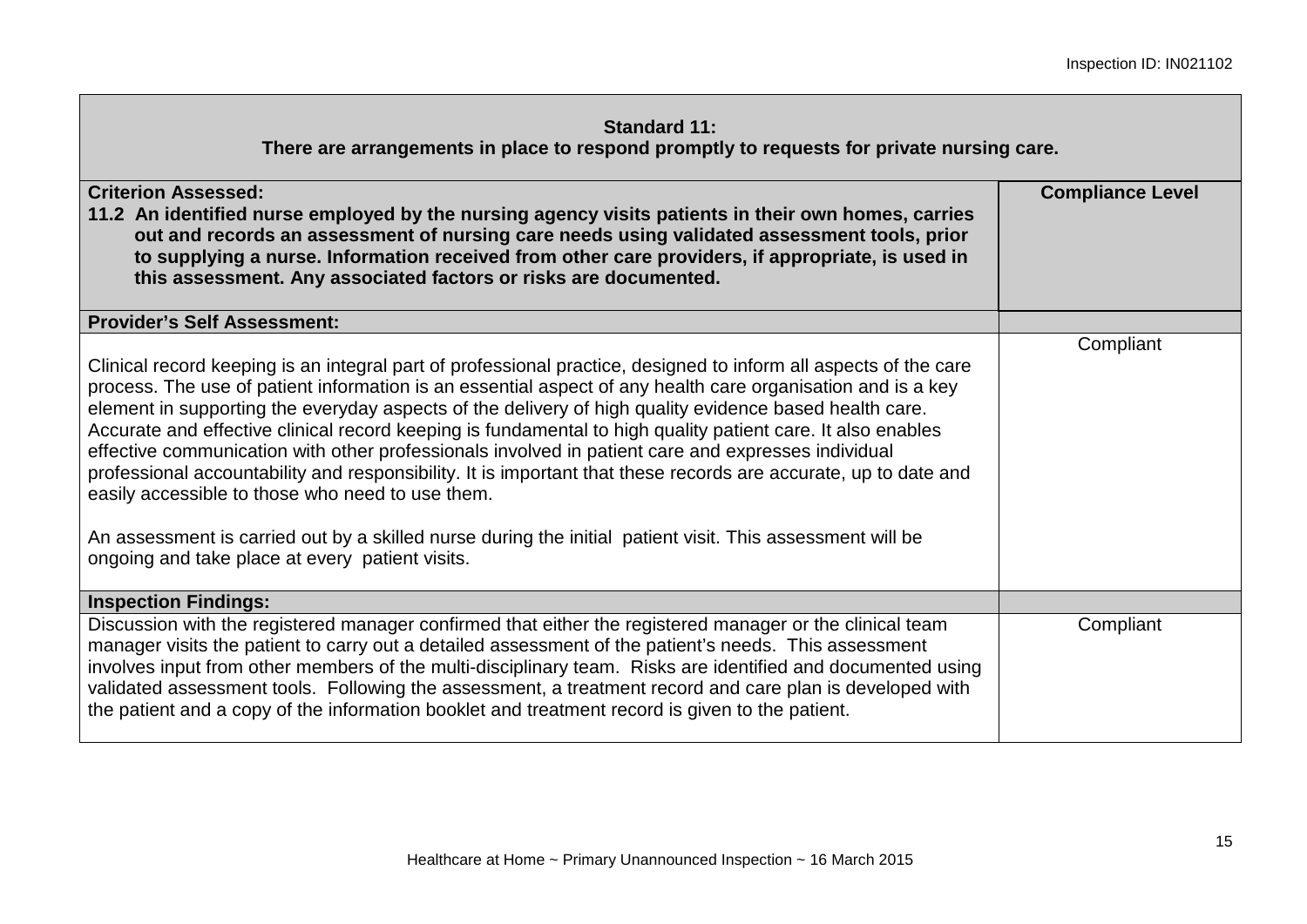#### **Standard 11: There are arrangements in place to respond promptly to requests for private nursing care.**

| <b>Criterion Assessed:</b><br>11.3 An identified nurse with skills and expertise matches and selects appropriate nurse(s) to the<br>requirements of the patient.                                                                                                                                                                                                       | <b>Compliance Level</b> |
|------------------------------------------------------------------------------------------------------------------------------------------------------------------------------------------------------------------------------------------------------------------------------------------------------------------------------------------------------------------------|-------------------------|
| <b>Provider's Self Assessment:</b>                                                                                                                                                                                                                                                                                                                                     |                         |
| skilled nurses are allocated skilled treatments. e.g                                                                                                                                                                                                                                                                                                                   | Compliant               |
| Chemotherapy nurses must complete yearly mandatory training to have their names onto the chemotherapy<br>register to allow them to priactice in chemotherapy treatments.                                                                                                                                                                                               |                         |
| IV skilled nurses must complete mandatory herceptin training to enable them to be on a herceptin register to<br>enable them to treat herceptin patients.                                                                                                                                                                                                               |                         |
| All staff must complete yearly competencies which are uploaded onto the HCAH system. The scheduling<br>department will allocate the visits by refering to this system. it is the responsibility of the Clinical Team<br>manager to monitor and ensure all the nurses competencies are up to date and this is reported monthly on<br>theire reports to Senior managers. |                         |
| Reference number HHCG 5 which discusses Clinical Competency stratergy there is also a policy which will<br>be refered to named Policy for the safe handling of cytotoxic drugs within the community setting. Reference<br>number HHCG.37                                                                                                                               |                         |
| <b>Inspection Findings:</b>                                                                                                                                                                                                                                                                                                                                            |                         |
| Discussion with the registered manager confirmed that either the registered manager or the clinical team<br>manager will allocate a nurse with the appropriate skills and expertise to each patient. Competencies are<br>carried out annually and kept up to date.                                                                                                     | Compliant               |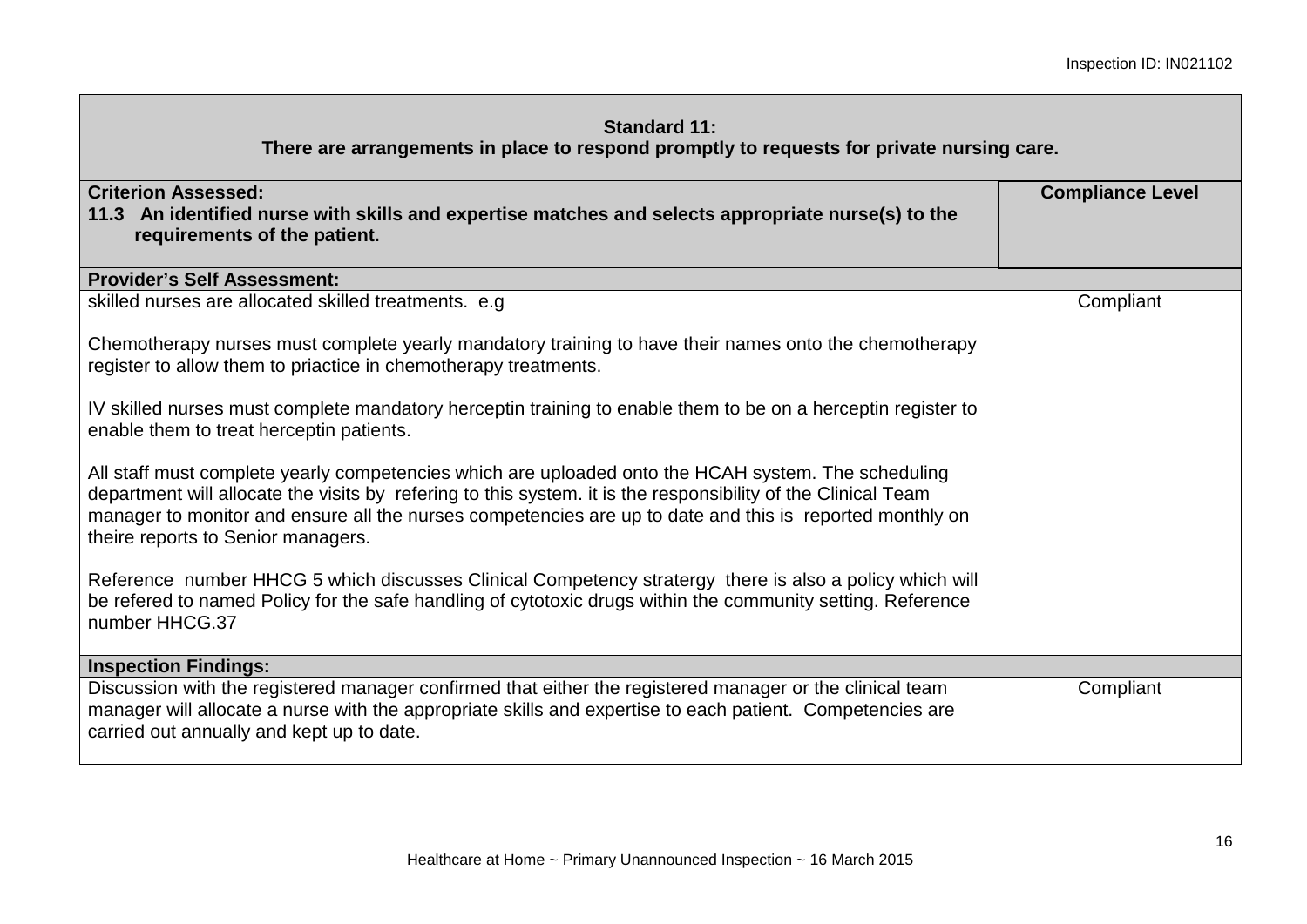#### **Standard 11: There are arrangements in place to respond promptly to requests for private nursing care.**

| <b>Criterion Assessed:</b><br>11.4 All information including associated factors and risks are given to the nurse(s) prior to<br>placement.                                                                                                                                                                                                                                                                         | <b>Compliance Level</b> |
|--------------------------------------------------------------------------------------------------------------------------------------------------------------------------------------------------------------------------------------------------------------------------------------------------------------------------------------------------------------------------------------------------------------------|-------------------------|
| <b>Provider's Self Assessment:</b>                                                                                                                                                                                                                                                                                                                                                                                 |                         |
| all nurses have access to a clinican portal on their tablet to access patients information eg<br>Referral                                                                                                                                                                                                                                                                                                          | Compliant               |
| <b>Scripts</b><br>Consent<br>Assessment                                                                                                                                                                                                                                                                                                                                                                            |                         |
| Clinical notes from previous patient visits                                                                                                                                                                                                                                                                                                                                                                        |                         |
| <b>Inspection Findings:</b>                                                                                                                                                                                                                                                                                                                                                                                        |                         |
| Discussion with the registered manager confirmed that nurses are fully informed of the patient's medical<br>history, prescription details, pre assessment details and any risks identified before visiting the patient in their<br>own home. The registered manager stated that support is provided, if needed, to ensure nurses were<br>adequately prepared to meet the needs the patients they are allocated to. | Compliant               |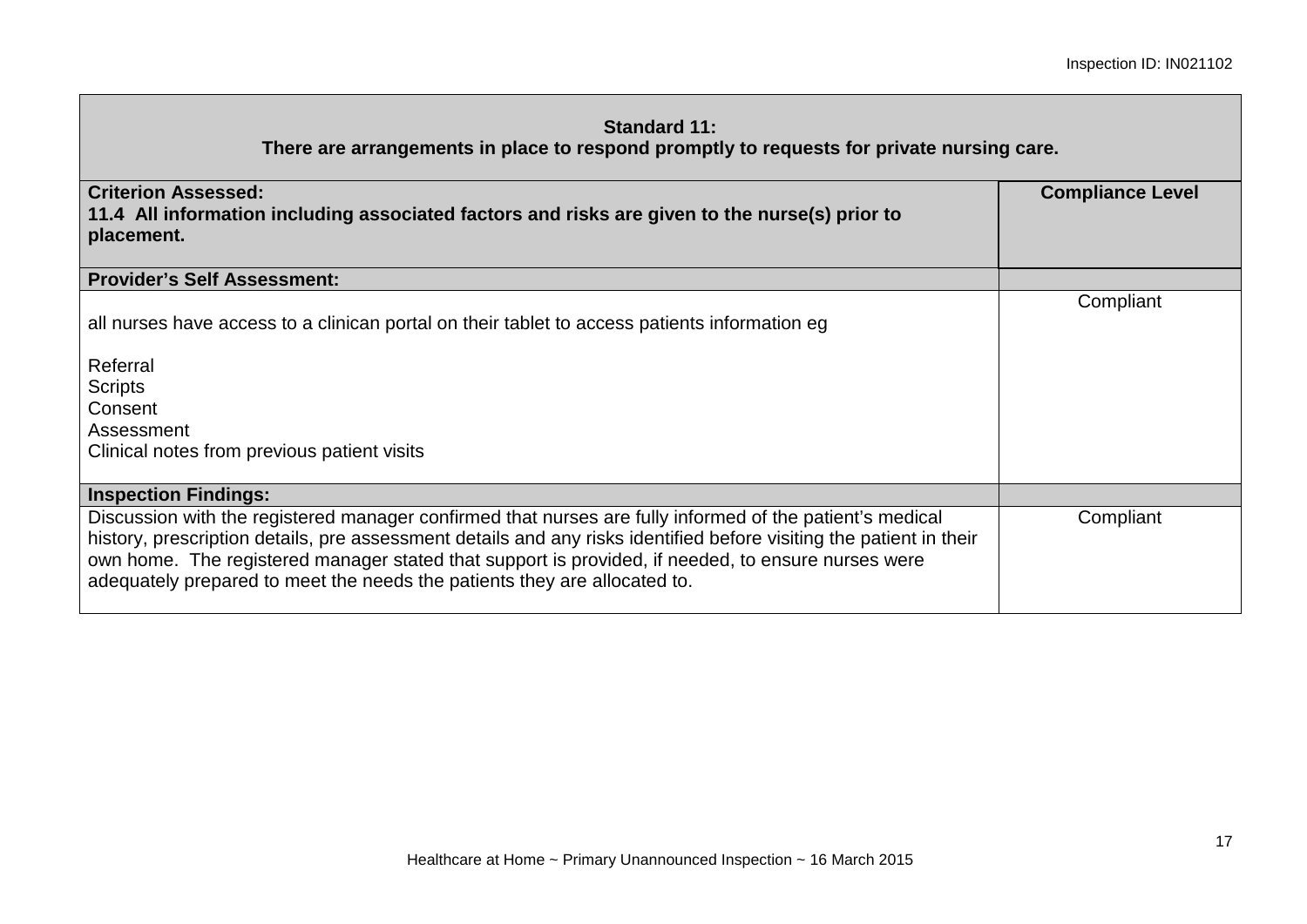**There are arrangements in place to respond promptly to requests for private nursing care.**

| <b>Criterion Assessed:</b><br>11.5 A service user's guide that provides comprehensive, up-to-date information about the nursing<br>agency in an accessible format, is given to the patient. (Appendix 1)                                                                                     | <b>Compliance Level</b> |
|----------------------------------------------------------------------------------------------------------------------------------------------------------------------------------------------------------------------------------------------------------------------------------------------|-------------------------|
| <b>Provider's Self Assessment:</b>                                                                                                                                                                                                                                                           |                         |
| A service user guide is available to all patients. it is up to date and avaialble for inspection. This docuement is<br>sent out to all patients on the commencement of treatment with Healthcare at Home                                                                                     | Compliant               |
| <b>Inspection Findings:</b>                                                                                                                                                                                                                                                                  |                         |
| Review of information given to patients includes details about the agency, how the service works, and<br>commitment to quality care and how to make a complaint. Discussion with the registered manager confirmed<br>that a service user guide was given to each patient on the first visit. | Compliant               |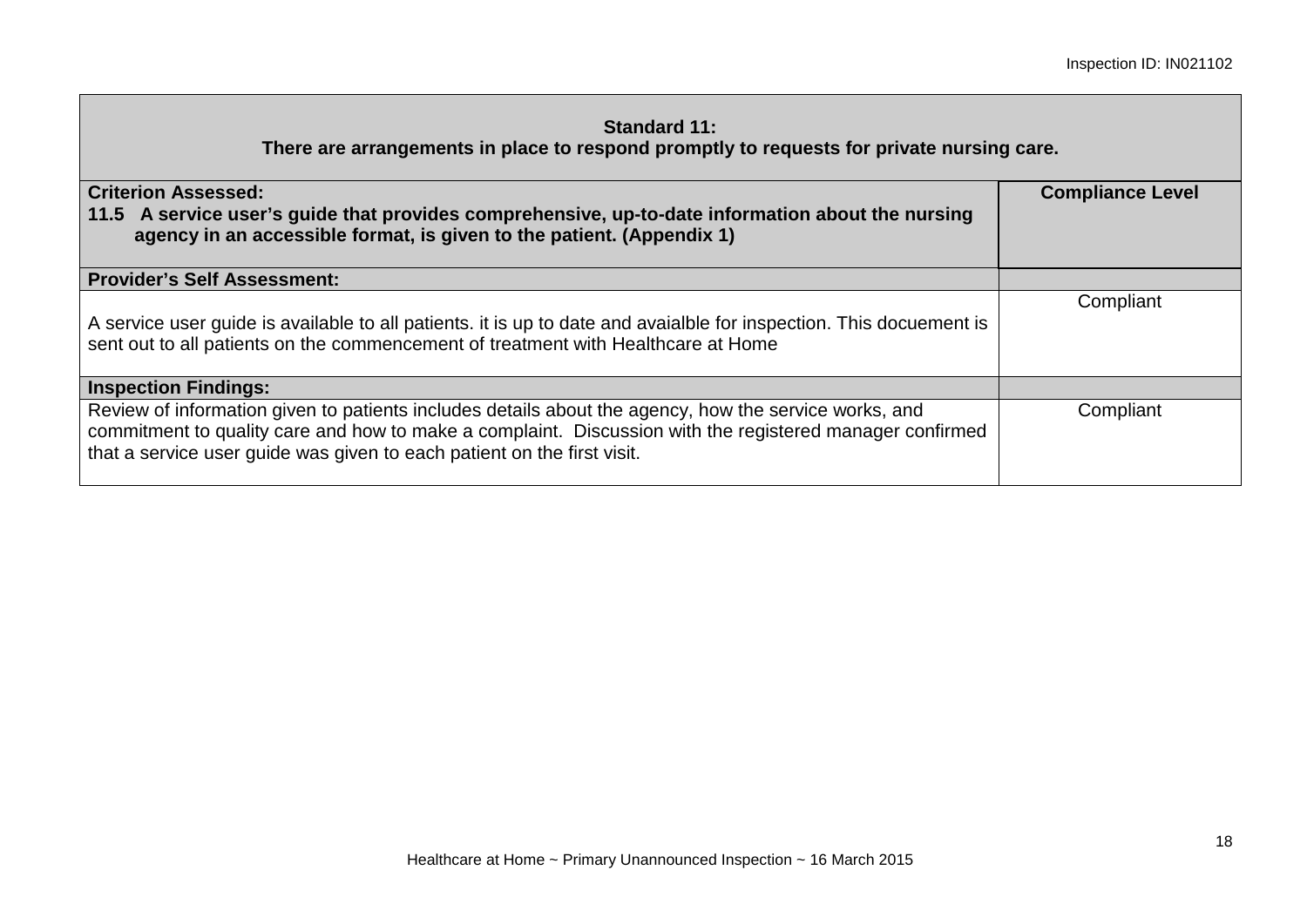**There are arrangements in place to respond promptly to requests for private nursing care.**

| <b>Criterion Assessed:</b><br>11.6 A written service contract is provided by the nursing agency within seven days of<br>commencement of the service. The patient and / or their representative and the nursing agency<br>each has a copy of the contract that is signed and dated by the patient or representative and the<br>registered manager of the nursing agency. (Appendix 2) | <b>Compliance Level</b> |
|--------------------------------------------------------------------------------------------------------------------------------------------------------------------------------------------------------------------------------------------------------------------------------------------------------------------------------------------------------------------------------------|-------------------------|
| <b>Provider's Self Assessment:</b>                                                                                                                                                                                                                                                                                                                                                   |                         |
| Proir to any new service commencing with HCAH the local Business Manager will attend a meeting with the<br>Cliniclal Manager to discuss and agree the service. There is a service level agreement developed which is<br>agreed and signed by both parties and is held centrally on HCAH system for reference at any time.                                                            | Compliant               |
| <b>Inspection Findings:</b>                                                                                                                                                                                                                                                                                                                                                          |                         |
| Discussion with the registered manager confirmed that a service level agreement is signed by both parties. A<br>copy is held on file and a copy given to the patient. The inspector did not review contracts on the day of the<br>inspection.                                                                                                                                        | Compliant               |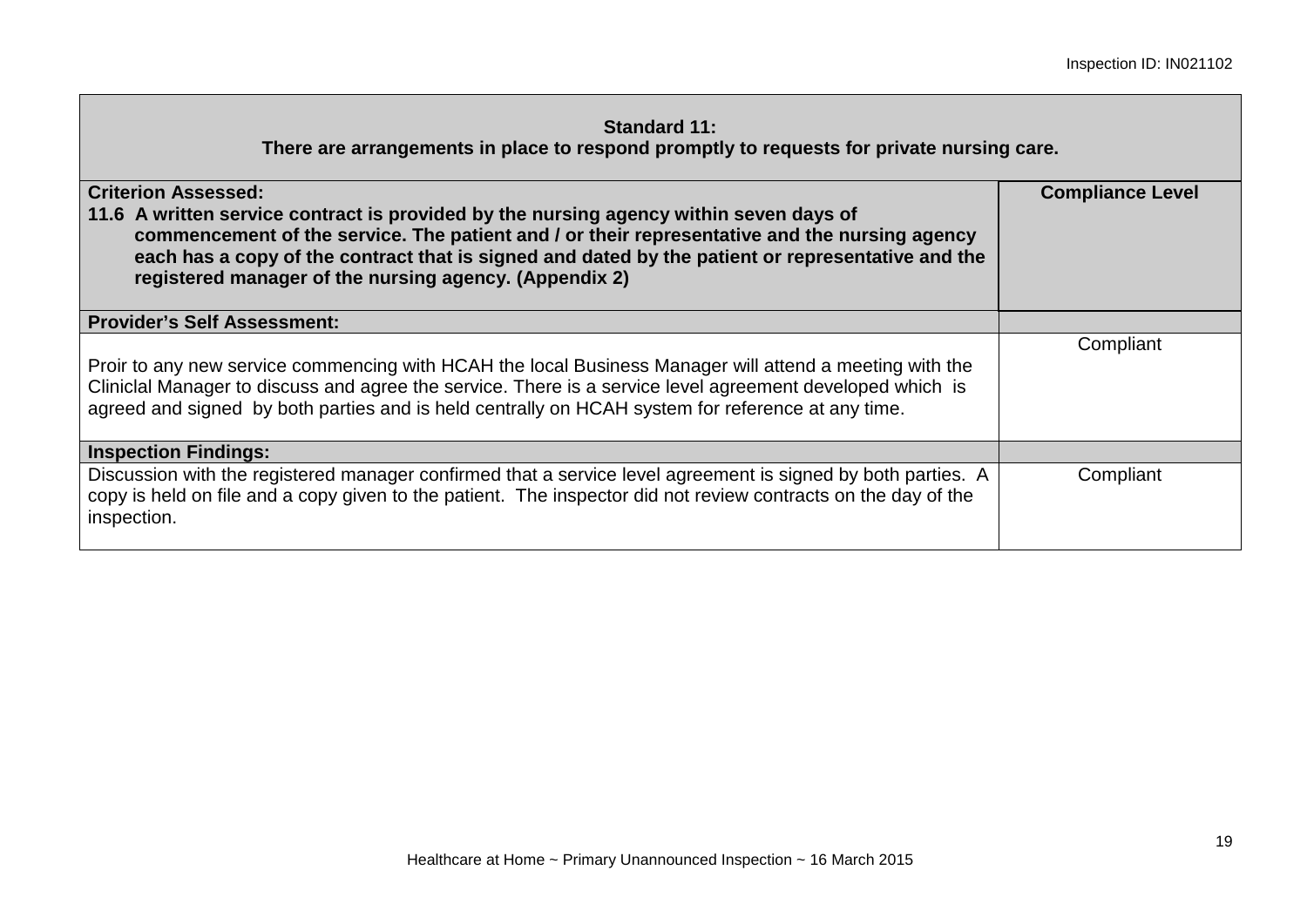**Safe effective nursing care, that is based on continuous assessment, is planned and agreed with the patient, is accurately recorded in care plans and is regularly reviewed.**

| <b>Criterion Assessed:</b><br>12.1 The agency nurse implements an person-centred nursing care plan that is based on an initial<br>assessment of the patient's care needs and is agreed with the patient.                                                                                                                                                                | <b>Compliance Level</b> |
|-------------------------------------------------------------------------------------------------------------------------------------------------------------------------------------------------------------------------------------------------------------------------------------------------------------------------------------------------------------------------|-------------------------|
| <b>Provider's Self Assessment:</b>                                                                                                                                                                                                                                                                                                                                      |                         |
| The nurse completes a care plan with the patient on first patient visit. This is stored within the patient home<br>booklet and a copy is held on the HCAH central system. The care plan is to be reviewed at every visit. It will<br>be updated every year unless there are any changes in the patients care/treatment when it wil be amended<br>with immediate effect. | Compliant               |
| <b>Inspection Findings:</b>                                                                                                                                                                                                                                                                                                                                             |                         |
| Discussion with the registered manager confirmed that all patients have an assessment undertaken by the<br>nurse who develops a person centred care plan. The care plan is based on the assessment of the patient's<br>needs and is updated at regular intervals.                                                                                                       | Compliant               |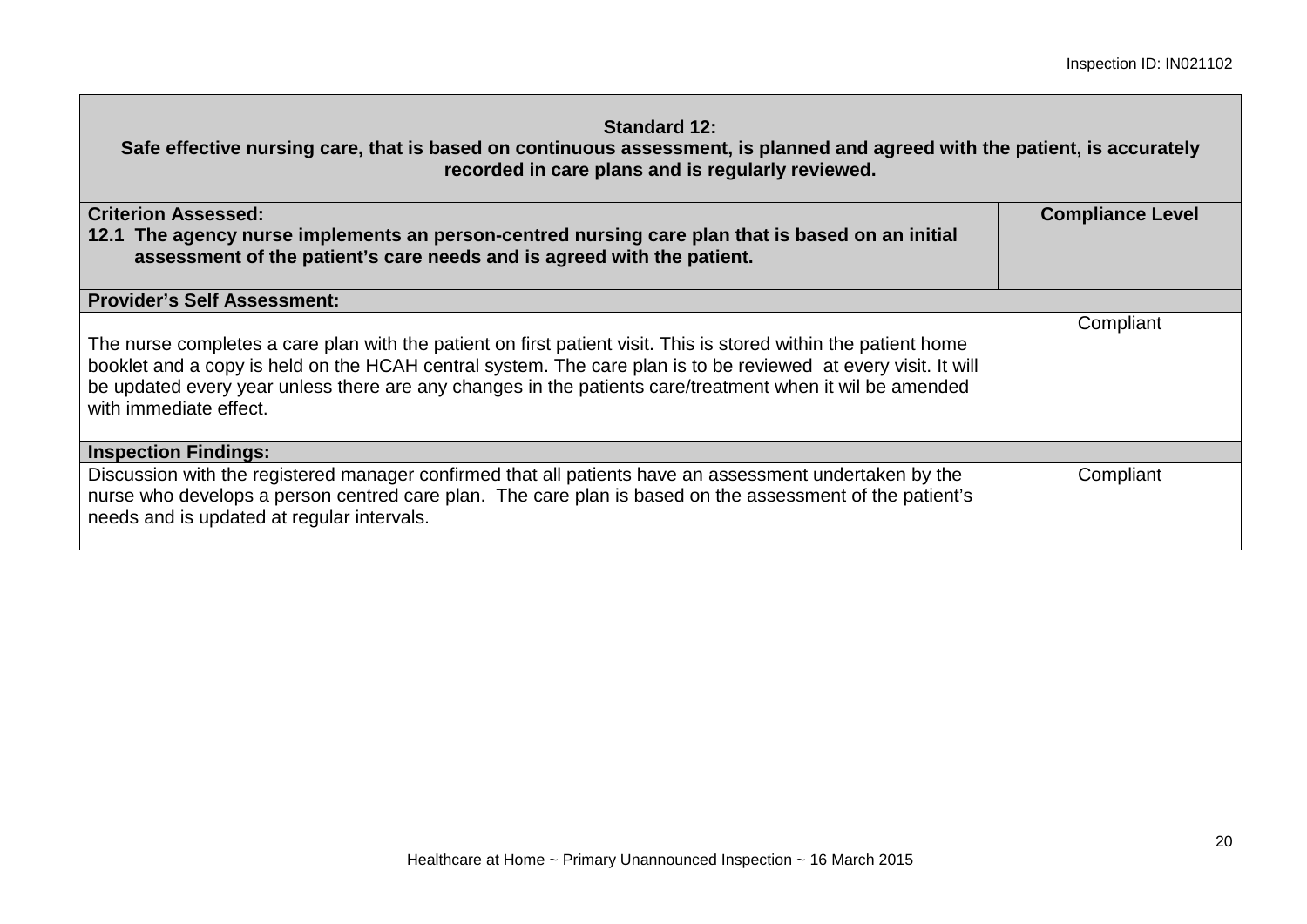**Safe effective nursing care, that is based on continuous assessment, is planned and agreed with the patient, is accurately recorded in care plans and is regularly reviewed.**

| <b>Criterion Assessed:</b><br>12.2 The provision of nursing care and re-assessment of the patient's ongoing care needs, are<br>agreed with the patient, monitored and recorded on a day-to-day basis.                                                                                 | <b>Compliance Level</b> |
|---------------------------------------------------------------------------------------------------------------------------------------------------------------------------------------------------------------------------------------------------------------------------------------|-------------------------|
| <b>Provider's Self Assessment:</b>                                                                                                                                                                                                                                                    |                         |
| all documentation is reviewed and updated at each patient visit and amended it apprioriate<br>Patients notes are available for inspection                                                                                                                                             | Compliant               |
| <b>Inspection Findings:</b>                                                                                                                                                                                                                                                           |                         |
| Discussion with the registered manager confirmed that any assessments carried out and all nursing care<br>given is agreed with the patient and/or their representative and recorded at each visit. A copy of records is<br>held in the patient's home and electronically by the nurse | Compliant               |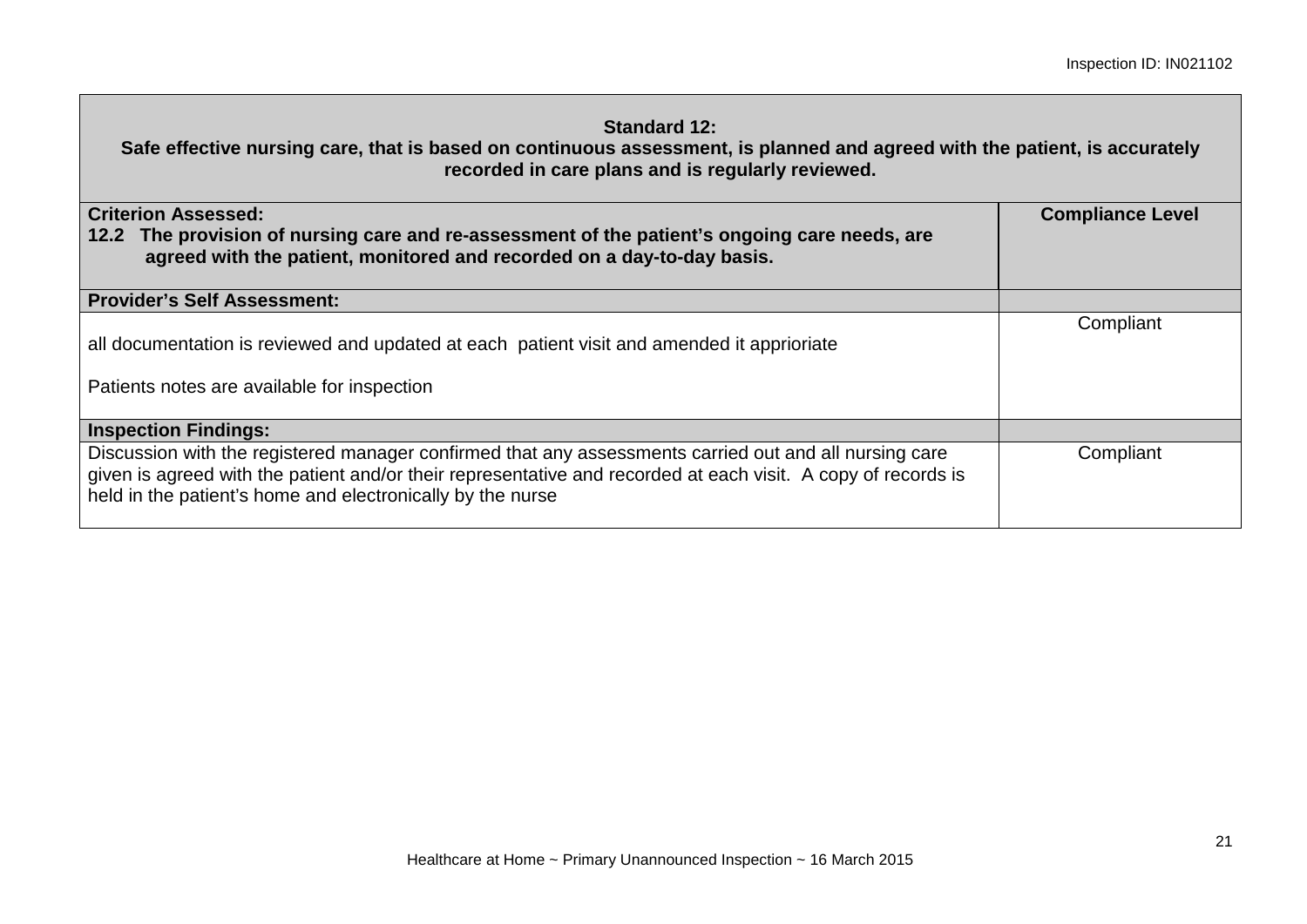| <b>Standard 12:</b><br>Safe effective nursing care, that is based on continuous assessment, is planned and agreed with the patient, is accurately<br>recorded in care plans and is regularly reviewed.                     |                         |
|----------------------------------------------------------------------------------------------------------------------------------------------------------------------------------------------------------------------------|-------------------------|
| <b>Criterion Assessed:</b><br>12.3 The results and outcomes of any treatment and care are clearly explained to patients and any<br>options available to them are discussed.                                                | <b>Compliance Level</b> |
| <b>Provider's Self Assessment:</b>                                                                                                                                                                                         |                         |
| All patients will receive written back up information alongside verbal information at their first home visit.                                                                                                              | Compliant               |
| Side effects of each drug administered are discussed with the patients and recorded on the patients consent                                                                                                                |                         |
| Blood results are recorded in the patient personal booklet and explained prior to treatment.                                                                                                                               |                         |
| Echo results are discussed with the patient and recorded in the patients personel files. These results will all<br>be approved by the Consultant prior to treating the patient.                                            |                         |
| Patients will consent to receiving treatment with the nurses prior to every visit and have the right to refuse<br>treatment at any time.                                                                                   |                         |
| <b>Inspection Findings:</b>                                                                                                                                                                                                |                         |
| Discussion with the registered manager confirmed that the nurse explains verbally all treatment to be given<br>and any options available. This information is also recorded in the patient's personal information booklet. | Compliant               |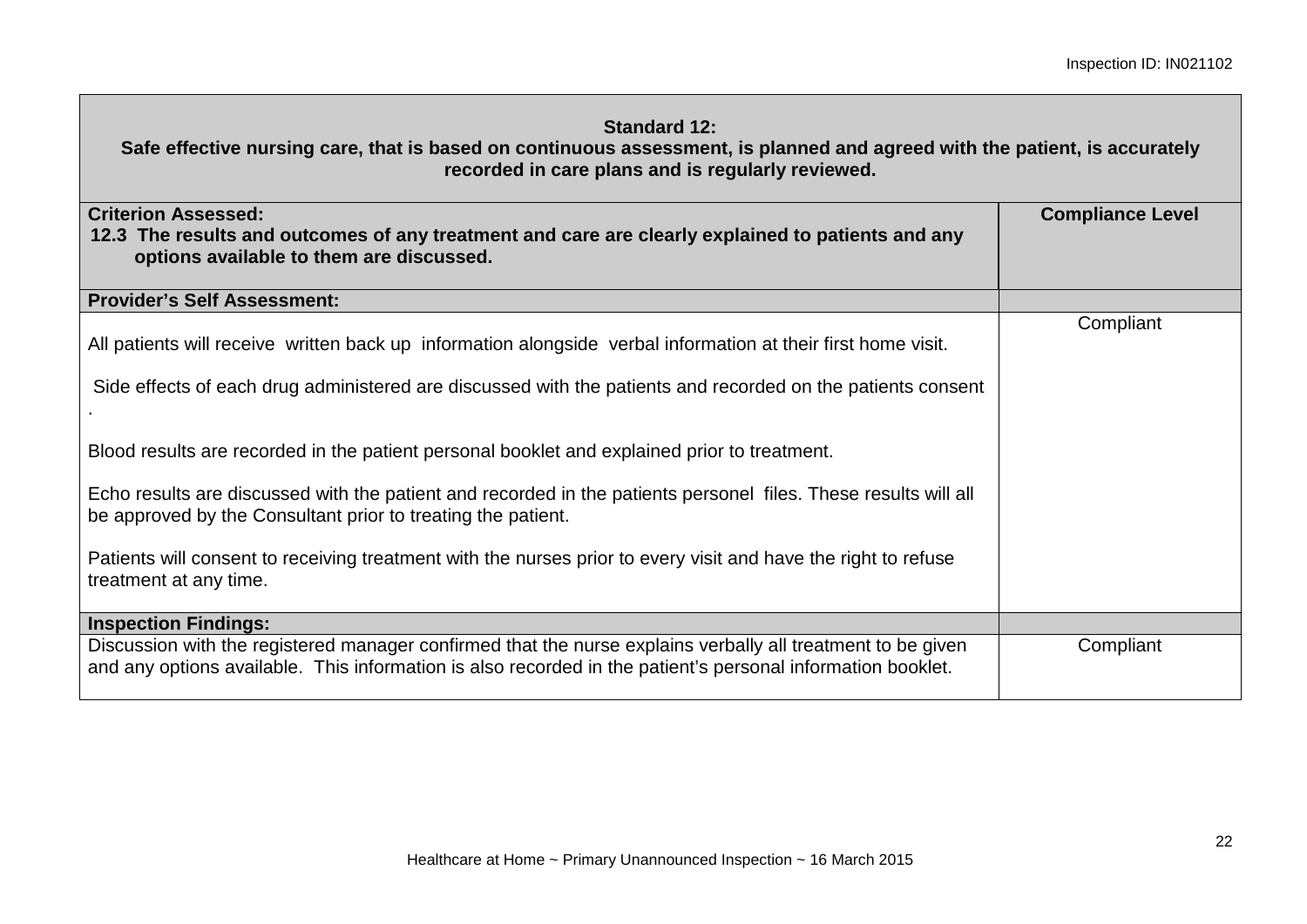# **Standard 12: Safe effective nursing care, that is based on continuous assessment, is planned and agreed with the patient, is accurately recorded in care plans and is regularly reviewed. Criterion Assessed: 12.4 The nursing care plan and ongoing care needs are reviewed and agreed with patients and their representatives at time intervals as recorded. Compliance Level Provider's Self Assessment:**  This is reveiwed prior and during each patient treatment visit . Care plans are available for inspection **Compliant Inspection Findings:**  Discussion with the registered manager and clinical team manager confirmed that care plans are reviewed at regular intervals and agreed with patients. **Compliant**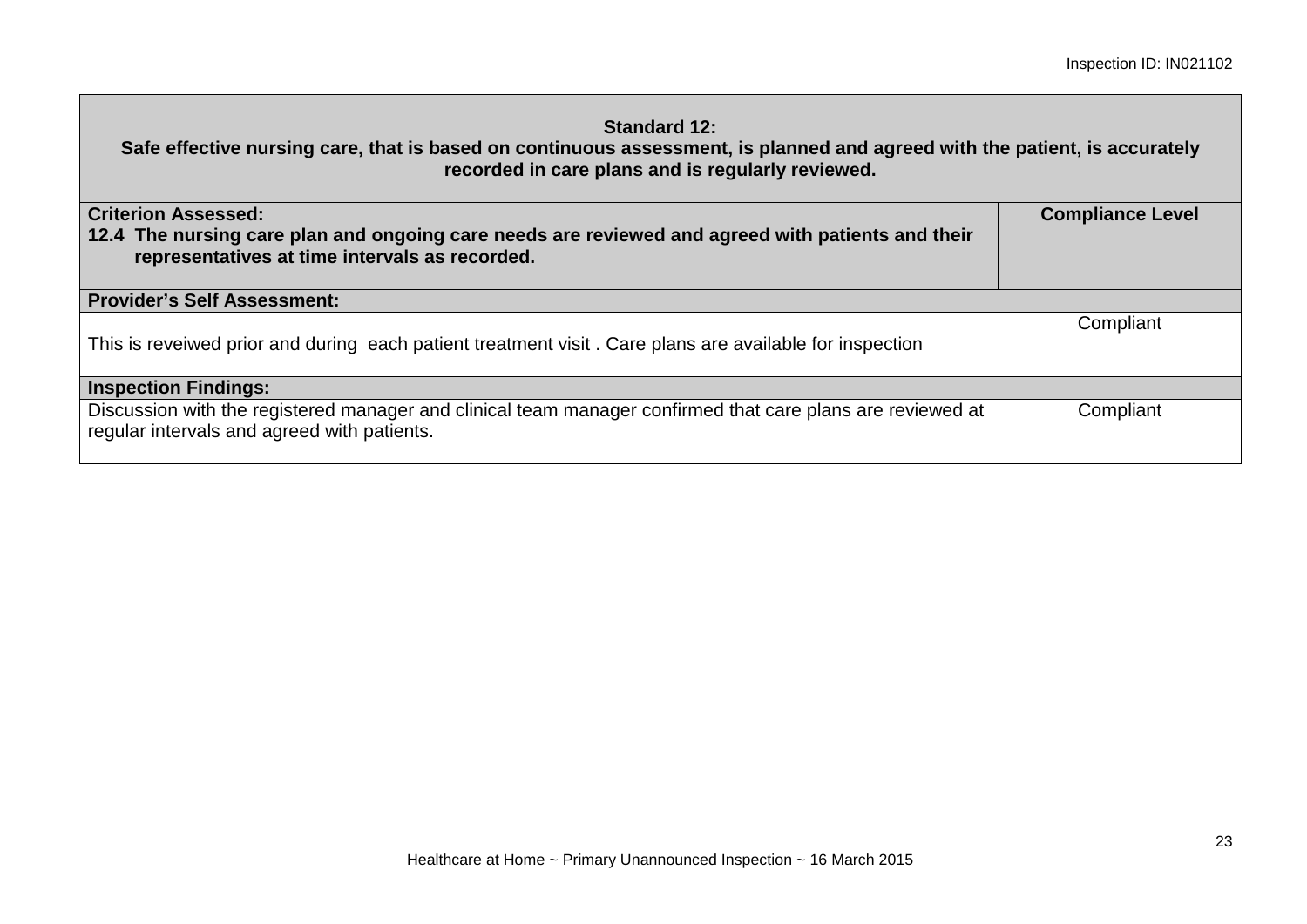| <b>Standard 12:</b><br>Safe effective nursing care, that is based on continuous assessment, is planned and agreed with the patient, is accurately<br>recorded in care plans and is regularly reviewed.                                                                                                                                                                                                                                                                                                                                                                                                                                                                                 |                         |
|----------------------------------------------------------------------------------------------------------------------------------------------------------------------------------------------------------------------------------------------------------------------------------------------------------------------------------------------------------------------------------------------------------------------------------------------------------------------------------------------------------------------------------------------------------------------------------------------------------------------------------------------------------------------------------------|-------------------------|
| <b>Criterion Assessed:</b><br>12.5 Arrangements are in place to ensure that private patients in their own homes are kept fully<br>informed of issues relating to the care provided by the agency nurse(s) and that they are<br>enabled to make comments about the quality of care provided.                                                                                                                                                                                                                                                                                                                                                                                            | <b>Compliance Level</b> |
| <b>Provider's Self Assessment:</b>                                                                                                                                                                                                                                                                                                                                                                                                                                                                                                                                                                                                                                                     |                         |
| The patients are review by the Consultant prior to each treatment. the nurses will visit to take pre treatement<br>bloods the day before treatment. . These are forwarded to the Consultant for approval prior to the nurses<br>administering treatment the following day.<br>All patient are forwarded out patient satisfaction questionnaaires. They can complete these at any stage of<br>their treatment and return back to HCAH. They are anomonusly collected and reviewed monthly. The<br>results are displayed within the office and used as feedback to the nursing team. If required actions can be<br>developed and used to improve the service we provide to our customers | Compliant               |
| The patients can avail of a patient feedback e mail service provided by the business to obtain feedback which<br>is communicated to all the clinical teams                                                                                                                                                                                                                                                                                                                                                                                                                                                                                                                             |                         |
| The Cliniclal Team Managers is clinicially skilled, she will undertake patient visits to support her team. This is<br>also an opportunity whereby they obtain feedback from the patient. This gives the patients an opportunity to<br>discuss their care with a Manager.                                                                                                                                                                                                                                                                                                                                                                                                               |                         |
| Patient s will also provide feedback to their Consultant reguarding the HCAH service provided to them. The<br>HCAH service allows the patient receive flexibility and they will be given a choice of treatment time/day on<br>commencement with an allocated treatment time.                                                                                                                                                                                                                                                                                                                                                                                                           |                         |

Г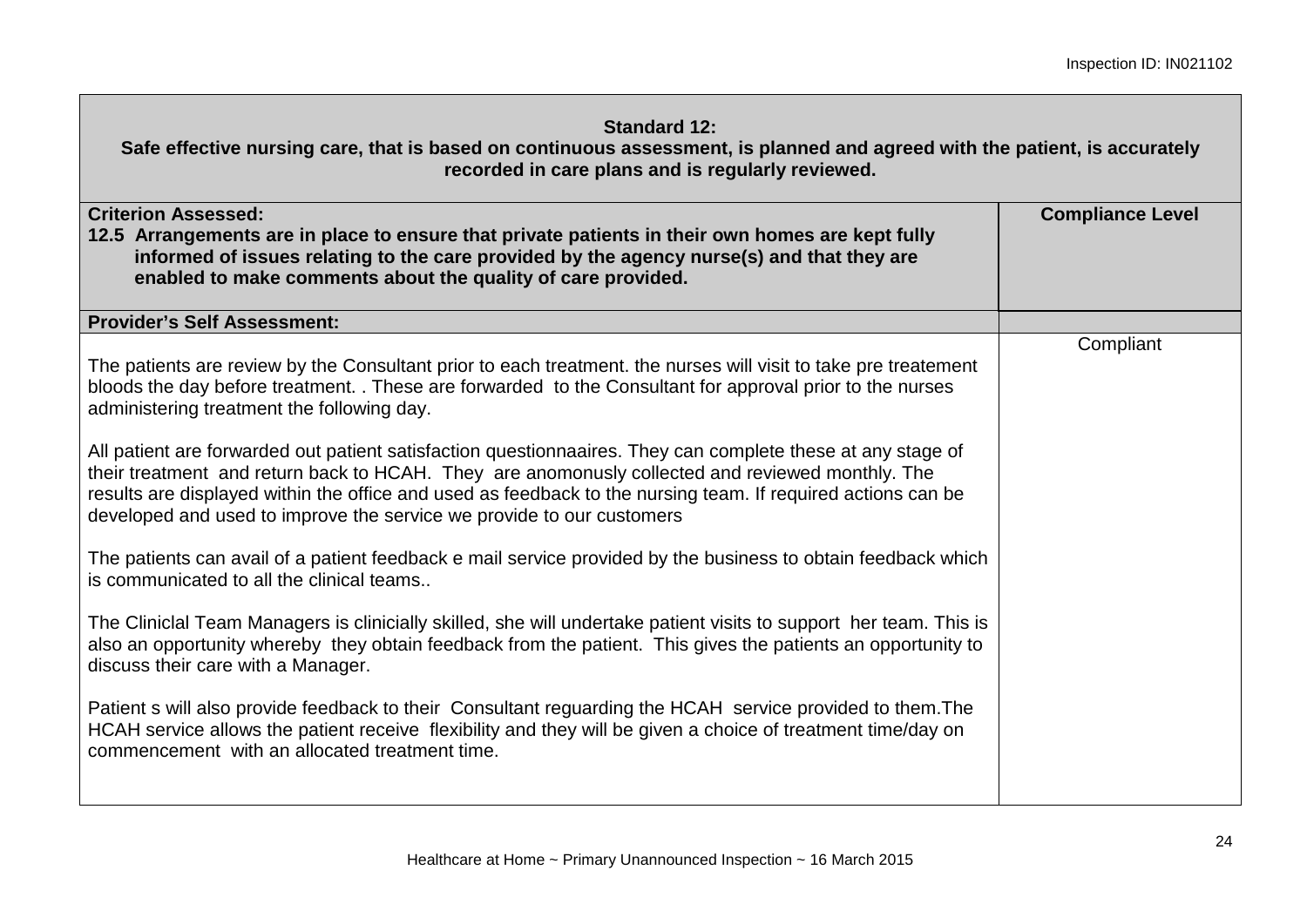| <b>Inspection Findings:</b>                                                                                                                                                                                                                                                                                                                       |           |
|---------------------------------------------------------------------------------------------------------------------------------------------------------------------------------------------------------------------------------------------------------------------------------------------------------------------------------------------------|-----------|
| Discussion with the registered manager and clinical team manager confirmed that patients are informed of<br>their care verbally and in writing. These details are recorded in the information booklet provided. A section of<br>the booklet informs the patient how to make comments or complaints regarding the quality of care they<br>receive. | Compliant |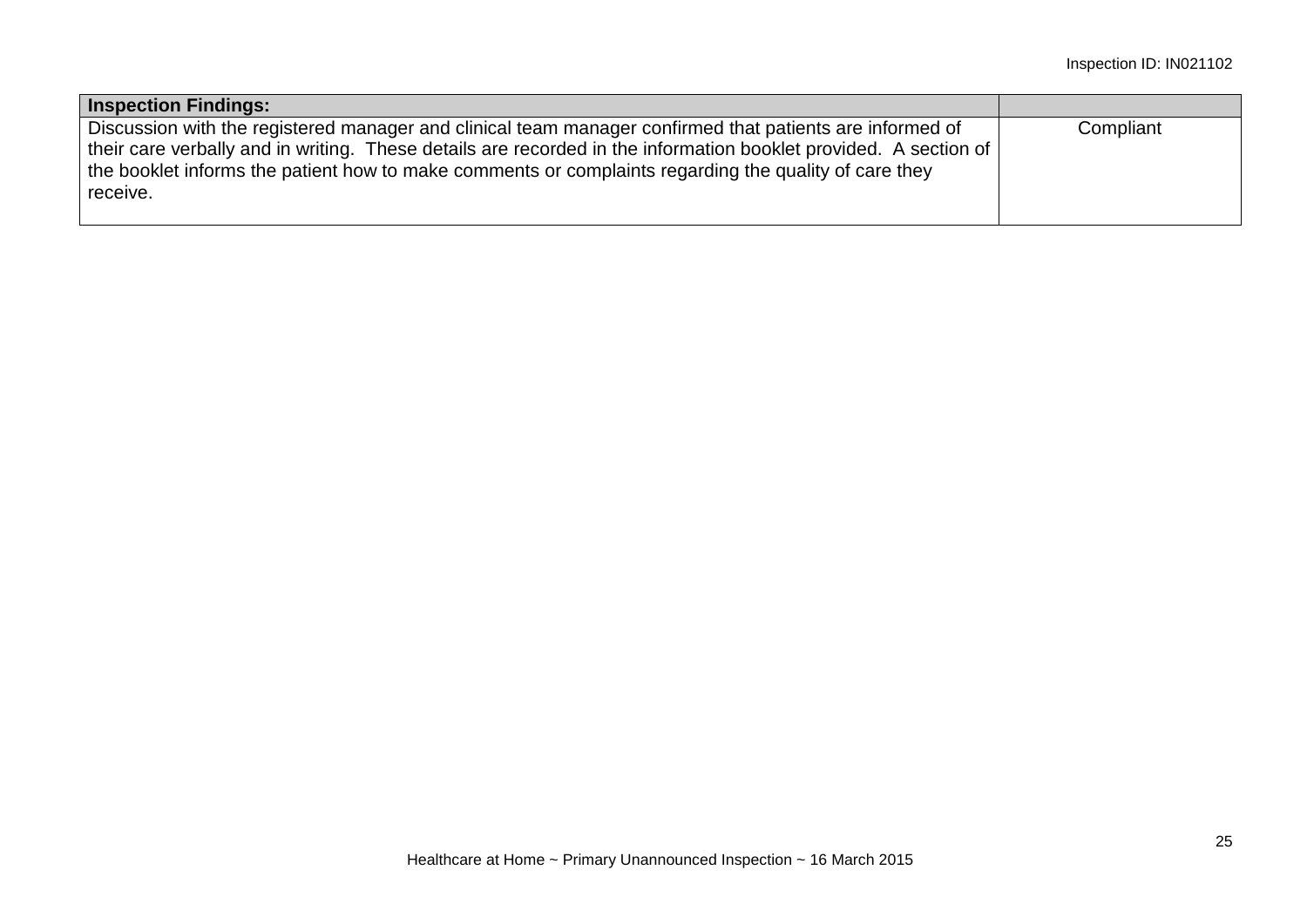| <b>Standard 12:</b><br>Safe effective nursing care, that is based on continuous assessment, is planned and agreed with the patient, is accurately<br>recorded in care plans and is regularly reviewed.                                                                                                                                                                                                                                                                                                                                                                                                                                                                                                     |                         |
|------------------------------------------------------------------------------------------------------------------------------------------------------------------------------------------------------------------------------------------------------------------------------------------------------------------------------------------------------------------------------------------------------------------------------------------------------------------------------------------------------------------------------------------------------------------------------------------------------------------------------------------------------------------------------------------------------------|-------------------------|
| <b>Criterion Assessed:</b><br>12.6 Where the agency remains the employer of the nurse, there should be effective clinical<br>supervision arrangements in place.                                                                                                                                                                                                                                                                                                                                                                                                                                                                                                                                            | <b>Compliance Level</b> |
| <b>Provider's Self Assessment:</b>                                                                                                                                                                                                                                                                                                                                                                                                                                                                                                                                                                                                                                                                         |                         |
| HCAH have a recruitment process in place. a candidate will apply for the role providing a CV to the<br>recruitment department. they will be telephoned screened and if success will be forwarded to the local office<br>for a face to face interview with the Manager.<br>Once a nurses accepts an offer they are OH screened, Access NI checks, references obtained all prior to<br>commmencement of employment. They will follow a three month induction programme. One week at our<br>head officies in Burton upon Trent followed by local training.<br>All competiencies will be required to be completed along with mandatory training prior to a nurse working as a<br>lone worker in the community. | Compliant               |
| Four weekly reviews are in place throughout probation period. to monitor the nurses progress and supprt the<br>nurse during the probationary period.                                                                                                                                                                                                                                                                                                                                                                                                                                                                                                                                                       |                         |
| Reference - HRP116 this policy discusses the recruitment process. the aim is for the business to ensure all<br>potential applicants experinece the same process.                                                                                                                                                                                                                                                                                                                                                                                                                                                                                                                                           |                         |
| Reference V1.0 HaH Training & Development Policy which recognises the importance of training and<br>development and is committed to ensuring staff development is promoted                                                                                                                                                                                                                                                                                                                                                                                                                                                                                                                                 |                         |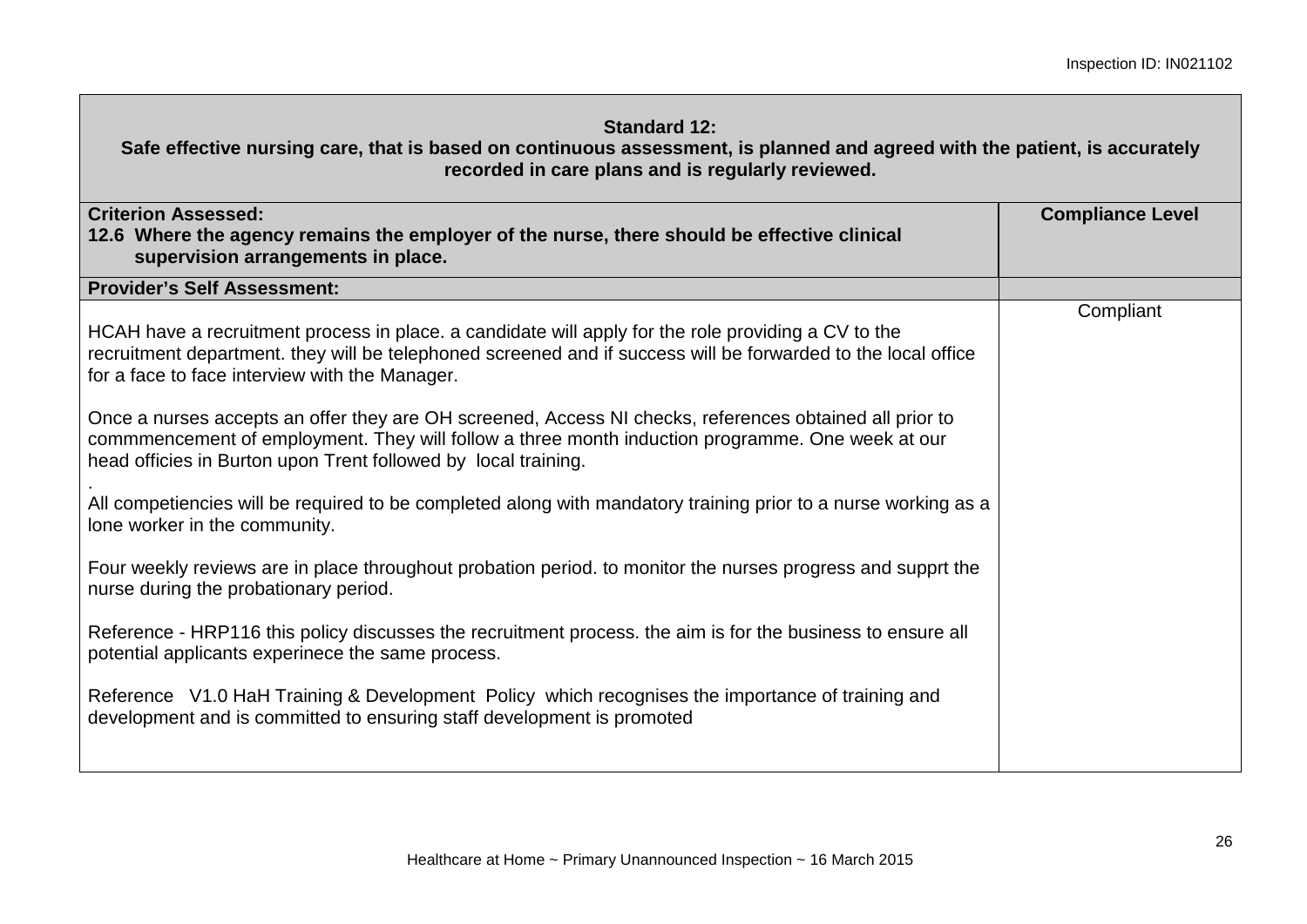| <b>Inspection Findings:</b>                                                                                                                                                                 |           |
|---------------------------------------------------------------------------------------------------------------------------------------------------------------------------------------------|-----------|
| Review of two personnel files evidenced that clinical supervision had taken place. Discussion with the<br>registered manager confirmed that nurses have been supervised on a monthly basis. | Compliant |
|                                                                                                                                                                                             |           |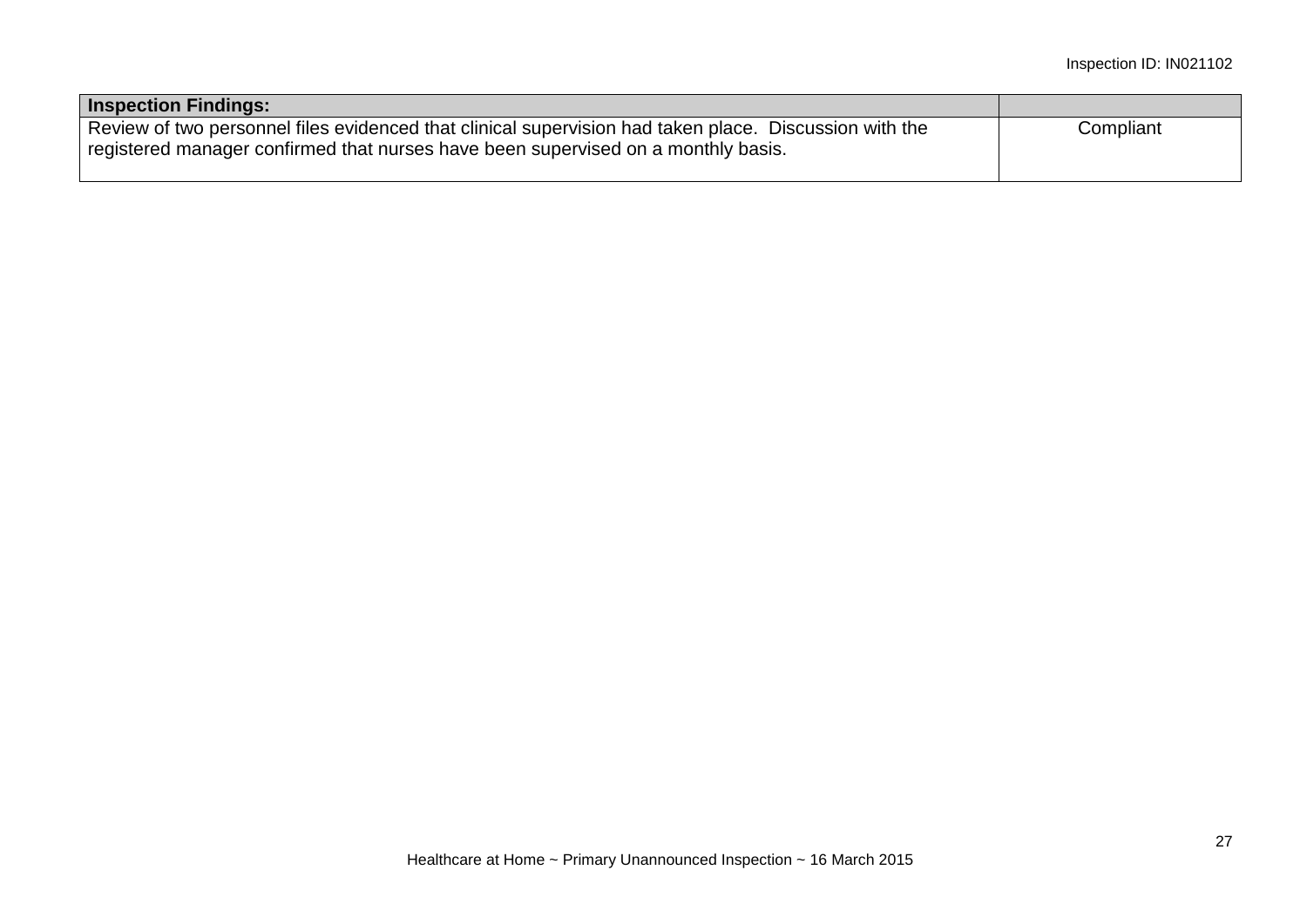| <b>Standard 13:</b><br>There are accurate and up to date case records for private patients who receive care in their own homes by nurses supplied by<br>the nursing agency.                                                                                                                                                                                                                                                                                                                                                                                                                                                                                                                                                                                                                                                                                                                                                                                                                                                                                                                                                                                                                                                                                                                           |                         |
|-------------------------------------------------------------------------------------------------------------------------------------------------------------------------------------------------------------------------------------------------------------------------------------------------------------------------------------------------------------------------------------------------------------------------------------------------------------------------------------------------------------------------------------------------------------------------------------------------------------------------------------------------------------------------------------------------------------------------------------------------------------------------------------------------------------------------------------------------------------------------------------------------------------------------------------------------------------------------------------------------------------------------------------------------------------------------------------------------------------------------------------------------------------------------------------------------------------------------------------------------------------------------------------------------------|-------------------------|
| <b>Criterion Assessed:</b><br>13.1 The policy and written procedures for managing case records of care and treatment planned<br>and given to private patients detail arrangements for the creation, use, retention, storage,<br>transfer and access to those records.                                                                                                                                                                                                                                                                                                                                                                                                                                                                                                                                                                                                                                                                                                                                                                                                                                                                                                                                                                                                                                 | <b>Compliance Level</b> |
| <b>Provider's Self Assessment:</b>                                                                                                                                                                                                                                                                                                                                                                                                                                                                                                                                                                                                                                                                                                                                                                                                                                                                                                                                                                                                                                                                                                                                                                                                                                                                    |                         |
| Good record keeping is an integral part of professional practice and is essential to the provision of safe and<br>effective care. It is not an optional extra to be fitted in if circumstances allow. As well as individual<br>Professional Codes of Practice there are also national standards and regulations that must be met to ensure<br>good clinical record keeping practice.<br>Any document, which records any aspect of the care of a patient, can be required as evidence before a court<br>of law or before Preliminary Proceedings Committee of the Professional Councils. All NHS health care<br>records are the property of the NHS and not the health care profession or patients. Health records are public<br>records and are "owned" by the Secretary of State and must be kept in accordance with legal and<br>professional obligations set out in the Records Management, NHS Code of Practice in addition to the<br>following legislation and any new guidance affecting records management as it arises:<br>The Public Records Act 1958<br>The Data Protection Act 1998<br>The Freedom of Information Act 2000<br>The NHS Confidentiality Code of Practice (2003)<br>This is referenced from the policy number HHCG.17 named."policy for professional clinical record Keeping" | Compliant               |
|                                                                                                                                                                                                                                                                                                                                                                                                                                                                                                                                                                                                                                                                                                                                                                                                                                                                                                                                                                                                                                                                                                                                                                                                                                                                                                       |                         |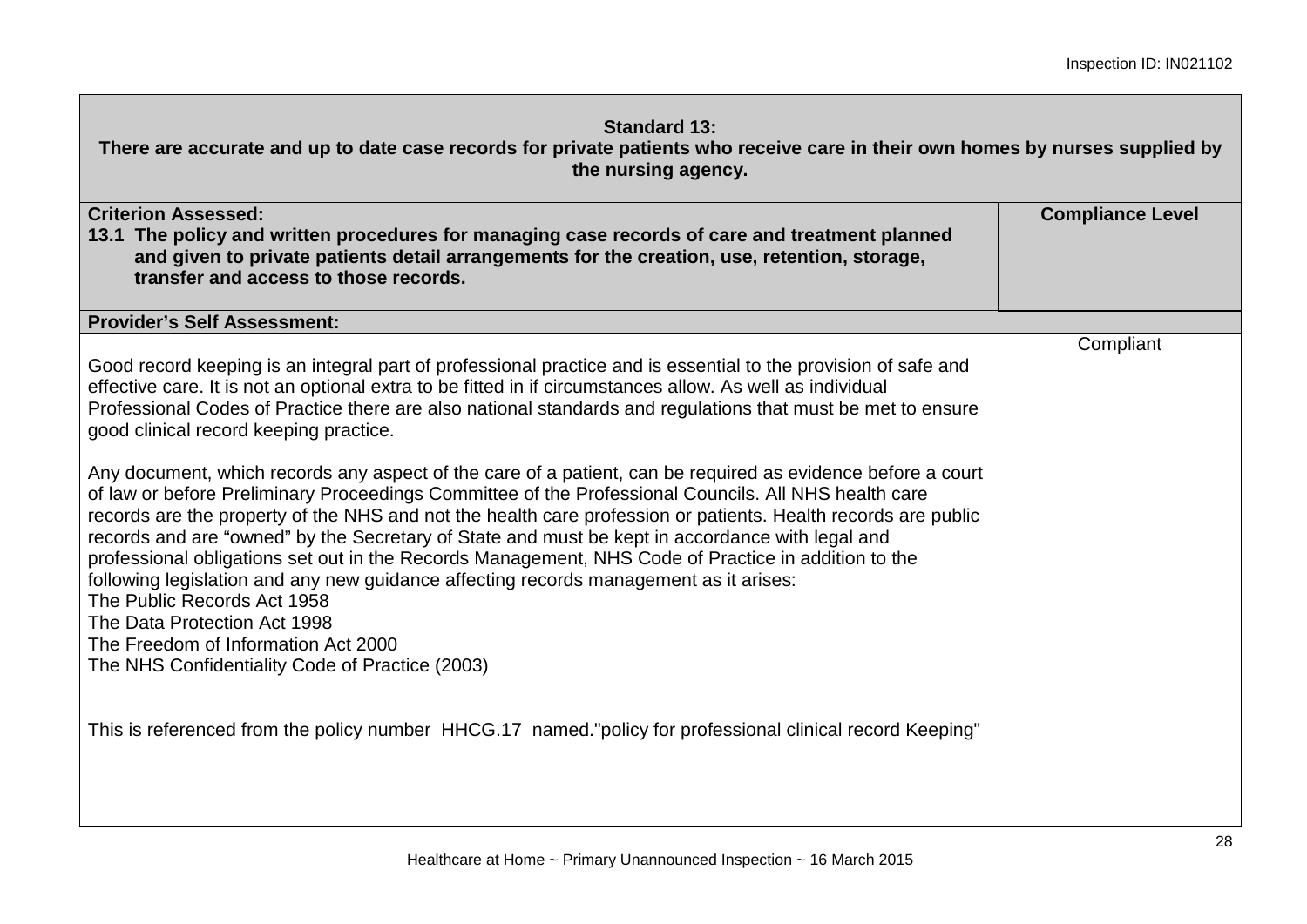| <b>Inspection Findings:</b>                                                                                                                                                                                                                |           |
|--------------------------------------------------------------------------------------------------------------------------------------------------------------------------------------------------------------------------------------------|-----------|
| The management of records policy detailed the arrangements for the creation, use, retention, storage, transfer<br>and access. Discussion with the registered manager confirmed that records were kept in line with current<br>legislation. | Compliant |
|                                                                                                                                                                                                                                            |           |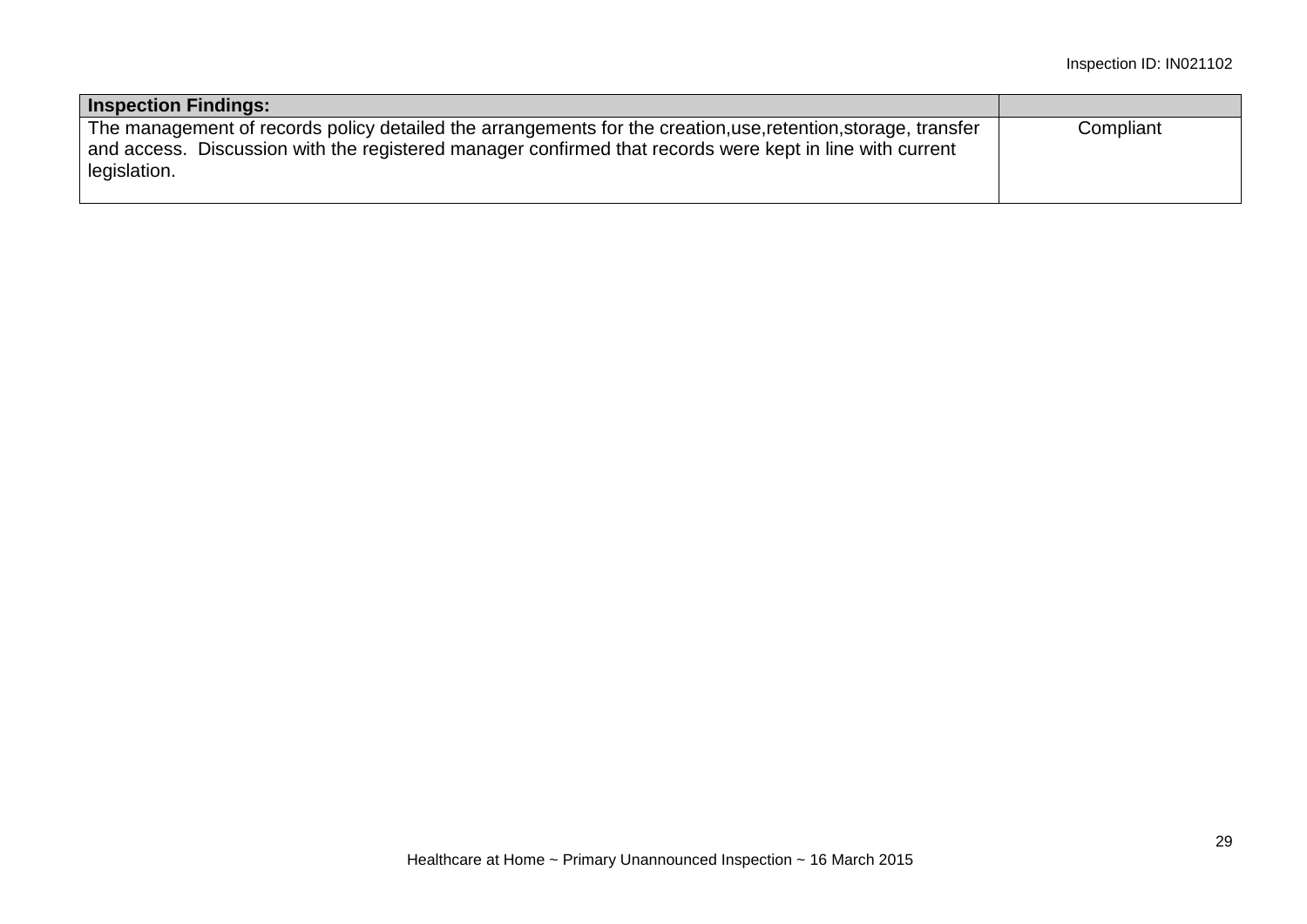**There are accurate and up to date case records for private patients who receive care in their own homes by nurses supplied by the nursing agency.**

| <b>Criterion Assessed</b><br>13.2 All entries in case records are contemporaneous; dated, timed, and signed, with the signature<br>accompanied by the name and designation of the signatory. | <b>Compliance Level</b> |
|----------------------------------------------------------------------------------------------------------------------------------------------------------------------------------------------|-------------------------|
| <b>Provider's Self Assessment:</b>                                                                                                                                                           |                         |
| All entries in patient case records are addressed by the treating nurse in compliance to the HCAH policy.                                                                                    | Compliant               |
| These are audited monthly by the Nurse team Manager for Quality purposes                                                                                                                     |                         |
| This is also referenced from the policy number HHCG.17 named."policy for professional clinical record<br>Keeping".                                                                           |                         |
| <b>Inspection Findings:</b>                                                                                                                                                                  |                         |
| Review of two patients' electronic care records evidenced that entries were contemporaneous; dated, timed<br>and signed.                                                                     | Compliant               |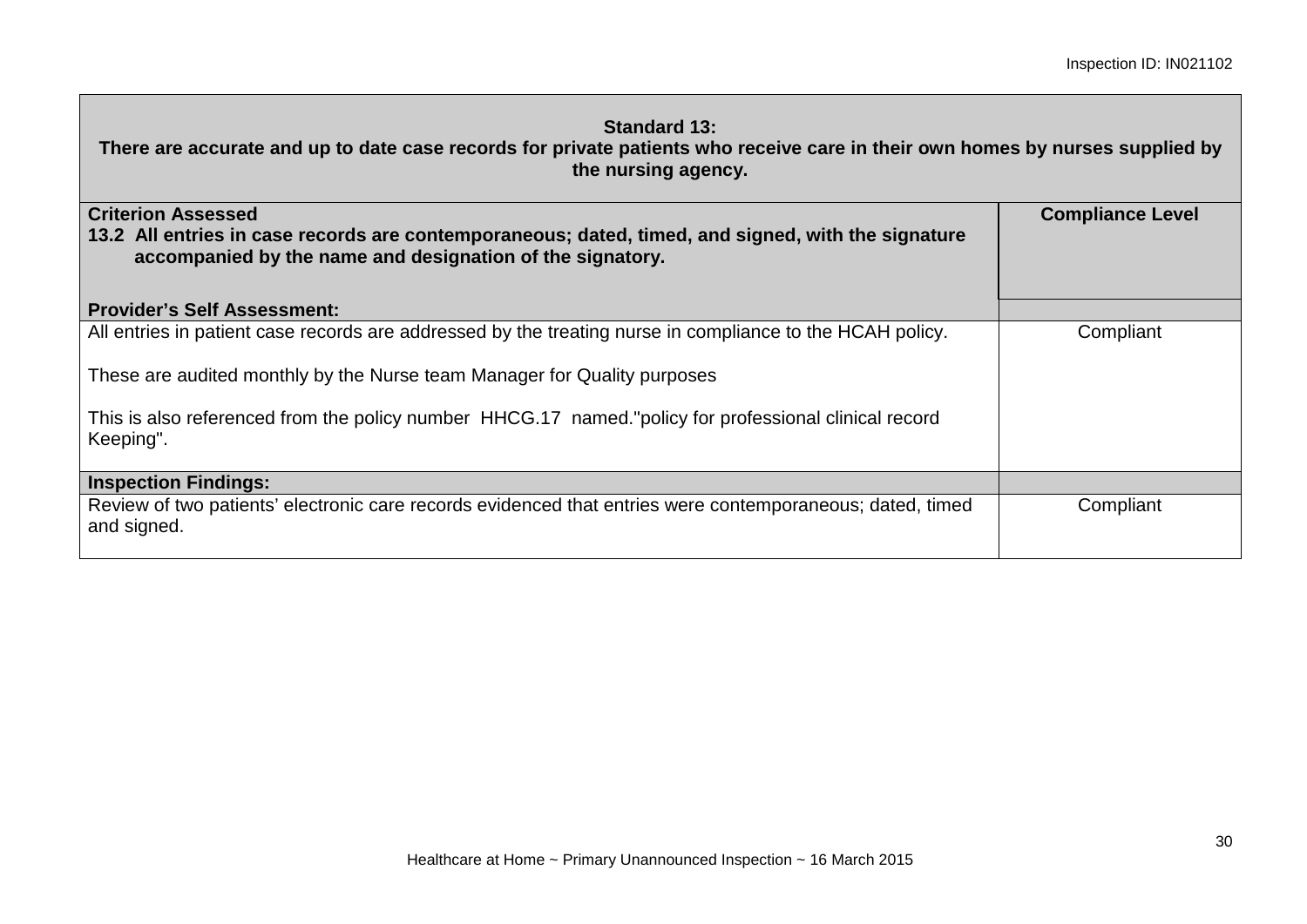| <b>Standard 13:</b><br>There are accurate and up to date case records for private patients who receive care in their own homes by nurses supplied by<br>the nursing agency.                                                 |                         |
|-----------------------------------------------------------------------------------------------------------------------------------------------------------------------------------------------------------------------------|-------------------------|
| <b>Criterion Assessed:</b><br>13.3 Any alterations or additions are dated, timed, and signed, and made in such a way that the<br>original entry can still be read.                                                          | <b>Compliance Level</b> |
| <b>Provider's Self Assessment:</b>                                                                                                                                                                                          |                         |
| All entries in patient case records are addressed by the treating nurse in compliance to the HCAH policy.                                                                                                                   | Compliant               |
| These are audited monthly by the Nurse team Manager for Quality purposes                                                                                                                                                    |                         |
| This is also referenced from the policy number HHCG.17 named."policy for professional clinical record<br>Keeping".                                                                                                          |                         |
| Nurses will also refer to the NMC Record Keeping guidance for nurses and midwives.                                                                                                                                          |                         |
| <b>Inspection Findings:</b>                                                                                                                                                                                                 |                         |
| Review of two patients' electronic care records did not evidence any alterations or additions. However,<br>discussion with the clinical team manager confirmed that staff are aware of NMC guidelines on record<br>keeping. | Compliant               |

г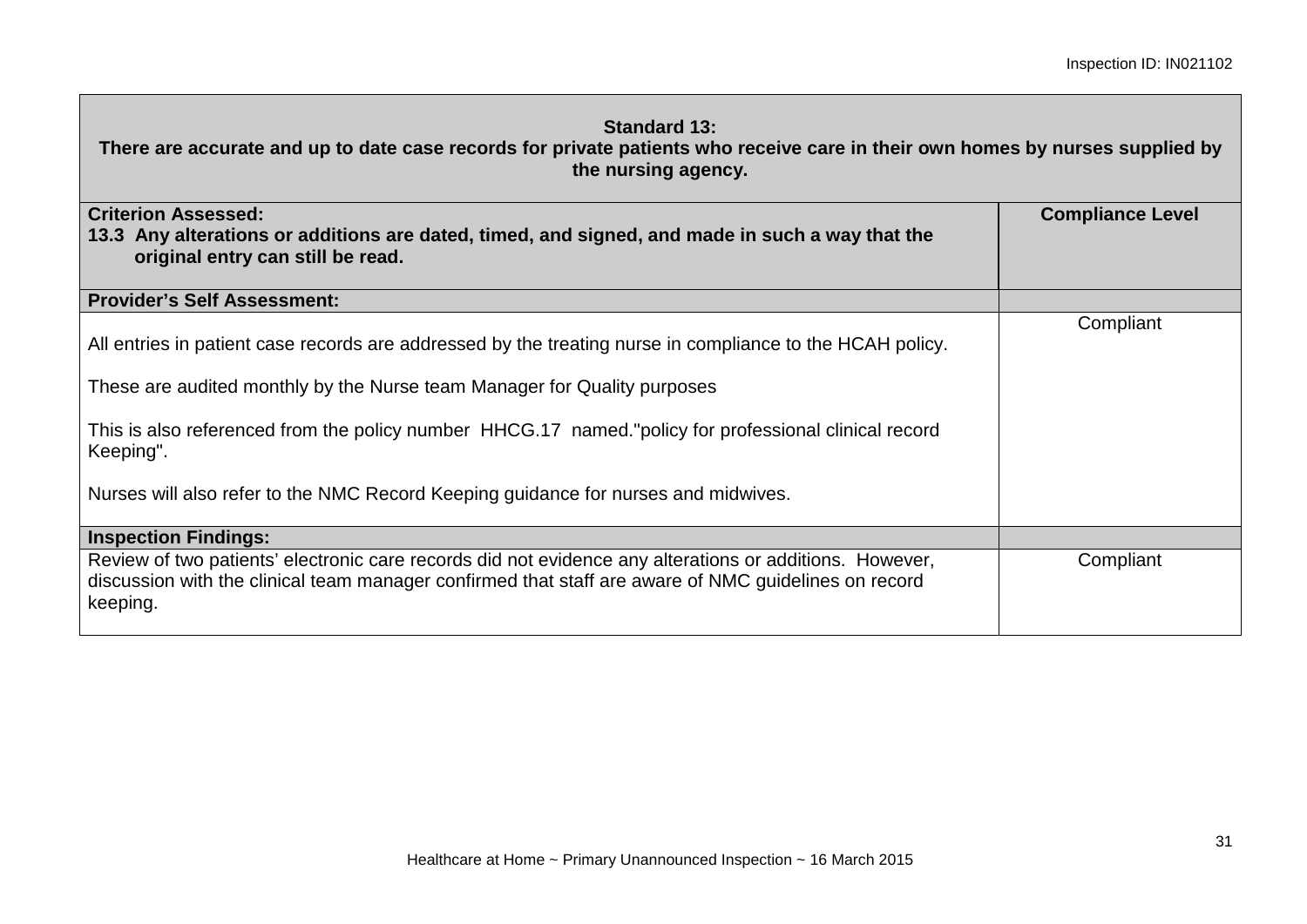| <b>Standard 13:</b><br>There are accurate and up to date case records for private patients who receive care in their own homes by nurses supplied by<br>the nursing agency.                                |                         |
|------------------------------------------------------------------------------------------------------------------------------------------------------------------------------------------------------------|-------------------------|
| <b>Criterion Assessed:</b>                                                                                                                                                                                 | <b>Compliance Level</b> |
| 13.4 Agency nurses record all care given and recommendations in patients' case record.                                                                                                                     |                         |
| <b>Provider's Self Assessment:</b>                                                                                                                                                                         |                         |
| All care is recorded in the patient booklet and the electronic CEF which is returned to the referrring centre for<br>the the patient hospital files and a copy is saved electronic within the HCAH system. | Compliant               |
| <b>Inspection Findings:</b>                                                                                                                                                                                |                         |
| Review of two patients' electronic care records evidenced that all care given has been documented<br>electronically and recorded in writing in the patient's personal information booklet.                 | Compliant               |

г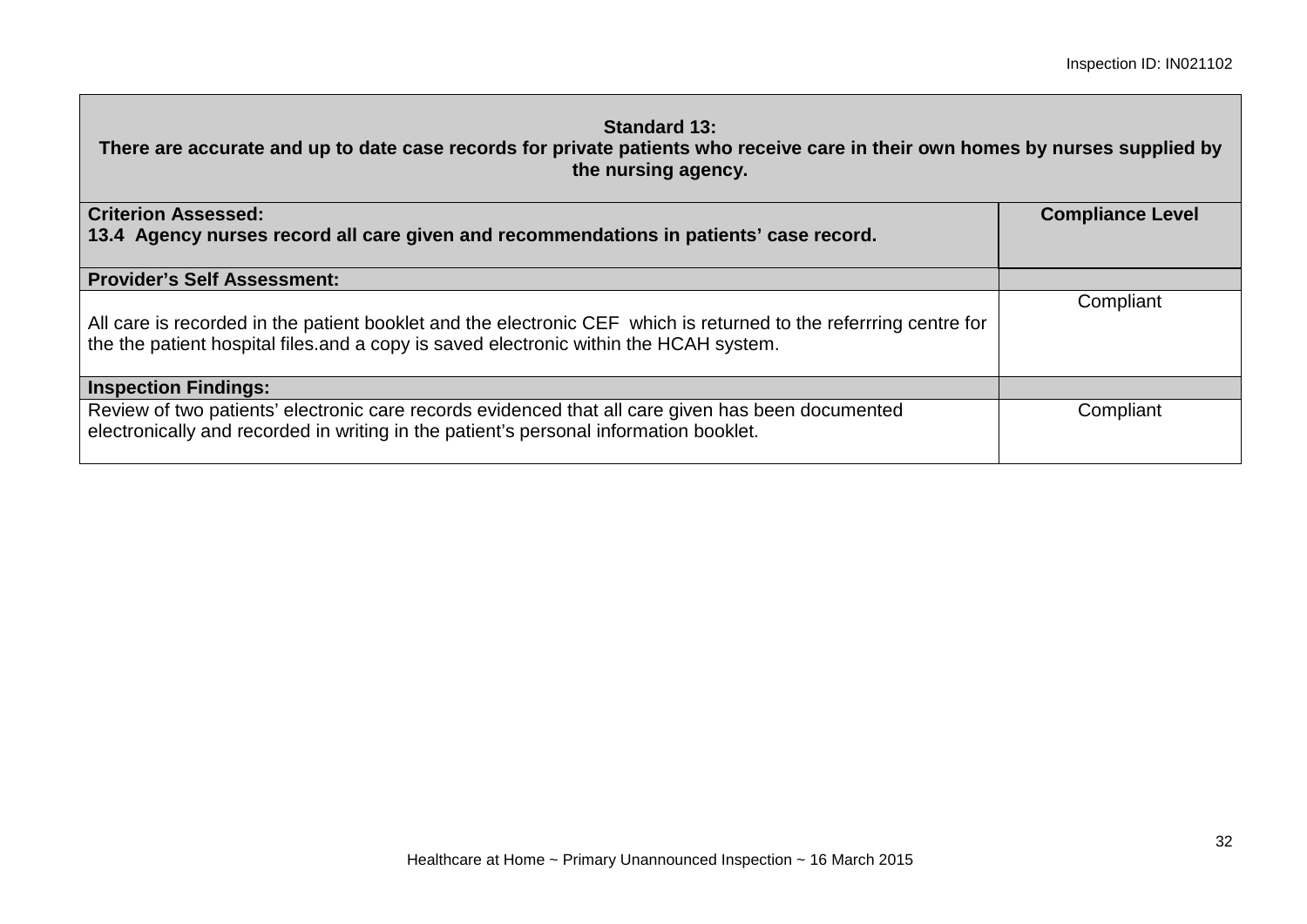| <b>Standard 13:</b><br>There are accurate and up to date case records for private patients who receive care in their own homes by nurses supplied by<br>the nursing agency.               |                         |
|-------------------------------------------------------------------------------------------------------------------------------------------------------------------------------------------|-------------------------|
| <b>Criterion Assessed:</b><br>13.5 Where private patients, decline to have records kept in their own homes, this is documented,<br>dated, signed and retained in the nursing agency.      | <b>Compliance Level</b> |
| <b>Provider's Self Assessment:</b>                                                                                                                                                        |                         |
| All patients have records in their home with HCAH. No patient to date has refused to keep records in their<br>home. These records can be referenced to by other medical professionals.    | Compliant               |
| <b>Inspection Findings:</b>                                                                                                                                                               |                         |
| Discussion with the registered manager confirmed that if a patient were to refuse to have their records kept at<br>home then the records will be retained in the agency at their request. | Compliant               |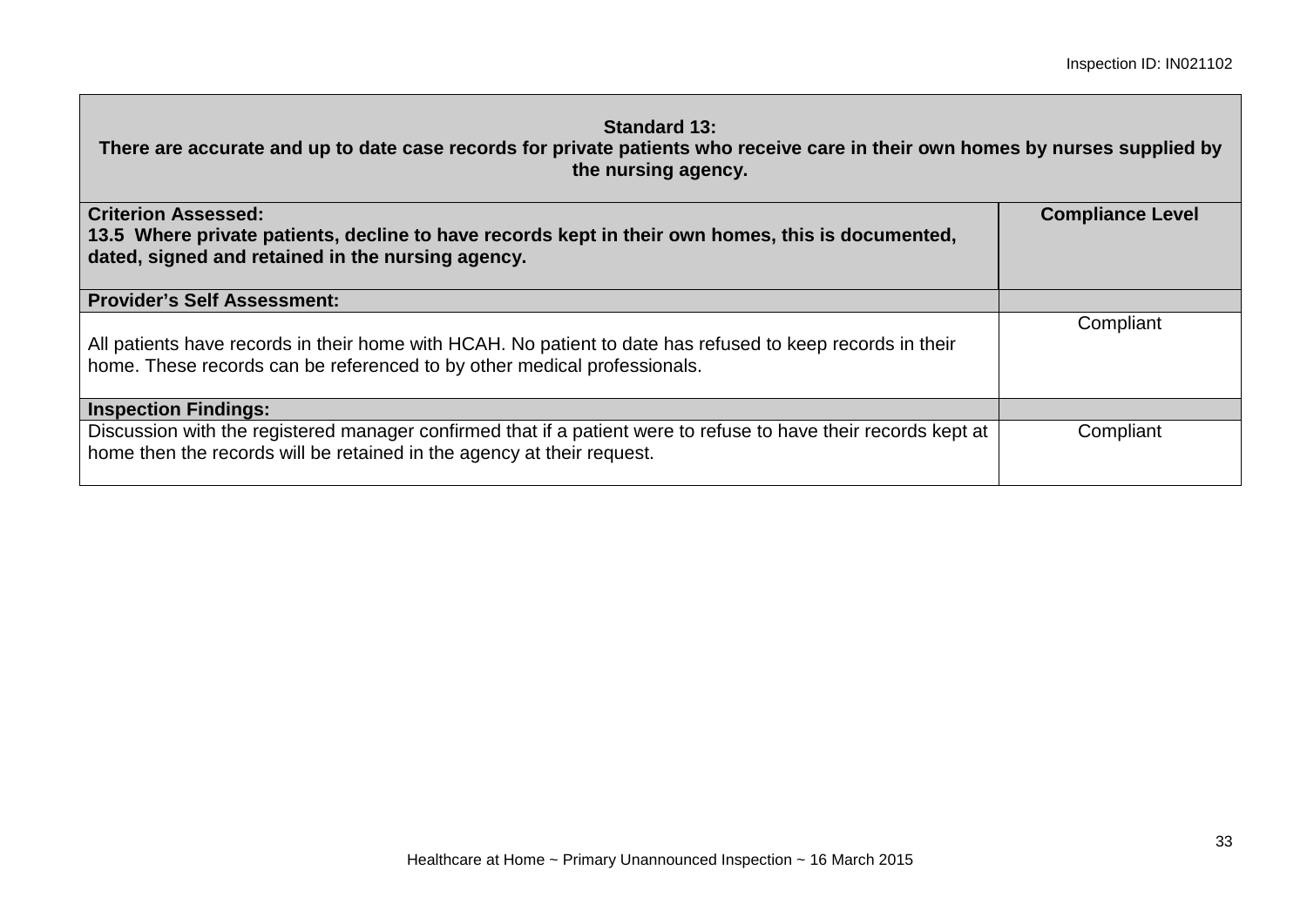| <b>Standard 13:</b><br>There are accurate and up to date case records for private patients who receive care in their own homes by nurses supplied by<br>the nursing agency.                                                                |                         |  |  |
|--------------------------------------------------------------------------------------------------------------------------------------------------------------------------------------------------------------------------------------------|-------------------------|--|--|
| <b>Criterion Assessed:</b>                                                                                                                                                                                                                 | <b>Compliance Level</b> |  |  |
| 13.6 Case records are kept in the homes of private patients for one month, or until the service is<br>concluded, after which time they are transferred, with patients' permission, to the nursing<br>agency in accordance with procedures. |                         |  |  |
| <b>Provider's Self Assessment:</b>                                                                                                                                                                                                         |                         |  |  |
| Patient s will keep their own personal booklet and the electronic notes will be archieved on the stystem<br>following completion of treatment. There are quite a few patients who will come back onto treatment within<br>our business.    | Compliant               |  |  |
| <b>Inspection Findings:</b>                                                                                                                                                                                                                |                         |  |  |
| Discussion with the registered manager confirmed that patients keep their own personal information booklet<br>and all electronic notes are archived according to policies and procedures.                                                  | Compliant               |  |  |

п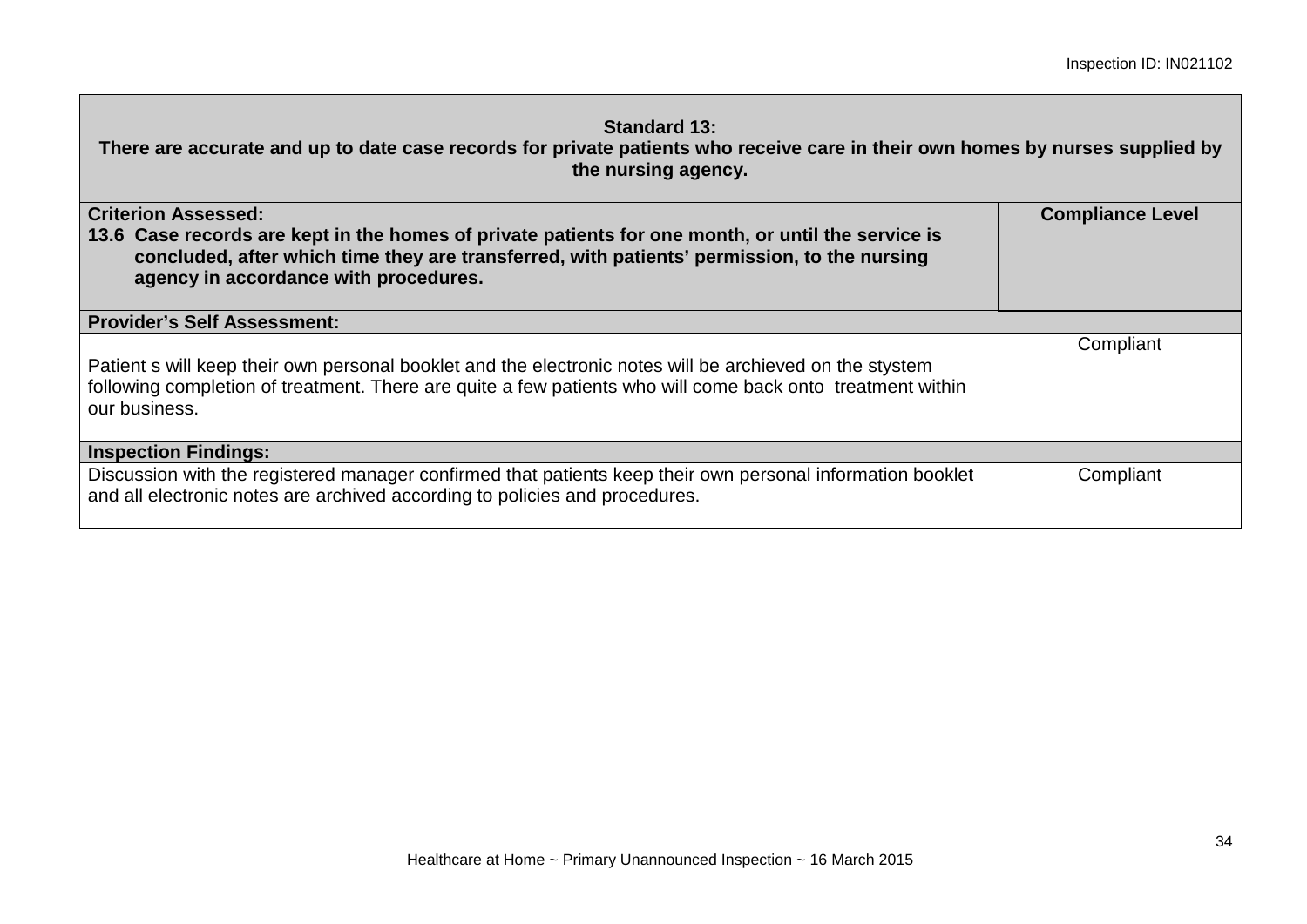| <b>Criterion Assessed:</b><br>14.1 There is a written policy on obtaining consent to treatment and care that adheres to NMC Code<br>of Professional Conduct and DHSSPS guidelines.<br><b>Provider's Self Assessment:</b>                                                                                                                                                                                                                                                                                                                                                                                                                                                                                                                                                   | <b>Compliance Level</b> |
|----------------------------------------------------------------------------------------------------------------------------------------------------------------------------------------------------------------------------------------------------------------------------------------------------------------------------------------------------------------------------------------------------------------------------------------------------------------------------------------------------------------------------------------------------------------------------------------------------------------------------------------------------------------------------------------------------------------------------------------------------------------------------|-------------------------|
| Healthcare at Home recognises that patients have a fundamental legal and ethical right to determine what<br>happens to them. Valid consent to examination, assessment, intervention, treatment and care is therefore<br>absolutely central in all forms of health and social care. Seeking consent is also a matter of common courtesy<br>between all professionals and patients. The seeking and giving of consent is usually a part of the whole<br>Health and Social Care process rather than a one off event. Legislation requirements for the Care Quality<br>Commission (England); the Care Inspectorate (Scotland) and the Regulation and Quality Improvement<br>Authority (RQIA) – Northern Ireland are outlined in this policy<br>reference policy number HHCG.04 | Compliant               |
| <b>Inspection Findings:</b>                                                                                                                                                                                                                                                                                                                                                                                                                                                                                                                                                                                                                                                                                                                                                |                         |
| Discussion with the registered manager confirmed that the policy on consent refers to the NMC code of<br>conduct and is in accordance with current legislation.                                                                                                                                                                                                                                                                                                                                                                                                                                                                                                                                                                                                            | Compliant               |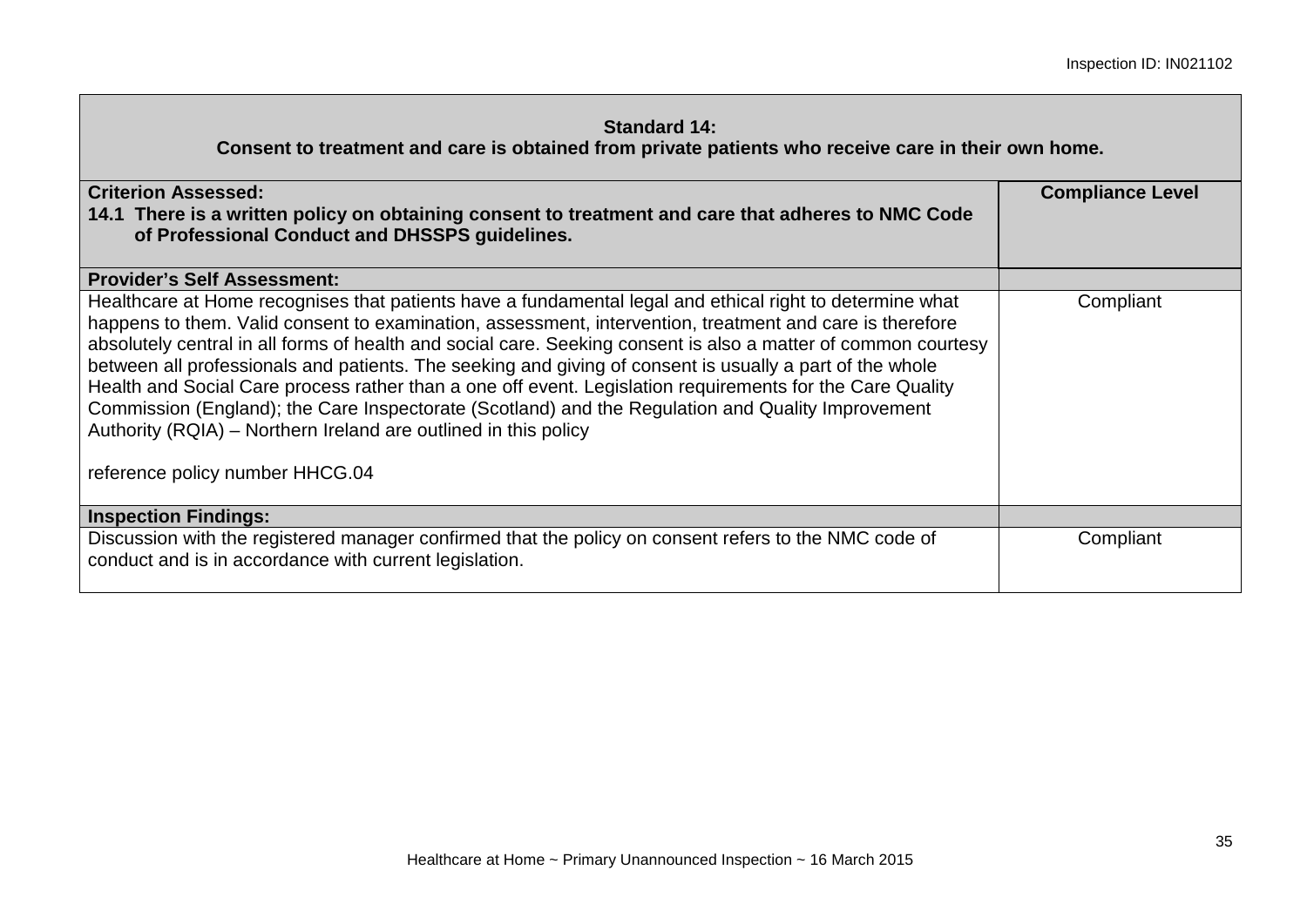| <b>Criterion Assessed:</b><br>14.2 There are written guidelines for agency nurses when a patient does not have the capacity or<br>refuses to give consent to treatment or care.                 | <b>Compliance Level</b> |
|-------------------------------------------------------------------------------------------------------------------------------------------------------------------------------------------------|-------------------------|
| <b>Provider's Self Assessment:</b>                                                                                                                                                              |                         |
| competent adult patient is entitled to refuse any treatment except in circumstances governed by the Mental<br>Health Act 1983. This is also referenced to in HCAH consent policy number HHCG.04 | Compliant               |
| <b>Inspection Findings:</b>                                                                                                                                                                     |                         |
| Discussion with the registered manager confirmed that the policy on consent details action to take where a<br>patient lacks capacity or refuses treatment.                                      | Compliant               |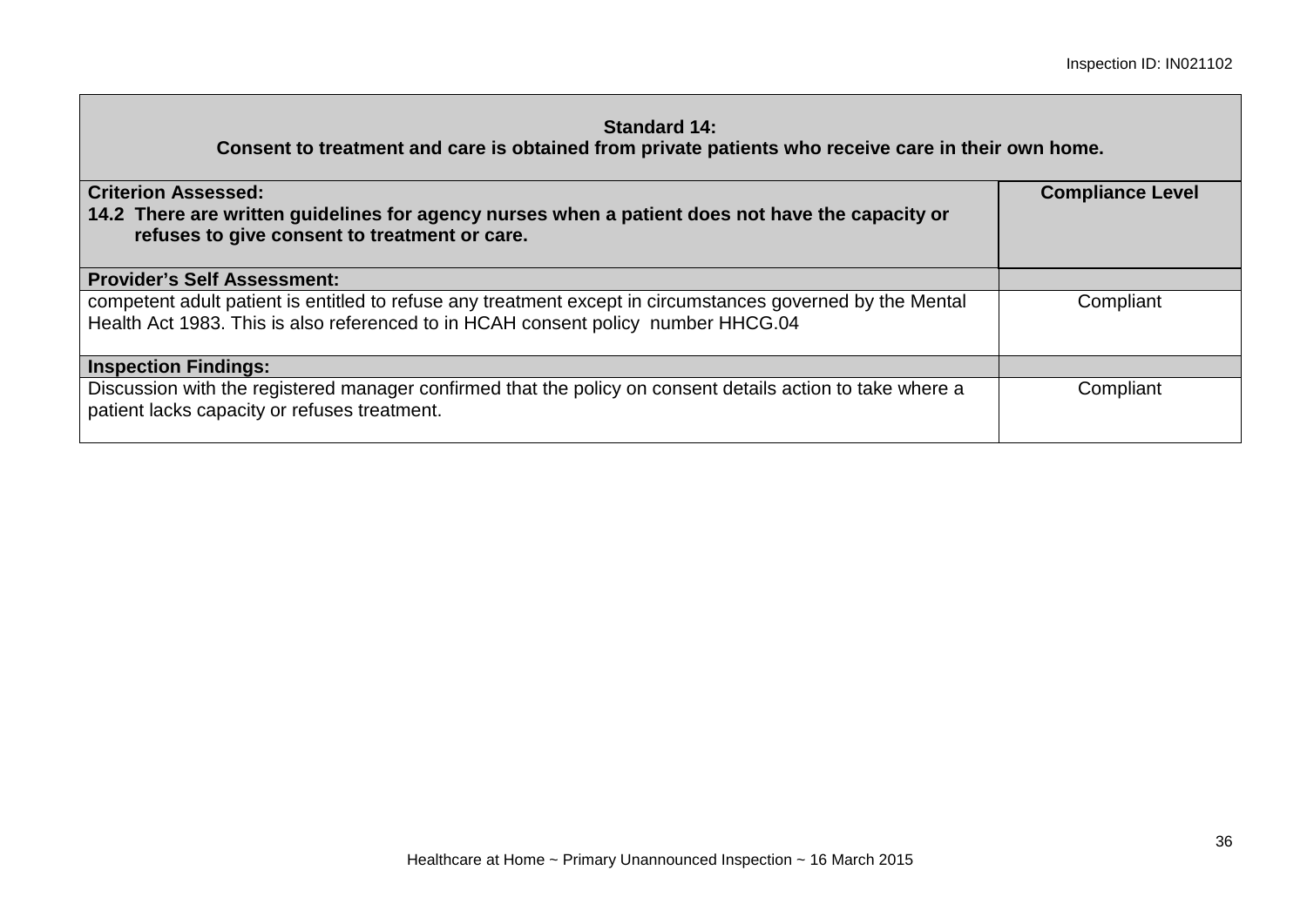| <b>Criterion Assessed:</b><br>14.3 Nursing procedures are explained to patients informing them of the implications of the<br>treatment and any options available to them. This is documented in nursing care records.                                                                                                    | <b>Compliance Level</b> |  |
|--------------------------------------------------------------------------------------------------------------------------------------------------------------------------------------------------------------------------------------------------------------------------------------------------------------------------|-------------------------|--|
| <b>Provider's Self Assessment:</b>                                                                                                                                                                                                                                                                                       |                         |  |
| written and verbal infomoration is provided to the patient. this is documented on the patient consent.                                                                                                                                                                                                                   | Compliant               |  |
| <b>Inspection Findings:</b>                                                                                                                                                                                                                                                                                              |                         |  |
| Discussion with the registered manager confirmed that the policy on consent encourages each nurse to<br>provide full explanations regarding the implications of treatment and other options. This consent is initially<br>obtained verbally and written evidence of consent is documented in the patient's care records. | Compliant               |  |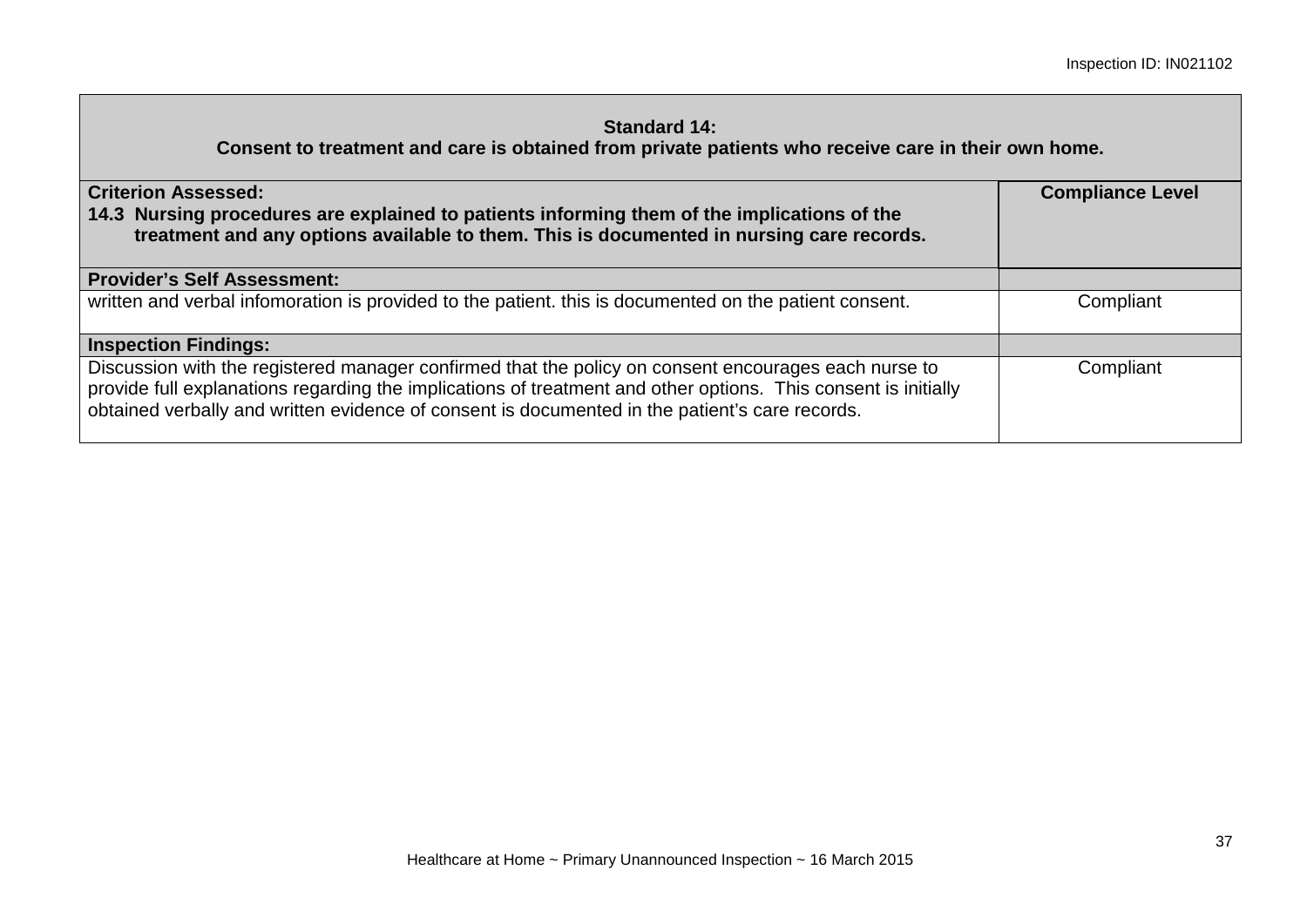| <b>Criterion Assessed:</b><br>14.4 Completed consent forms are maintained within individual nursing care records.                                                                                                    | <b>Compliance Level</b> |  |
|----------------------------------------------------------------------------------------------------------------------------------------------------------------------------------------------------------------------|-------------------------|--|
| <b>Provider's Self Assessment:</b>                                                                                                                                                                                   |                         |  |
| Consent is completed on first patient visit and can be amended with any change of treatment. If no<br>adjustment required the concent will be reviewed yearly as per the consent policy.                             | Compliant               |  |
| <b>Inspection Findings:</b>                                                                                                                                                                                          |                         |  |
| Discussion with the registered manager and clinical team manager and a review of two patient's electronic<br>care records evidenced that consent forms are accurately completed and retained in the patient's notes. | Compliant               |  |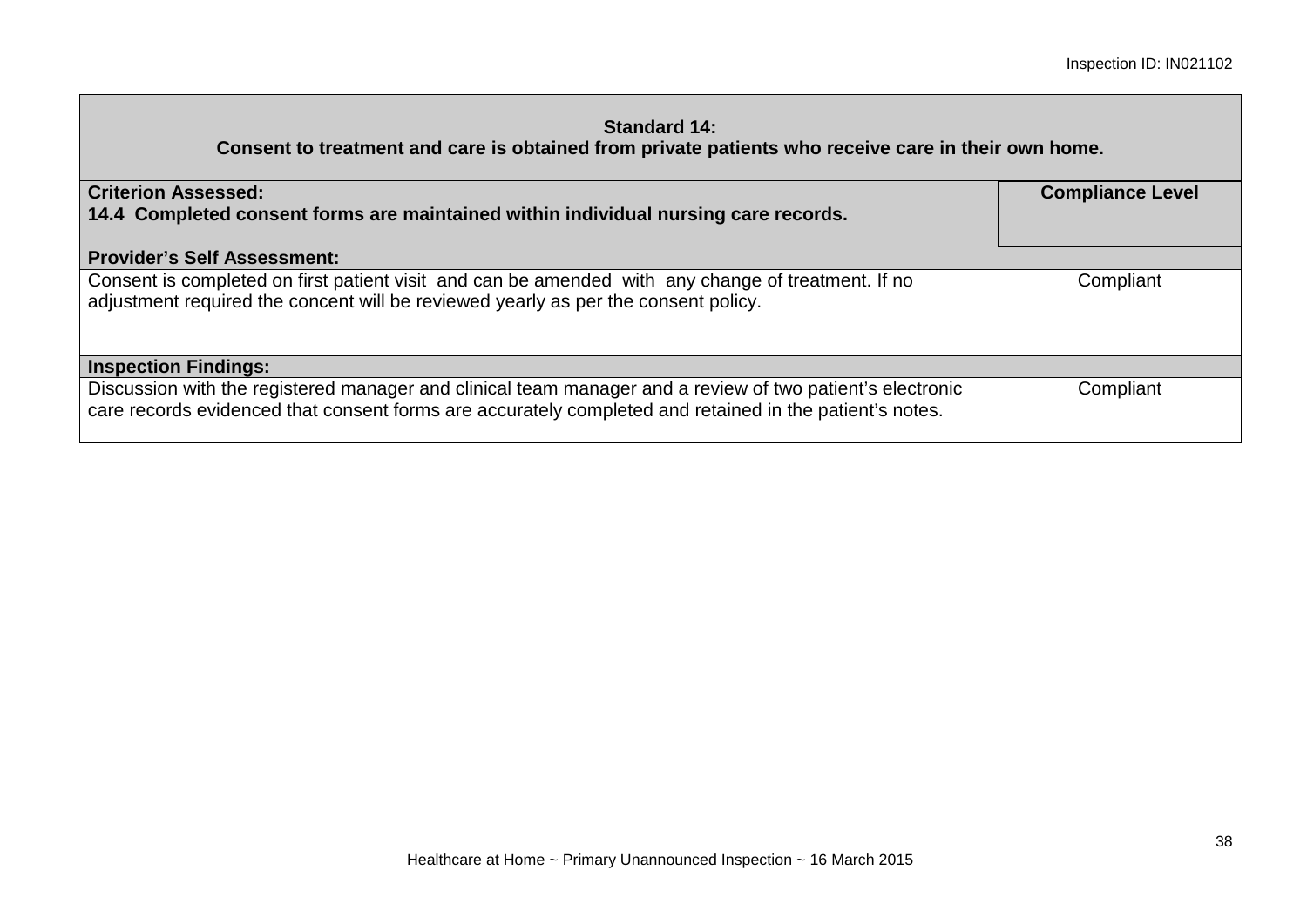| <b>Standard 15:</b><br>There are arrangements in place to ensure that agency nurses manage medicines safely and securely in private patients own<br>homes.                                                                                                                                                                                                |                         |  |  |
|-----------------------------------------------------------------------------------------------------------------------------------------------------------------------------------------------------------------------------------------------------------------------------------------------------------------------------------------------------------|-------------------------|--|--|
| <b>Criterion Assessed:</b><br>15.1 The policy and procedures cover all activities concerned with the management of medicines for<br>private patients. These are in accordance with legislative requirements and current best<br>practice as defined by professional bodies and national standard setting organisations.                                   | <b>Compliance Level</b> |  |  |
| <b>Provider's Self Assessment:</b>                                                                                                                                                                                                                                                                                                                        |                         |  |  |
| The majority of the patient treatments are IV therapies and IV chemotherapy. The management of<br>administration of these treatments are covered in the Intravenous therapy administration policy Reference<br>HHCG.1.1<br>and the policy for the safe handling and administration of cyctoxic drugs in the community setting reference<br>number HHCG.37 | Compliant               |  |  |
| <b>Inspection Findings:</b>                                                                                                                                                                                                                                                                                                                               |                         |  |  |
| Discussion with the registered manager confirmed that the medication policy and procedure is in accordance<br>with current legislation. All nurses undergo safe administration of medicines training on an annual basis.                                                                                                                                  | Compliant               |  |  |

Г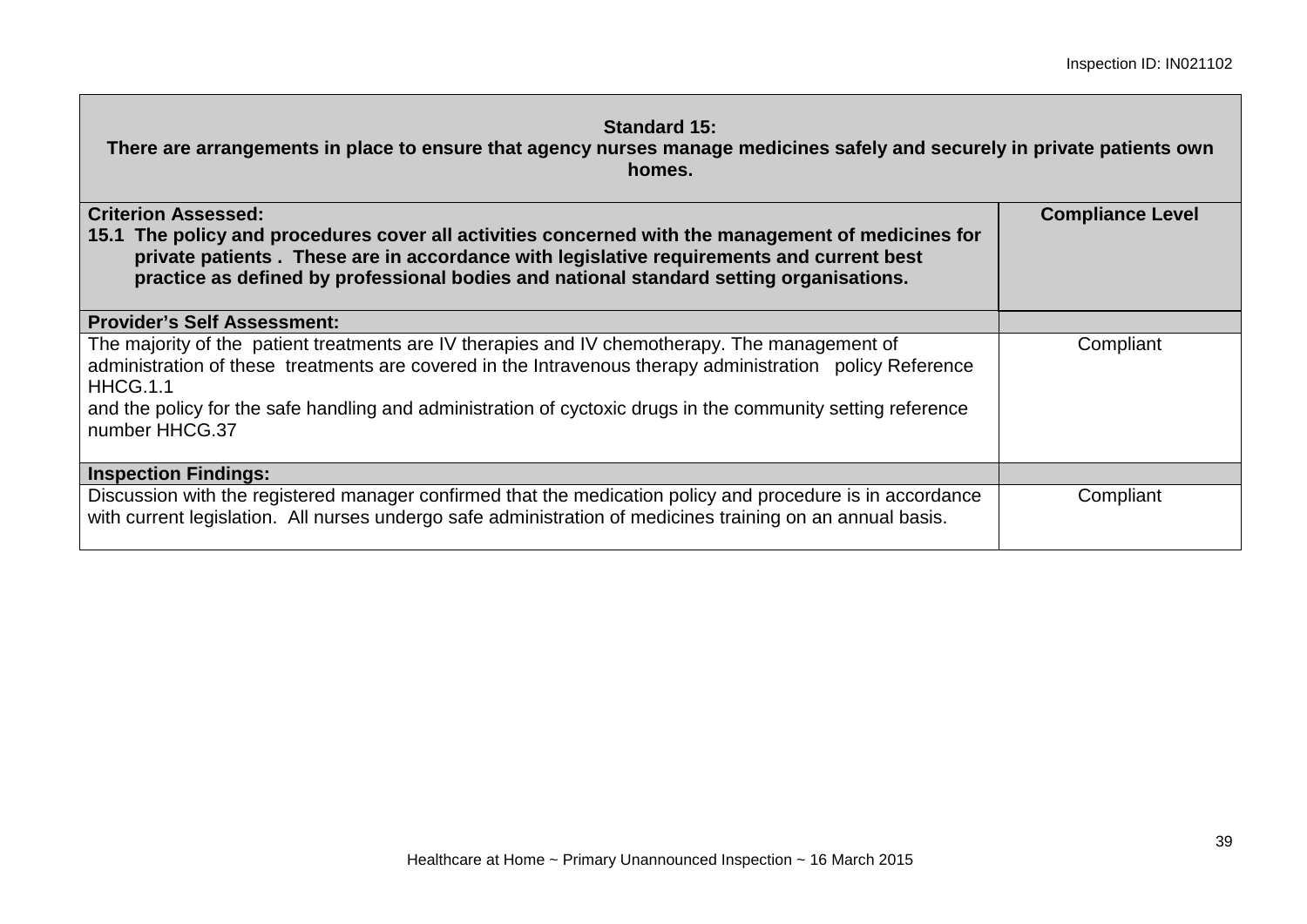| <b>Standard 15:</b><br>There are arrangements in place to ensure that agency nurses manage medicines safely and securely in private patients own<br>homes.                                                                                                                                                                                                                                                                                      |                         |  |
|-------------------------------------------------------------------------------------------------------------------------------------------------------------------------------------------------------------------------------------------------------------------------------------------------------------------------------------------------------------------------------------------------------------------------------------------------|-------------------------|--|
| <b>Criterion Assessed:</b>                                                                                                                                                                                                                                                                                                                                                                                                                      | <b>Compliance Level</b> |  |
| 15.2 The agency provides private patients and their carers with information, in an accessible format,<br>on the circumstances in which nurses may administer or assist in the administration of<br>medicines.                                                                                                                                                                                                                                   |                         |  |
| <b>Provider's Self Assessment:</b>                                                                                                                                                                                                                                                                                                                                                                                                              |                         |  |
| During the initial visit with a patient the nurses will proved all patients with both verbal and written information<br>on their treatment. this is also referred to with in the Healthcare at Home Consent Policy                                                                                                                                                                                                                              | Compliant               |  |
| <b>Inspection Findings:</b>                                                                                                                                                                                                                                                                                                                                                                                                                     |                         |  |
| Discussion with the registered manager confirmed that information on medication administration is provided<br>to all patients in the initial visit. This information is given verbally and is recorded in the patient's personal<br>information booklet. Further information available for the patient was reviewed on the day of the inspection<br>detailing the medication prescribed, how it is given, the dosage and possible side effects. | Compliant               |  |

п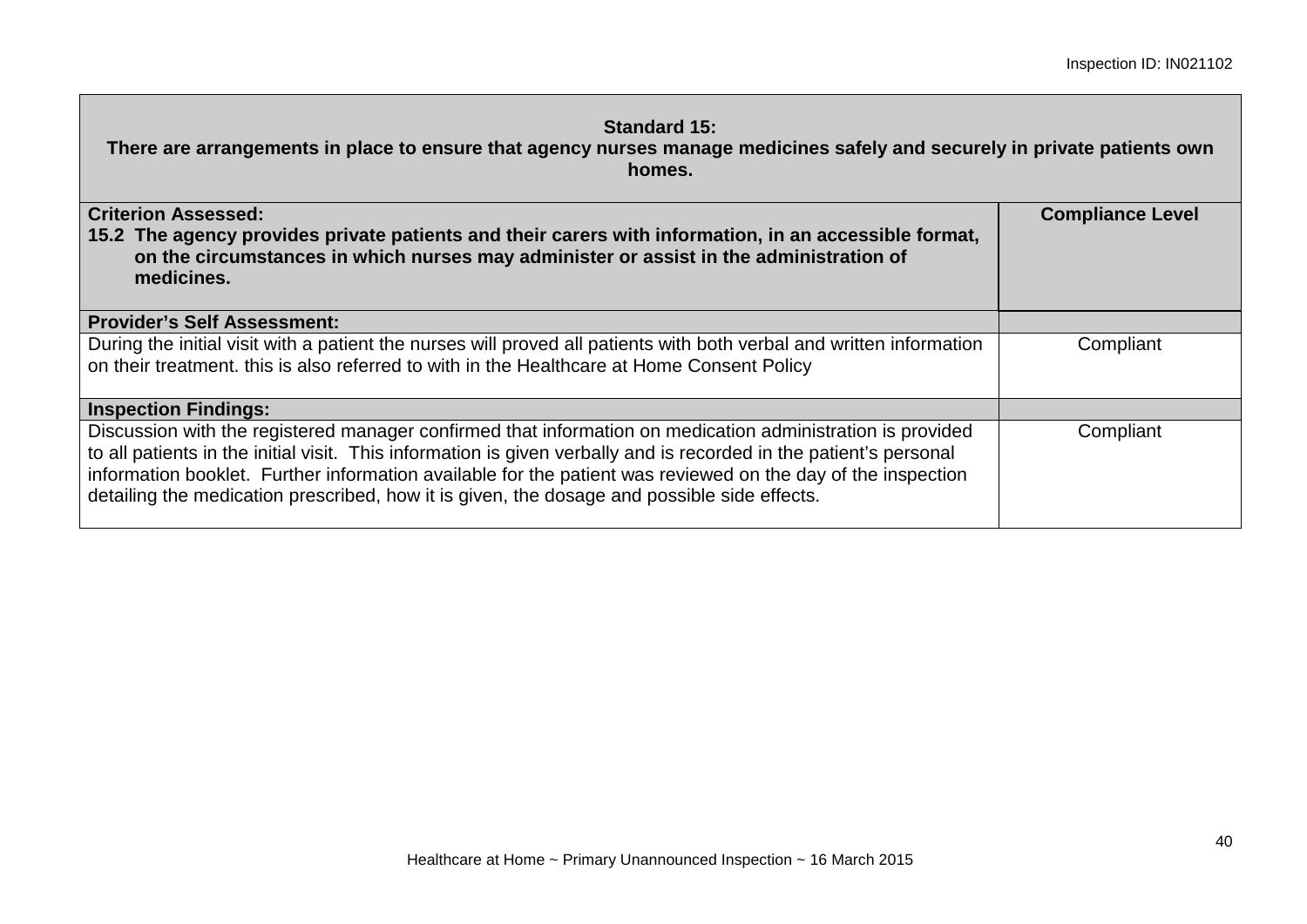| <b>Standard 15:</b><br>There are arrangements in place to ensure that agency nurses manage medicines safely and securely in private patients own<br>homes.                                                                                                                                                                                                         |                         |  |
|--------------------------------------------------------------------------------------------------------------------------------------------------------------------------------------------------------------------------------------------------------------------------------------------------------------------------------------------------------------------|-------------------------|--|
| <b>Criterion Assessed:</b><br>15.3 Medicine errors and incidents that occur in private patients' home are reported, in accordance<br>with procedures, to the appropriate authority.                                                                                                                                                                                | <b>Compliance Level</b> |  |
| <b>Provider's Self Assessment:</b>                                                                                                                                                                                                                                                                                                                                 |                         |  |
| Any incident are recorded on the HCAH Q Pulse system. and reported to the referring centre/Consultant. If<br>the incident has caused any harm to the patient the incident will also be report to the RQIA. Actions will be<br>indentified and implimented to ensure any further incidents are limited.<br>Reference to incident and complaints reporting WI/AQ/001 | Compliant               |  |
| <b>Inspection Findings:</b>                                                                                                                                                                                                                                                                                                                                        |                         |  |
| Discussion with the clinical team manager evidenced a substantial knowledge of the action to take in the<br>event of a medication error occurring. Any incident that occurs will be accurately recorded and reported to<br>the appropriate body.                                                                                                                   | Compliant               |  |

Г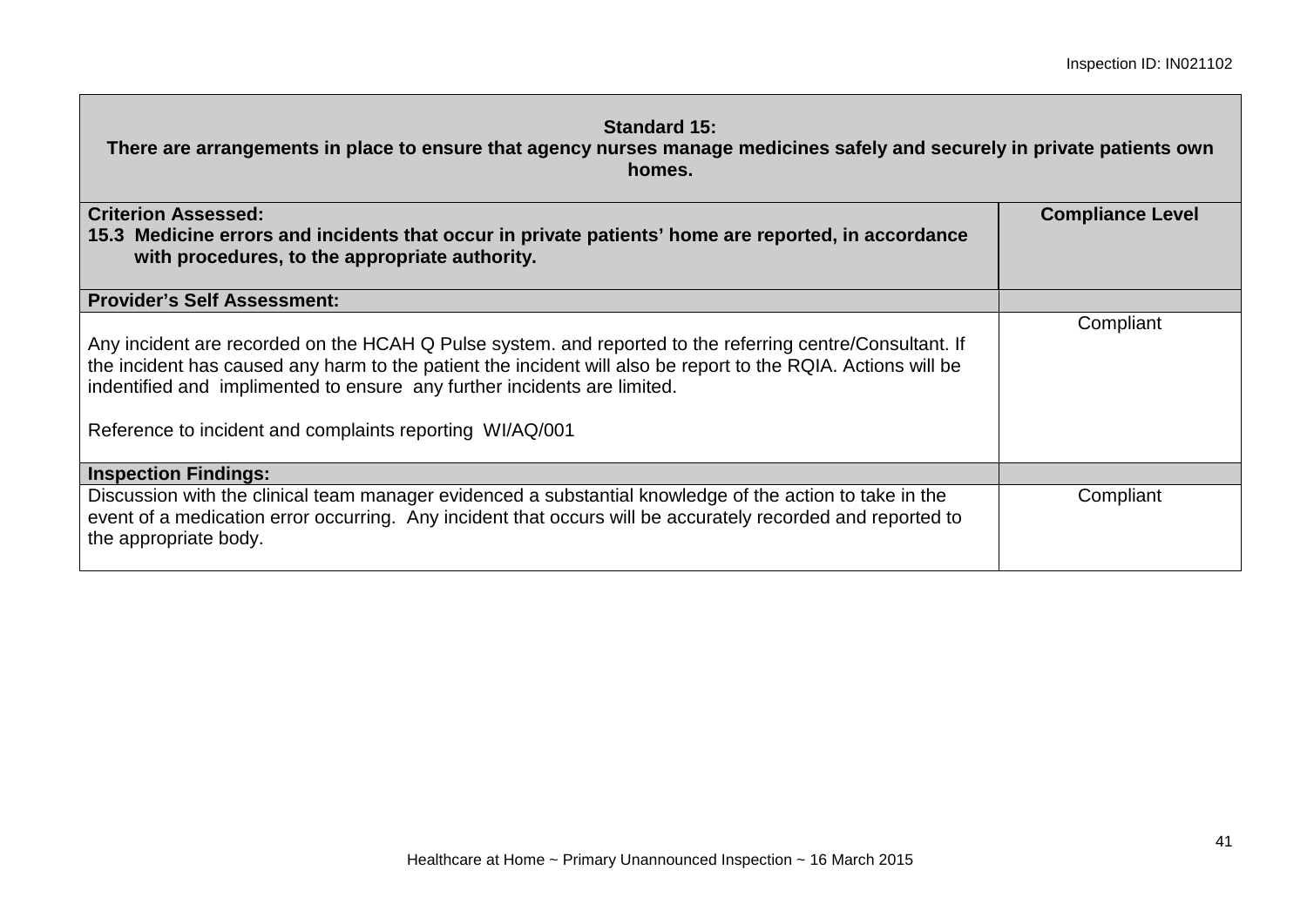# **Quality Improvement Plan**

The details of the Quality Improvement Plan appended to this report were discussed with Ms Heather McNeely, registered manager and Ms Caroline Irwin, clinical team manager as part of the inspection process.

The timescales for completion commence from the date of inspection.

The registered provider/manager is required to record comments on the Quality Improvement Plan.

Matters to be addressed as a result of this inspection are set in the context of the current registration of your premises. The registration is not transferable so that in the event of any future application to alter, extend or to sell the premises the RQIA would apply standards current at the time of that application.

Enquiries relating to this report should be addressed to:

**Norma Munn The Regulation and Quality Improvement Authority 9th Floor, Riverside Tower 5 Lanyon Place Belfast BT1 3BT**

**Norma Munn Date** Inspector/Quality Reviewer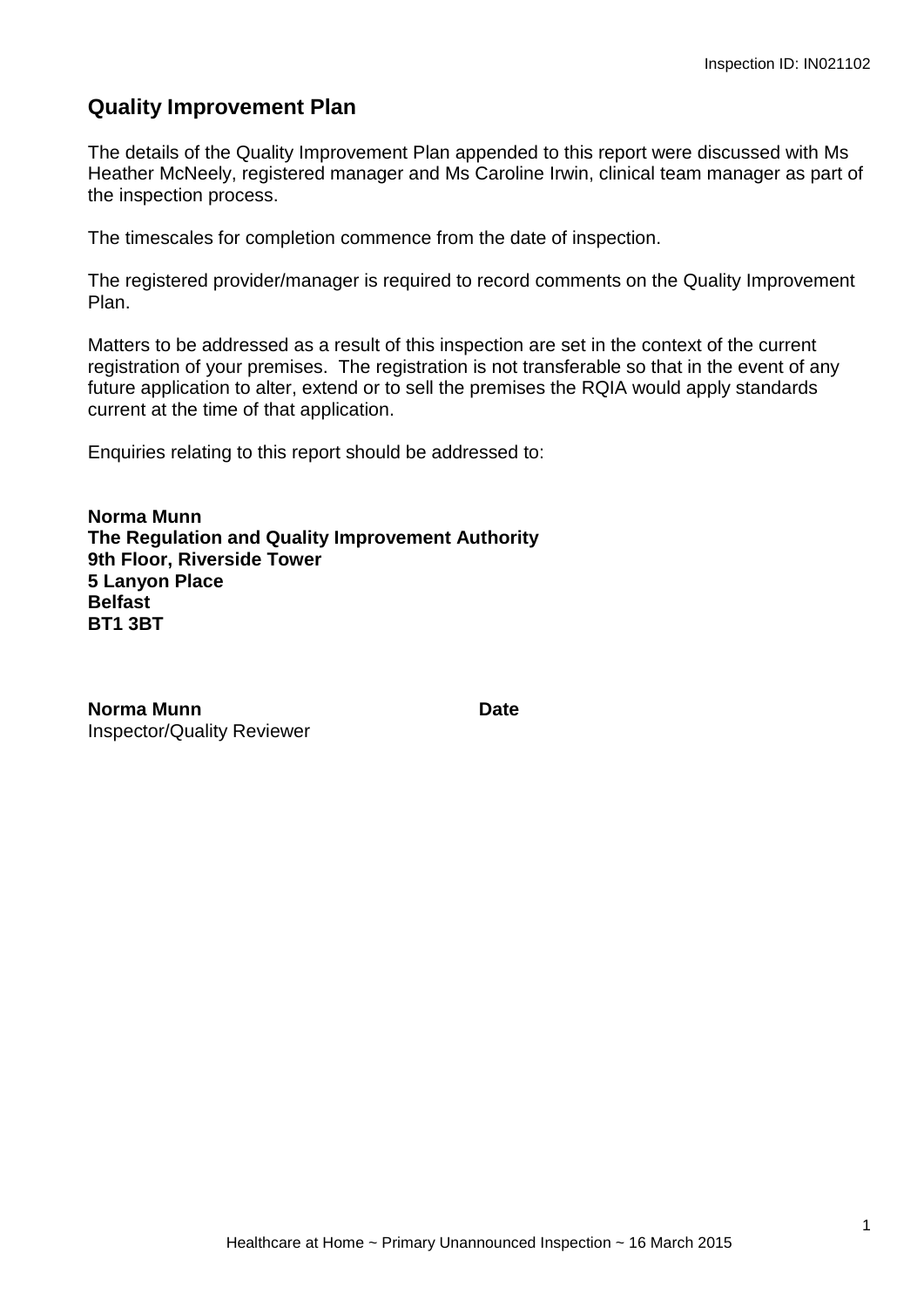

**Quality Improvement Plan** 

**Primary Unannounced Inspection** 

**Healthcare At Home** 

16 March 2015

The areas where the service needs to improve, as identified during this inspection visit, are detailed in the inspection report and Quality Improvement Plan.

The specific actions set out in the Quality Improvement Plan were discussed with Ms Heather McNeely and Ms Caroline Irwin, clinical team manager during the inspection visit.

Any matters that require completion within 28 days of the inspection visit have also been set out in separate correspondence to the registered persons.

Registered providers / managers should note that failure to comply with regulations may lead to further enforcement and/ or prosecution action as set out in The HPSS (Quality, Improvement and Regulation) (Northern Ireland) Order 2003.

It is the responsibility of the registered provider / manager to ensure that all requirements and recommendations contained within the Quality Improvement Plan are addressed within the specified timescales.

Matters to be addressed as a result of this inspection are set in the context of the current registration of your premises. The registration is not transferable so that in the event of any future application to alter, extend or to sell the premises the RQIA would apply standards current at the time of that application.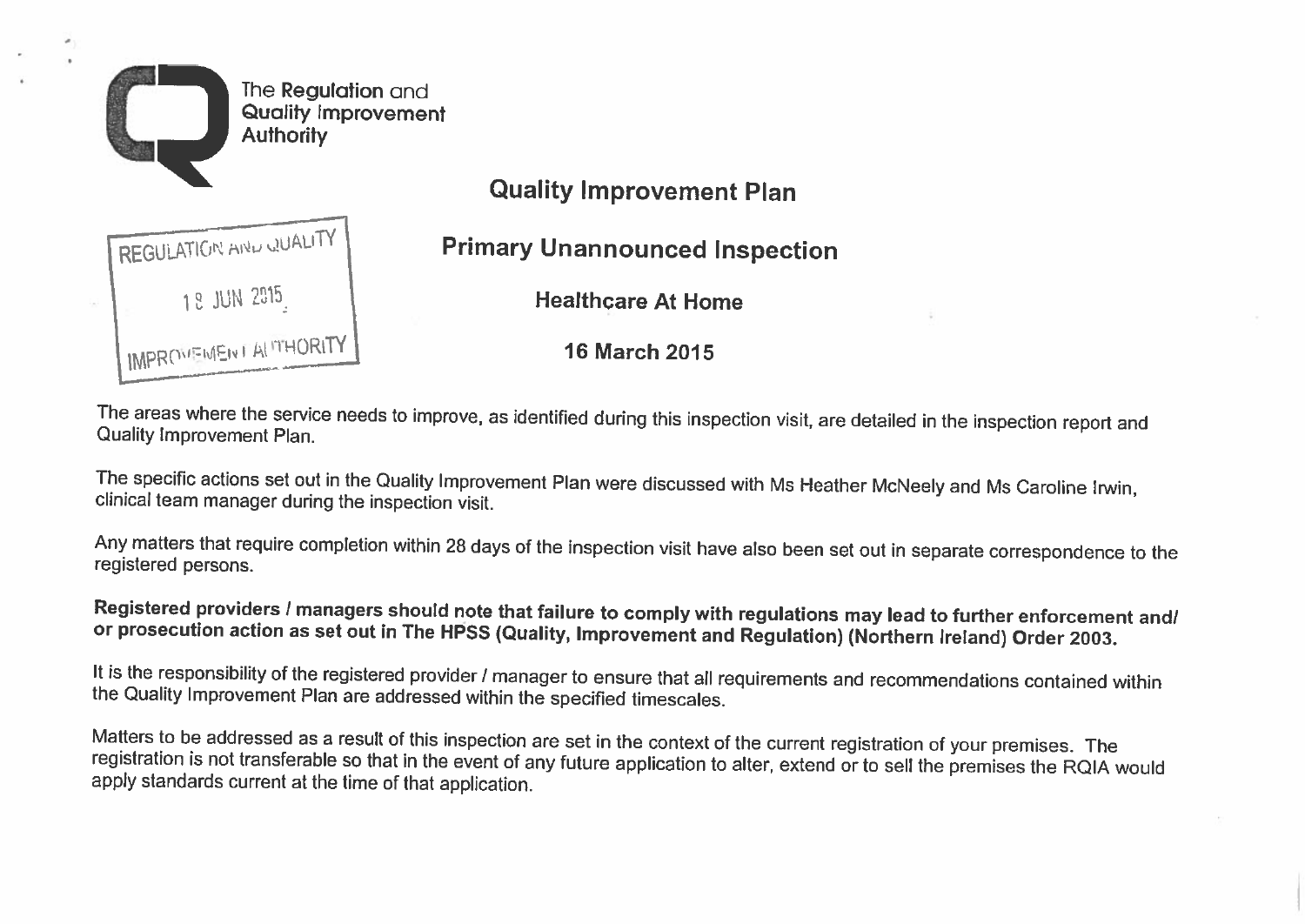| <b>Recommendations</b>                                                                                                 |                         |                                                                                                                                        |                     |                                                         |                   |
|------------------------------------------------------------------------------------------------------------------------|-------------------------|----------------------------------------------------------------------------------------------------------------------------------------|---------------------|---------------------------------------------------------|-------------------|
| These recommendations are based on The Nursing Agencies Minimum Standards (2008), research or recognised sources. They |                         |                                                                                                                                        |                     |                                                         |                   |
| promote current good practice and if adopted by the Registered Person may enhance service, quality and delivery.       |                         |                                                                                                                                        |                     |                                                         |                   |
| No.                                                                                                                    | <b>Minimum Standard</b> | <b>Recommendations</b>                                                                                                                 | Number Of           | <b>Details Of Action Taken By</b>                       | <b>Timescale</b>  |
|                                                                                                                        | <b>Reference</b>        |                                                                                                                                        | <b>Times Stated</b> | <b>Registered Person(S)</b>                             |                   |
| 1.                                                                                                                     | 9.2                     | The registered person should ensure that a<br>policy is in place for Safeguarding Children<br>and is in line with current legislation. | <b>One</b>          | Addressed and                                           | By 11 May<br>2015 |
| $\overline{2}$                                                                                                         | 2.5                     | The registered person should ensure that the<br>Absence of Registered Manager policy is<br>reviewed 3 yearly or as required.           | <b>One</b>          | Addressed and action<br>$\frac{1}{2}$ and $\frac{1}{2}$ | By 11 May<br>2015 |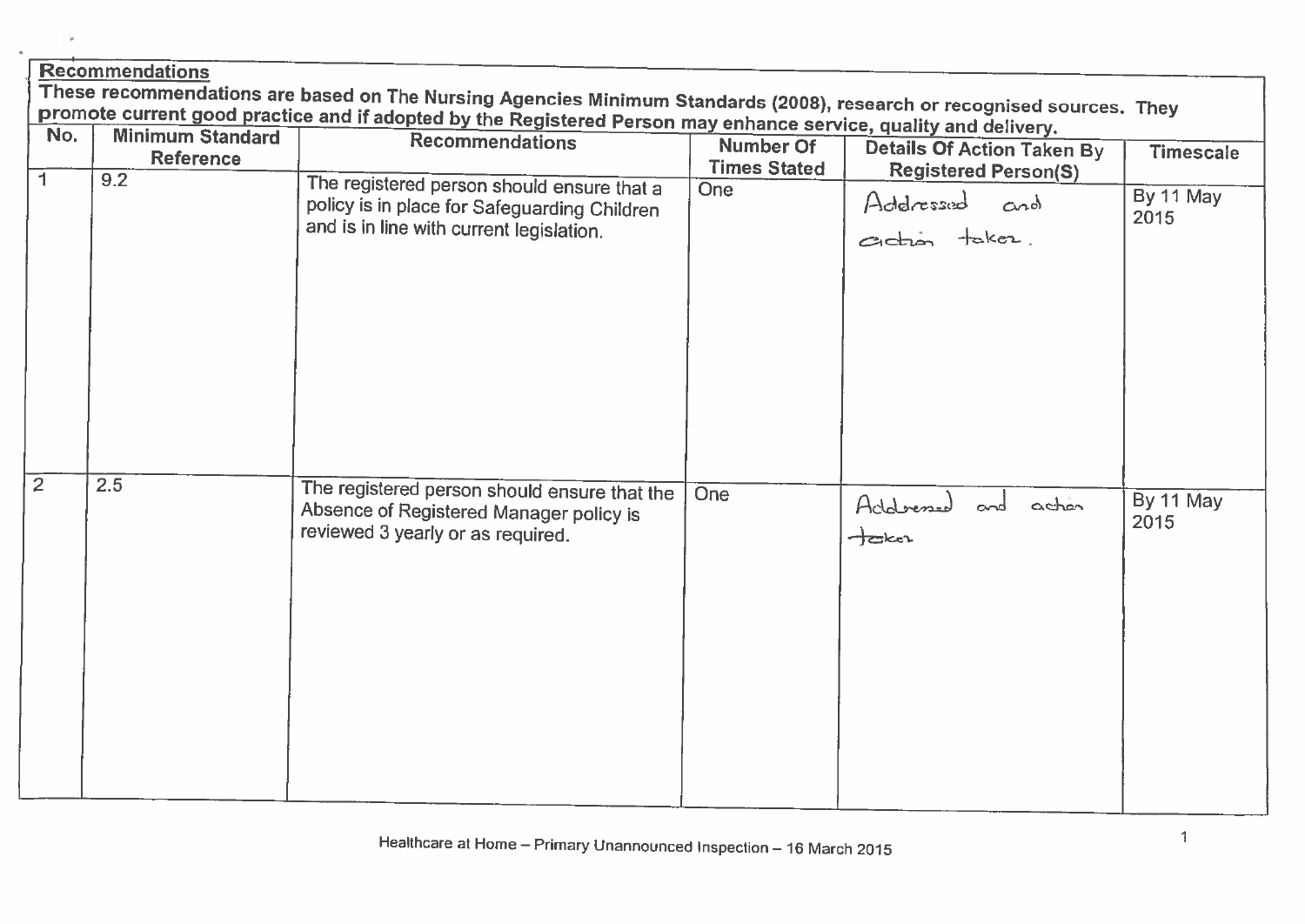| 3              | 2.1 | The registered person should ensure that the   One<br>following policies are in line with current<br>legislation:<br>Safeguarding of Vulnerable Adults<br>$\bullet$<br>Whistleblowing |     | Addressed and action<br>$+$ clen                                    | By 11 May<br>2015        |
|----------------|-----|---------------------------------------------------------------------------------------------------------------------------------------------------------------------------------------|-----|---------------------------------------------------------------------|--------------------------|
| $\overline{4}$ | 4.2 | The registered person should ensure that an                                                                                                                                           | One |                                                                     |                          |
|                |     | Access NI check for all nurses has been<br>received prior to commencement of<br>employment                                                                                            |     | This was address<br>Immediately, processes<br>Implicated to provent | Immediate<br>and ongoing |
|                |     |                                                                                                                                                                                       |     |                                                                     |                          |
|                |     |                                                                                                                                                                                       |     |                                                                     |                          |

i.